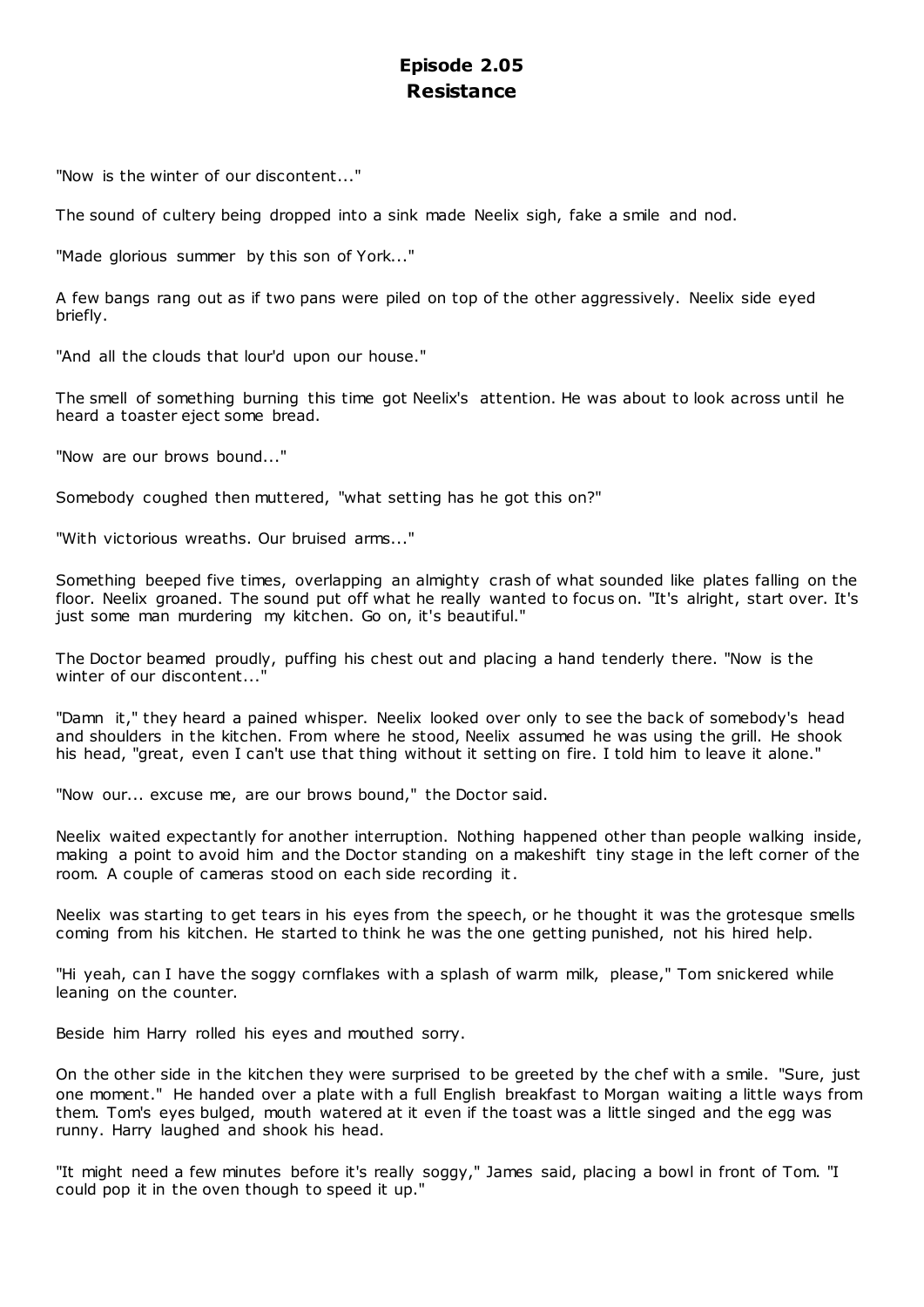Harry bit his lip to stop from laughing while Tom whined at the pathetic little bowl. "That's okay, thanks," he grumbled.

"Do you know how to make pancakes?" Harry asked with a smile.

James seemed a litte unsure, he looked to the side where all the pans were. The fried eggs in one had merged together and were starting to bubble and spit. "Um, what about an omelette?"

"Yeah uh, can I..." Tom tried to butt in while poking his sorry looking cereal.

Harry manuevered around him to get to the kitchen, "I'll show you. I make a mean chocolate pancake."

"What are you doing?" Tom hissed, grabbing his arm at the last second. "There's knives in there, and lots of hot things. I wouldn't voluntarily go in there with him."

Harry yanked his arm back. "And yet strangely I still feel safer about going inside now than when Neelix is in there."

He soon started to rethink his position when he entered to find the kitchen in disarray; pans were on the floor, the dishes hadn't been washed, a frying pan appeared to be stuck to the ceiling, and a plate or two were in several pieces near the grill. That seemed to be the only thing that looked part way normal as the room wasn't on fire, at least not yet. The sausages and bacon cooking on them were looking a little well done though.

"Have you erm, done this before?" Harry asked politely, hoping to not anger the temporary *chef*.

James stared at him blankly, then looked around at the disaster around him. "Yeah, I used to own my own restaurant." Harry winced and then laughed it off. James groaned, he carried a plate to the counter for an unknown crewmember. "Don't do that. Neelix hid all the knives."

"Wh... what?" Harry stammered.

"Is that crumpets with syrup?" Tom almost drooled.

"I'm joking, I don't need them," James said. Harry still looked nervous though. James groaned and pointed at the last remaining pan, which still had almost black hash brown pieces stuck to it. "Pancakes?"

"Ri... right, watch the master," Harry tried to say with confidence. He took it, opting to clean it first and quickly since he was being watched. Or so he thought. He glanced over to find James scooping the sausages from the grill all onto one plate. Harry thought he was doing that just to clear the grill for more, but he started putting the other full English ingredients onto the same plate.

The massive, piled up plate went onto the counter just in time for Morgan to walk over. "Ah, that's more like it." She grabbed it to take over to her table. Both Tom and Harry's eyes were bulging.

Chakotay stared with a similar face as she started to dig into the massive breakfast, his own looked like a child's version. "Don't you think that's a little much?" She mumble d a no. "You keep eating like that when you're older you'll balloon up, it's not good for you."

"But I'm starving," Morgan squeaked innocently with baked bean juice in the corner of her lips.

"I dunno where you get that appetite from," Chakotay said, poking the sausages on his plate with disdain.

James walked over carrying two plates. Chakotay stared in horror as one of them went down in between them, luckily a lot smaller than her main one, with four slices of toast on it. "Sorry. Neelix's toaster only has one setting, just like his grill. Burn."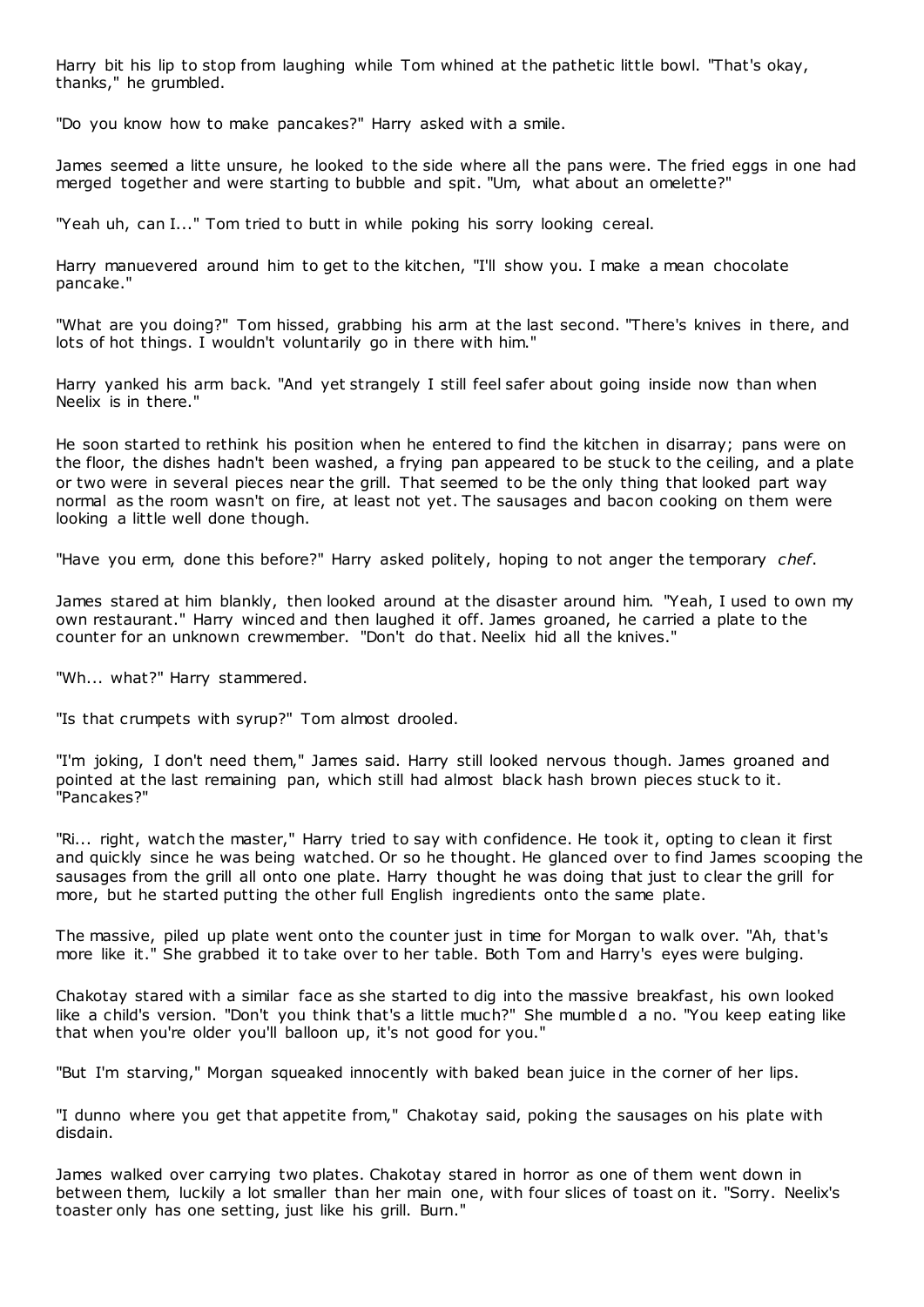"Did you empty the backlog of crumbs out of it?" Chakotay asked. He was met with a confused stare. "I told Kathryn your next probation job should be cleaning instead. I'm not sure who was more wrong here."

James lowered the other plate, Chakotay assumed it was for Morgan as well and grew worried. It only had a bowl of cereal sitting on it, which a tiny pair of hands grasped from him. He and Morgan were joined by Kiara digging into her coco pops.

"Oh my word, this is awful, a complete disaster," Neelix cried from afar.

James shrugged and briefly smirked. "That narrows it down."

He returned to the kitchen just as Harry hurried out carrying a plate with his precious pancake on. Neelix attempted to chase him, waving a towel at him until James got in his way. His eyes narrowed. "You rotten boy, look what you've done to my kitchen. It's disgusting, I can barely breathe."

James tried not to laugh. A quick glance over his shoulder, the people he could see were eating their breakfasts without complaint.

"I told you, for your first day I already cooked something. You only had to serve it," Neelix scolded him, even swatting him on the arm with the towel.

"Neelix, I'm stuck here for a month because I killed someone. I really don't fancy being here forever," James said. Neelix looked confused. "Relax, I left you a plate of mush in the fridge. The rest made a great degreasing agent for the grill you never wash."

Neelix gasped and turned to run back inside. James heard him sobbing and couldn't help but smile to himself.

Meanwhile Kathryn walked inside to head for the nearest replicator, only she almost walked into a camera and a close up shot of the Doctor on one knee, fluttering his eyes as he spoke. "Oh Juliet, why must we be so... erm line?" He waited but got nothing. "Okay erm, oh Juliet, we should run away together and start a family all on our own."

"You're lucky I haven't had breakfast yet you sad waste of power," Kathryn hissed. The Doctor panicked and clambered backwards. She though turned to the replicator to order two cups of coffee.

Neelix spotted her and ran over with a plate filled with green and brown lumps. "Captain. I request you take that brute out of my kitchen..."

"Oh my god!" Kathryn yelped, slapping the offending plate out of his hands. Annika chose that moment to walk in, step on the sludge and fall flat on her back. "I told you not to teach him any of your recipes!"

"Of course not," Neelix was very offended, "he made his own, and wrecked my kitchen doing so. That was all the Leola stuffed livers I had left, it's all gone and now I'll have nothing to serve for dinner."

"Oh," Kathryn sighed in relief. She headed for the kitchen. Neelix followed with a smug expression. "James!" she barked.

James casually poked his head out of the kitchen, "what?"

"Keep it up and I may shorten your sentence," Kathryn said with a warm smile. Neelix's jaw dropped. "Now, can you make me some toast with coffee jam and scrambled egg?"

James tried to hide his disgust, "uh sure, but I don't have any coffee jam."

"Of course you do. Neelix keeps it in that safe on the top shelf labelled *herbs and spices*," Kathryn said.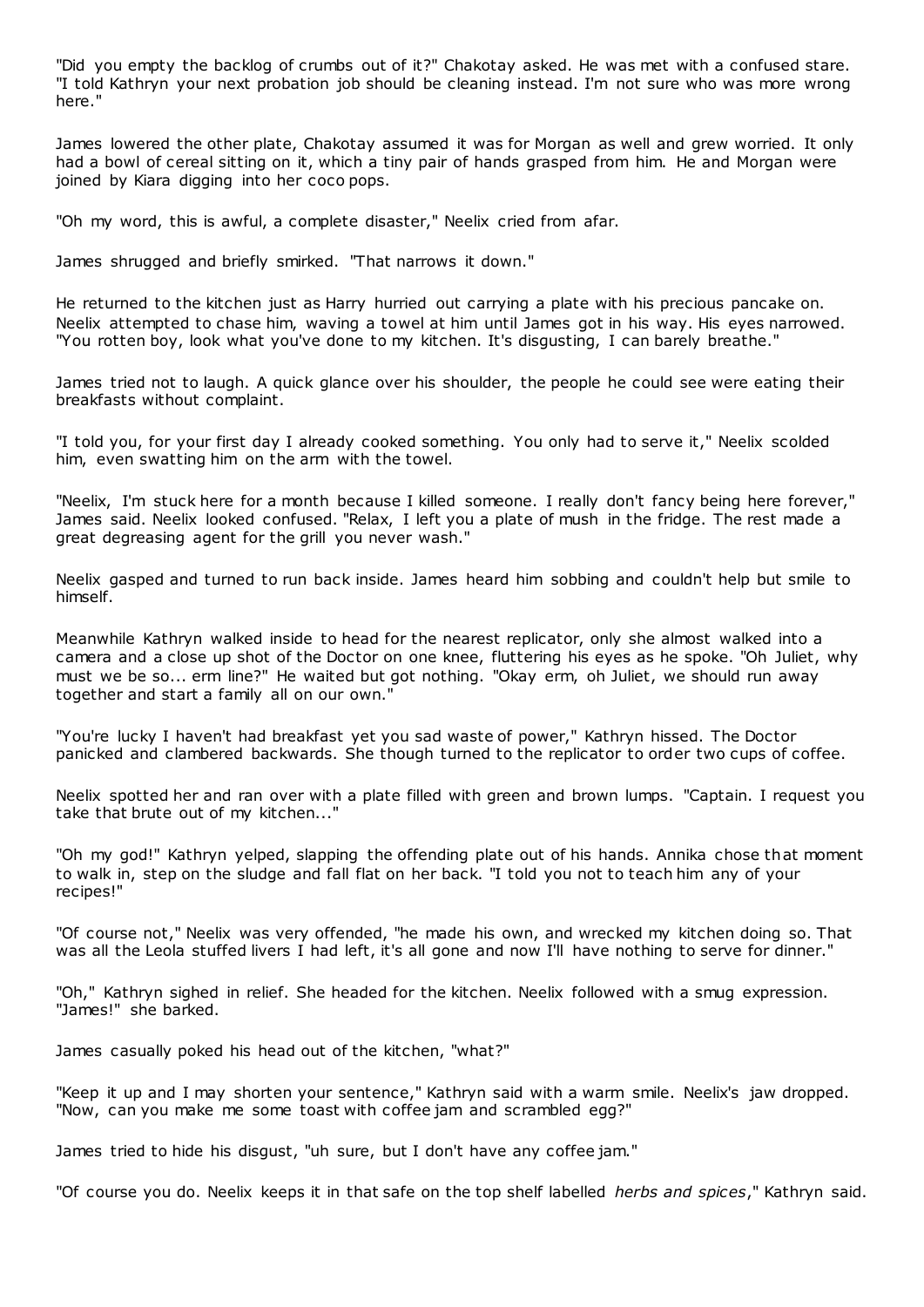Neelix panicked. "No, no. That's where I keep my flavourings, and erm, salt." James disappeared back into the kitchen. He calmed down as a thought came to him, "only I have the key anyway, no one can get in."

A small bang and James reappeared, "okay, toast with crappy jam and egg coming up."

Kathryn giggled, "that's a good boy." Neelix had turned rather white. He tapped her on the arm, killing her good mood instantly. "Ugh, you're still here? Fine, mind telling me what the Doctor is doing?"

Neelix brightened up considerably, "oh a new segment for my show. Today's the auditions for my original play Julie and Ronald. She's poor, he's rich but in a twist of fate they meet and fall in love. Since their family disapprove of the union, they elope on a ship unknowingly on a collision course with an asteroid."

"Oh it's so beautful," Kathryn said, wiping tears from her eyes.

"Really?" Neelix said.

Kathryn took a plate from James, then glared at the Talaxian as if he spat on it. "What, your Romeo and Juliet boards the Titanic? As if. Whatever keeps you out of the kitchen you weirdo." She hurried off with her food and her cup, leaving an empty one on the counter.

"Who and the what?" Neelix stammered.

*"Bridge to Janeway. We have received a distress call..."*

Kathryn barely had time to bring her fork to her mouth. "For the love of..." she grumbled before tapping her commbadge. "Can't you handle something as easy as that Mr Tuvok?"

*"Of course but the source of the distress call, you should see this."*

Kathryn stared at her breakfast for a while. "Nope, just nope." Chakotay worried he'd be sent up, but instead she got up and carried her food off with her. He sighed in relief. "Chakotay!" she screamed at the door.

He ran off after her. Morgan gleefully took what remained of his breakfast to slide onto her own plate.

#### **The Bridge:**

"Thish beggle be wuth it," Kathryn said with her mouth full and chewing.

Tuvok raised his eyebrow twice for good measure. "Excuse me, Captain?"

"Oh thanks," Kathryn said, shoving her empty plate into his hands. "So what did you need me to see?"

"The ship that is in distress," Tuvok answered, gesturing to the viewscreen.

Kathryn and Chakotay turned their attention to it. They couldn't believe their eyes. "That's a..." Chakotay said briefly getting his hopes up, his second thought dashed them. "Are one of our shuttles unaccounted for?"

"No," Tuvok replied.

Chakotay stared back at the screen in wonder at the Federation shuttle craft floating on its back. "Where did it come from?"

"That remains to be seen. I'm checking the registry," Jessie replied from Tactical.

"There's no evidence of time travel or dimensional signatures," Craig added.

Kathryn still managed to stare suspiciously at the vessel. "It's got to be a trick then."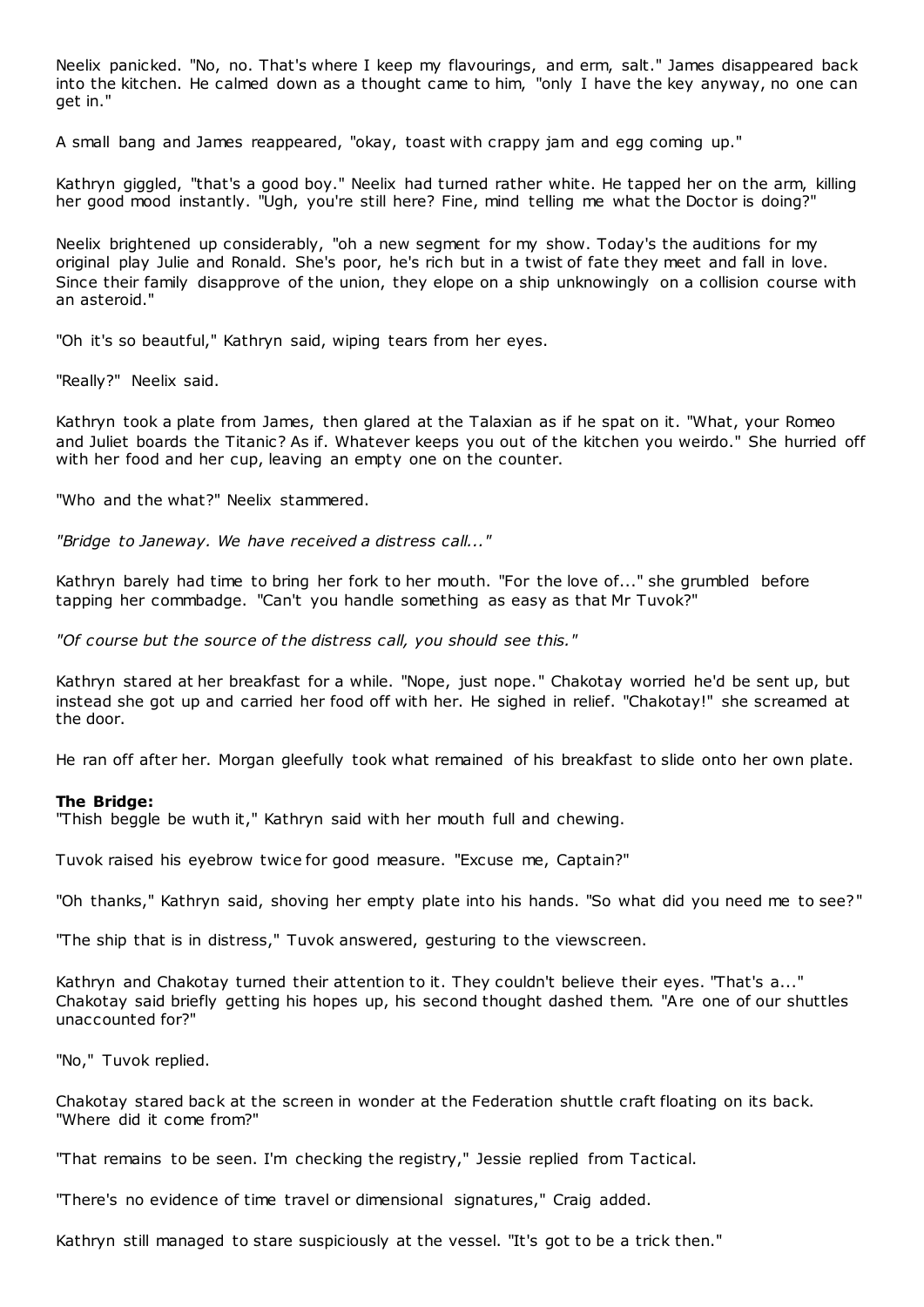"NCC 1701 E," Jessie read from her station. Everyone stared at her. "Why does that sound familiar?"

"The Enterprise," Chakotay said in surprise. Kathryn nodded but still didn't buy it. "What are they doing here, looking for us?"

"Cut it out Harry," Kathryn said, slapping the back of his head. She wandered over to Tactical. "There's got to be something nearby. Another non Starfleet ship, a shuttle sized wormhole, some mirror universe anomaly."

"I don't see what's so unbelievable about the Enterprise being here," Craig said.

Kathryn laughed, "yeah sure, they'd send the flagship to look for us. We have as much chance of running into them as Paris shunning the Holodeck."

"The shuttle has minimal power, looks like its been drained," Jessie said. "One lifesign aboard, definitely human."

"Okay lets play along for now, hail them," Kathryn sighed.

Craig nodded while he tapped. "Audio only, the shuttle has little power."

Kathryn waited a moment before saying anything, "this is Captain Kathryn Janeway of the Federation Starship Voyager."

*"I'm sorry, can you repeat that? I thought I heard the impossible,"* a man's voice stammered.

Chakotay and Kathryn shared a brief knowing glance. "No you heard right," Kathryn said softly. "Please identify yourself."

*"But we're in the middle of nowhere, wow okay,"* the man said, his voice hoarse. He tried to clear it. *"I'm Lieutenant Ellis, Simon Ellis of the USS Enterprise. We were on a flight test around Baku when we spotted a Borg vessel. They chased us for quite some time."*

"We?" Chakotay said.

*"Yeah my flight engineer, they got him,"* Simon said glumly.

Chakotay frowned, "I'm sorry to hear that. We'll have to hear the rest of the story later once we bring in your shuttle."

*"Thank you Voyager."*

Kathryn looked puzzled and mad at the same time. She waited for the comm to be turned off. "Looks like the Borg's back in action then. No matter, scan the shuttle to make sure it's safe first. Commande r Tuvok..."

Tuvok was already walking across to her, she assumed to retake his station. "I suggest he have a Security team escort him to Sickbay for a full scan. We cannot rule out Mr Ellis being a drone suffering from the same viruses the Borg had months ago."

Kathryn nodded once, "agreed. You see to that."

"At once," Tuvok said. "Tuvok to Security Team One, reconvene in the shuttle bay immediately. Escort the guest there to Sickbay." He got barely an acknowledgment from what he assumed was Thompson before being cut off. He managed to look a little annoyed by it. "Crewman Rex."

Jessie pulled a few faces before turning her head to look at him. "Yeah?"

"Please go to the Mess Hall and tell Stuart to join them," Tuvok ordered.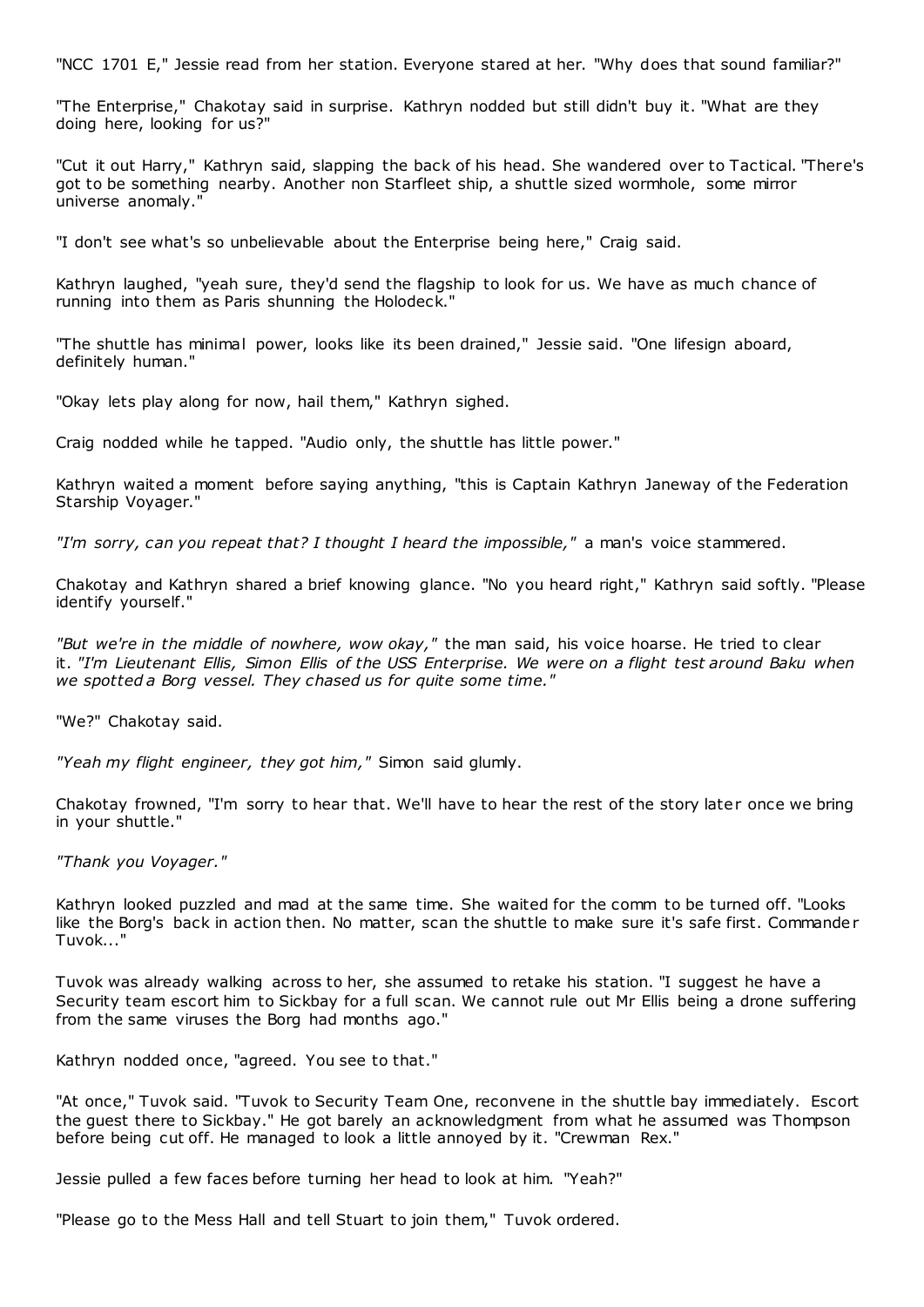"What, why me?" Jessie asked.

"I have a *feeling* that the team will *forget* him again," Tuvok answered. He noticed her frown at the again. "I'm sure he'll explain when you get there."

## **The Mess Hall:**

A finger snap echoed around the room, everyone looked on in shock. "Waiter," Thompson called in a bad attempt at a posh voice. "Come here and take my order."

Foster stared at him in disbelief, then shook his head judging him silently.

James peered out from the kitchen, only to disappear when he saw them.

Thompson nudged Foster in the arm chuckling, "oy, don't make me get your manager."

"You do know you're taunting a convicted murd... oh why do I care?" Foster grumbled.

To Thompson's disappointment James re-emerged with a neutral expression on his face. Thompson quickly stuck his nose up and tried to sound posh again, "ah good. Get back in the kitchen and make me my breakfast, chop chop."

Foster cringed, "a bacon buttie to go would be nice, please."

"Sure," James smiled and returned to the kitchen.

Thompson's eyebrow twitched, "hey, can't you take a joke?"

"Yeah joke, like that evil twin joke you told at my brother's funeral?" Foster grumbled.

"That wasn't a joke buddy, it was my toast," Thompson said while looking offended. He lit up immediately, "oh toast. Do you think he can handle not mucking that up?"

Foster stared at him blankly while inside rage was brewing. His composure didn't last, "oh, so the joke was the condolences drink you gave me after it? You still haven't told me what happened the rest of the night."

Thompson pretended to look pained, "you lived for your brother. It was touching and beautiful until you barfed on those two girls in the lift."

Foster looked on in horror at his teammate as James stepped out of the kitchen with two plates. He warily placed the smaller one in front of Foster and the bigger one for Thompson. "What'd he do now?"

He didn't get an answer, Foster merely glared as Thompson poked the food on his plate with a grimace. "Oooh charcoal, yummy."

The nearby doors opened for a few people, including Jessie. She stalled on her way to the galley and kitchen.

"He didn't deserve a full English, what's the catch?" Foster grumbled.

Thompson snorted into laughter, "this is a full English? Where's my tea and crumpets?"

Foster noticed Jessie hanging around behind him, he sighed despondantly. "I'm not the guy who stalked you and held you hostage. He's dead."

"Or is he?" Thompson cackled ominously with a mouthful of toast.

James looked at him with a judgemental frown, "don't, just stop talking."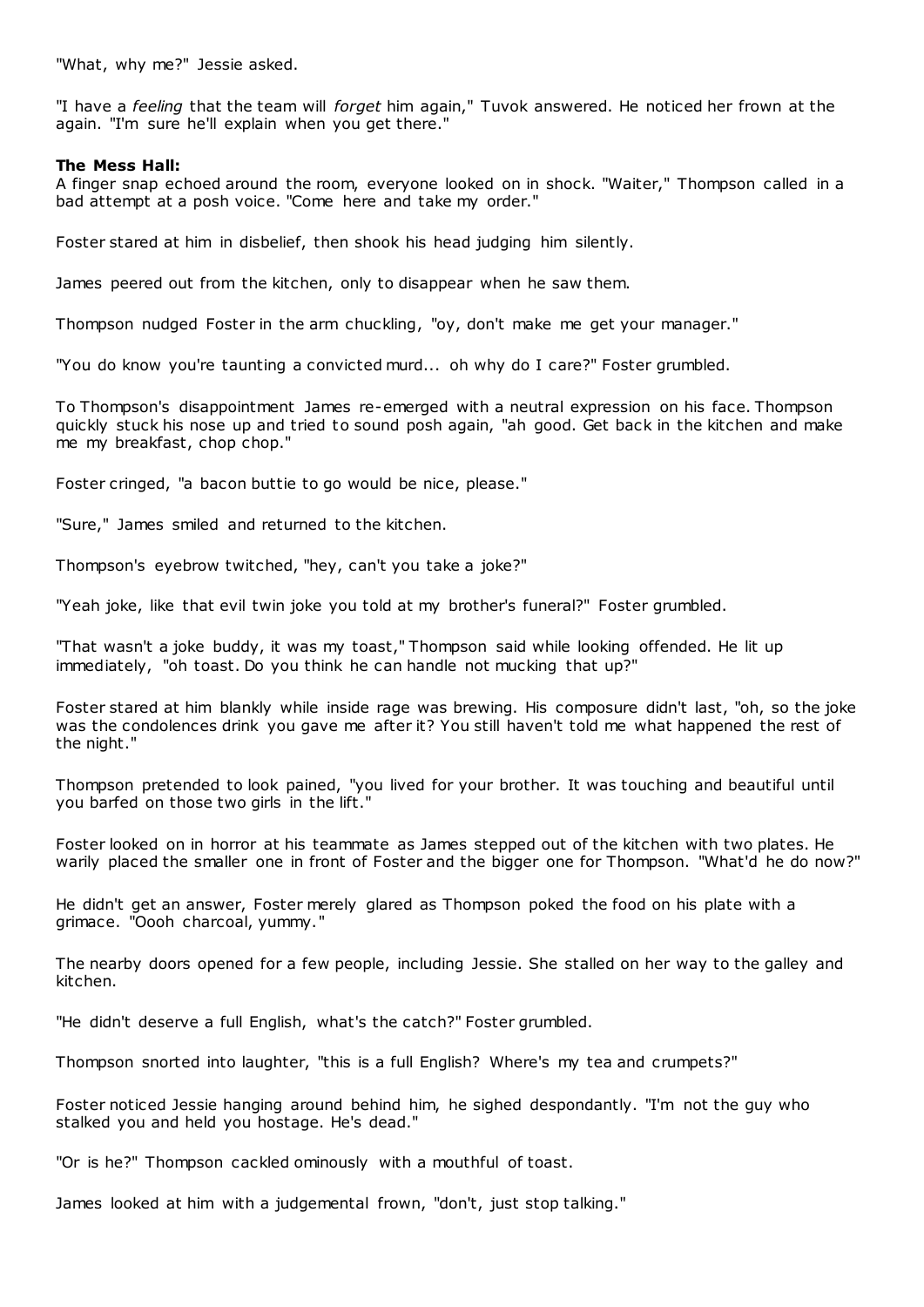"With my mouth full, no dice mum," Thompson snickered, spitting crumbs all over.

"No, full stop. Stop talking," James said, shaking his head.

Jessie approached warily but still kept a slight distance from Foster. "I'm sorry for your loss," she said awkwardly to him.

"Oh that reminds me!" Thompson blurted out. He started rummaging through a backpack hanging off his shoulder. Foster took the chance to dig into his sandwich. "I have a present for my teammate to congrat on his new job."

"But I've already got an annoying talks too much overcompensator, I don't need three," James pretended to whine. Jessie and Foster quietly sniggered to themselves.

Thompson pulled out material that was folded originally, quickly unveiling it as an apron with the text *kill the cook before he kills you* on the front.

James nodded approvingly. Jessie's jaw dropped, she snatched it before he could take it himself.

"What, I was going to give it to Neelix," James said innocently.

"Hmph, ungrateful," Thompson mumbled. He focused on his very well done breakfast.

Jessie shook her head while rolling her eyes. "Let me guess, instead of telling you that Tuvok wants you to join them in the shuttle bay, they asked you to feed them."

"Wha... wh, no, yeah," Thompson said all muffled with his mouth full again. He swallowed his food. "Plenty of time for both, you know. A man's gotta eat." Foster was about to take a second bite of his own meal when he was dragged away towards the furthest door. He snatched one of the sausages from Thompson's plate on the way.

"He can't be really too scared to work with you. If he did he'd shut up," Jessie said w ith a smirk.

James smiled back and shrugged, "I don't think that's really possible." He looked on very concerned as Jessie reached to snatch the bacon from the plate instead of the untouched pieces in Foster's sandwich. He quickly moved the plate away so she couldn't.

"Hey!" she complained.

"You don't want that one. Thompson got the burnt leftovers," James said.

Jessie still looked offended, "but I like burnt bacon. You know that."

"I know, but I doubt you like yesterday's bacon, burnt and reheated," James said meekly.

"Oh gross James," Jessie groaned while her nose shrivelled up.

"What? It's not like I got it out of the bin or anything. There isn't a bin in here," James protested, barely. He peered over his shoulder with a frown, "now that I think about it, that explains a lot." He made his way out.

"Wait," Jessie stuttered, pointing towards the kitchen. "Don't you have anything still on in there?"

James shrugged. "Yeah but it's okay. I left a tray of Leola in the oven on standby, just in case I was called away. It should be ready in five minutes."

Jessie pulled yet another face as he walked by her to leave. Still confused and grossed out she hurried to follow him.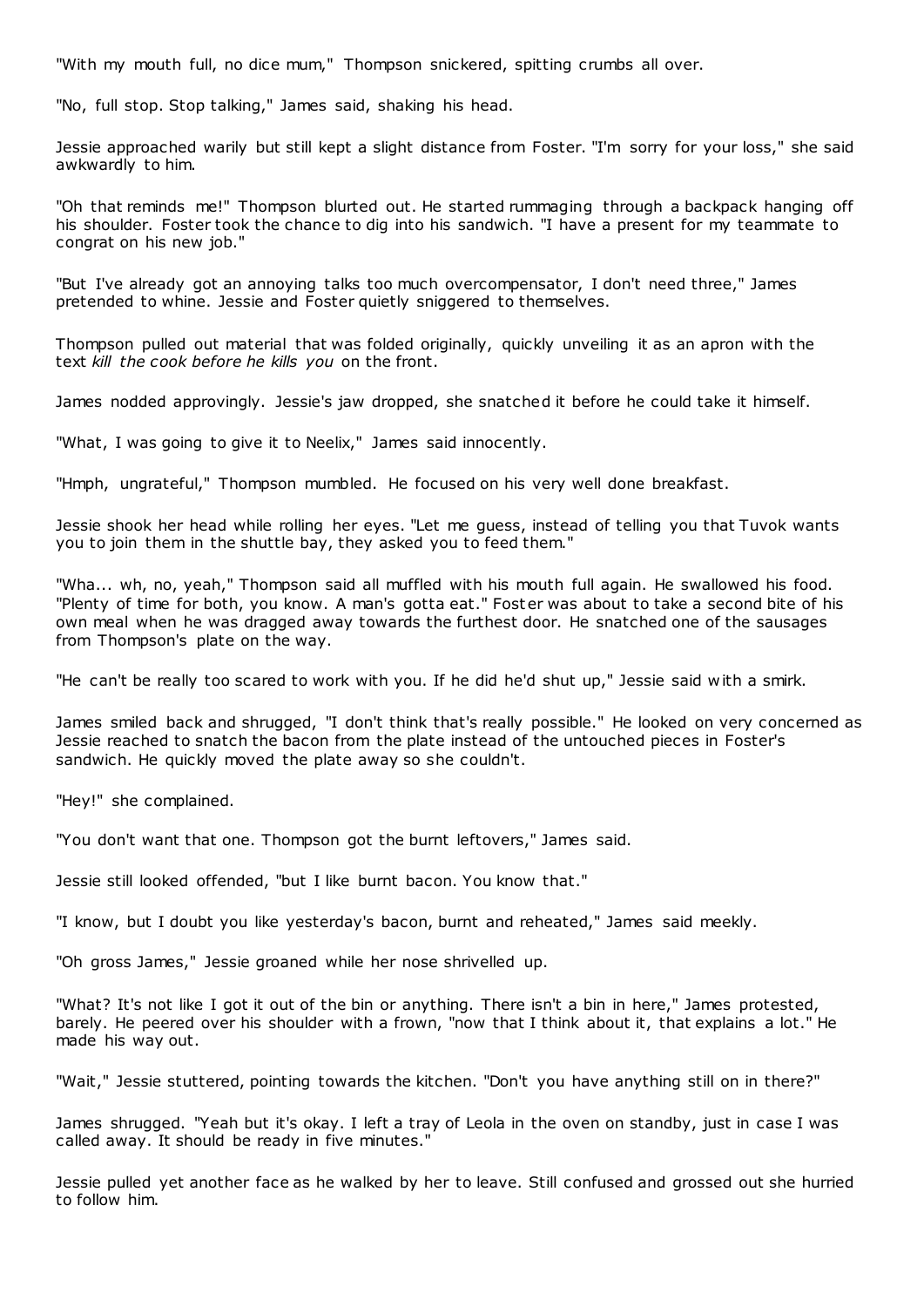A minute or two later a burning smell drifted from the kitchen and into the seating area. Most of the remaining crew there decided it was time to leave.

Neelix though got a whiff of it and panicked for different reasons. "Ohno! That idiot's put my Leola in the oven again." He dashed to the kitchen grumbling, "he's going to waste the entire supply if he keeps doing this." The oven with toxic fumes beginning to leak out of it was turned off. "Otherwise I'd suspect him of doing this on purpose."

Thompson and Foster waited around the newest shuttle in the bay while B'Elanna and others scurried around, scanning it.

Foster nervously looked over his own shoulder. "Where is he?" His head turned back and over his other shoulder to scowl at Thompson. "If this turns out to be a seven foot tall angry alien who stole one of our shuttles, I'm throwing you first so I can make my escape."

"Relax," Thompson snickered. "He's probably stopped for a quick turbolift smooch. Won't be long."

Foster stared at him blankly for a while. During that time the bay doors opened for James and Jessie.

"That's always you, you moron. Did you and Laura have a falling out?" Foster said.

"Nah, no way. The serial killer case has kept me in the good books for weeks," Thompson grinned.

James and Jessie walked up to them as Foster struggled to keep it together, eyeing Thompson's stupid grin. "My... my brother was one of the victims," Foster finally whimpered once he felt he had backup.

"I'm sorry, I did all I could. One out of six ain't bad," Thompson said.

"I don't remember you doing anything but jamming to Madonna," Jessie muttered.

Thompson hadn't noticed her until then. His face flushed bright red. Luckily for him B'Elanna and her team were done and she had opened the shuttle's door.

"No, no... I only like the James Bond theme, which was rather fitting at the time for you know who," Thompson stuttered.

James rolled his eyes, "yeah, sure."

Thompson glared back at him, "don't flatter yourself. The song's called Die Another Day." James and Jessie tried not to laugh. "Oh yeah, who are you two to judge with your cheesy Tragic Barbie group, and...?"

A young thin man roughly in his early thirties sporting a rough looking red stubble, strawberry blonde hair and a pleasant, relieved smile on his face, stepped down from the shuttle. B'Elanna cleared her throat as a hint to the Security team. Thompson didn't get it and still rambled off a list of songs very defensively.

James and Foster sighed, more sick of him than annoyed. They both nudged their teammate out of the way to get to the guest. "Hi, welcome to Voyager," Foster said pleasantly.

Thompson spluttered a bit. "Hi," he said, mocking Foster's tone. "So you're not a seven foot blob like he said."

Fortunately the new arrival laughed it off. "I see I'm going to like it here. Hi, I'm Simon Ellis. Test pilot on the Enterprise. Not a blob but just missed the seven foot mark by a foot and a bit."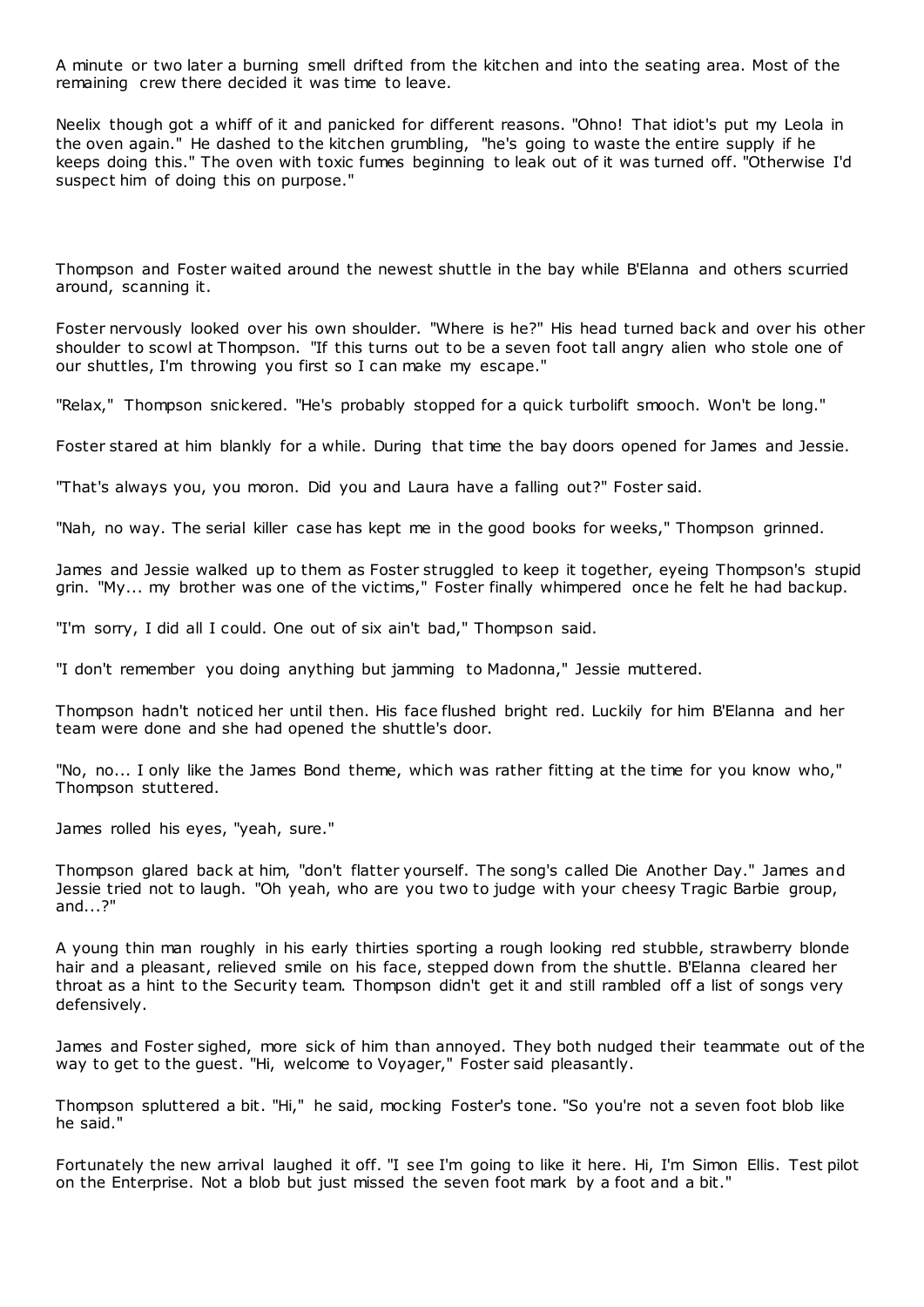"Okay, well I'm Jack Foster. This is James Stuart and this is, er our team's fodder and target practice," Foster said with a smirk.

"Oy," Thompson snapped.

Simon smirked until his eyes drifted in Jessie's direction. "You're forgetting the beauty of your team."

Foster flinched so much his head retreated into his shoulders. Thompson meanwhile sneered toward James who was only narrowly raising an eyebrow.

Jessie groaned in disgust, "does that line ever work?"

"If it were a line I'd put it in the no column," Simon sheepishly said. "Sorry, I just thought it was weird to leave you out."

Foster stuttered very nervously, turning white, "no, no. This is Jessie, she's not in our team." He felt Jessie's heated glare piercing his back. "She's er, um, why is she here?" he whispered.

Thompson's attempt at a quiet laugh caught in his throat so they all heard. It didn't last long when Jessie elbowed him in the arm, it turned into a pained whimper. She stomped off muttering to herself.

"I like her, she's a tough cookie clearly," Simon said with a bright smile.

"Er maybe we should be going," Foster stammered, fearfully side eyeing James. He noticed and gave him a bemused glance back.

"Yup yup, this'll be fun. Right this way," Thompson sniggered, leading the way to the exit. Foster rushed after him, followed by Simon who curiously looked around.

Thompson grimaced when Foster caught up to walk beside him. "What are you doing? James is the last guy we want watching our backs." He shoved Foster to put him off, it didn't.

James shook his head and followed them all, keeping to the back.

"You know, I was a little suspicious that a Starfleet ship would find me. But after I ended the call I remembered something," Simon said. "Voyager. That's where I heard it. You're the missing ship, lucky me ey?"

Foster sighed tiredly, "yeah lucky us."

Thompson spotted Jessie ahead stepping into a turbolift. He nodded eargerly. "Yes lucky us," he snickered. "Hold the door please!" he shouted after her.

Jessie tensed, groaned and then reluctantly pressed the panel to stop the doors from clos ing. Thompson, Foster and Simon reached her and stepped in as well.

"Deck Five," Thompson smirked.

Foster glared, "wait a min..." The doors started to close just as James caught up to them. He wasn't surprised, he shook his head and sighed. The doors eventually opened again and he was treat to Thompson hopping on one foot, cradling the other. Everyone else were repressing a laugh.

"So, apart from pranks, what do you guys do for fun around here?" Simon asked.

"Hope the Holodeck isn't already booked," Foster meekly suggested.

Jessie noticed Simon act like he was expecting a list, then smile politely when Foster didn't continue. She sighed impatiently, "in between each dangerous death defying mission we usually get pissed and make a fool of ourselves. The next morning people watch the videos of it over breakfast. There's usually betting involved."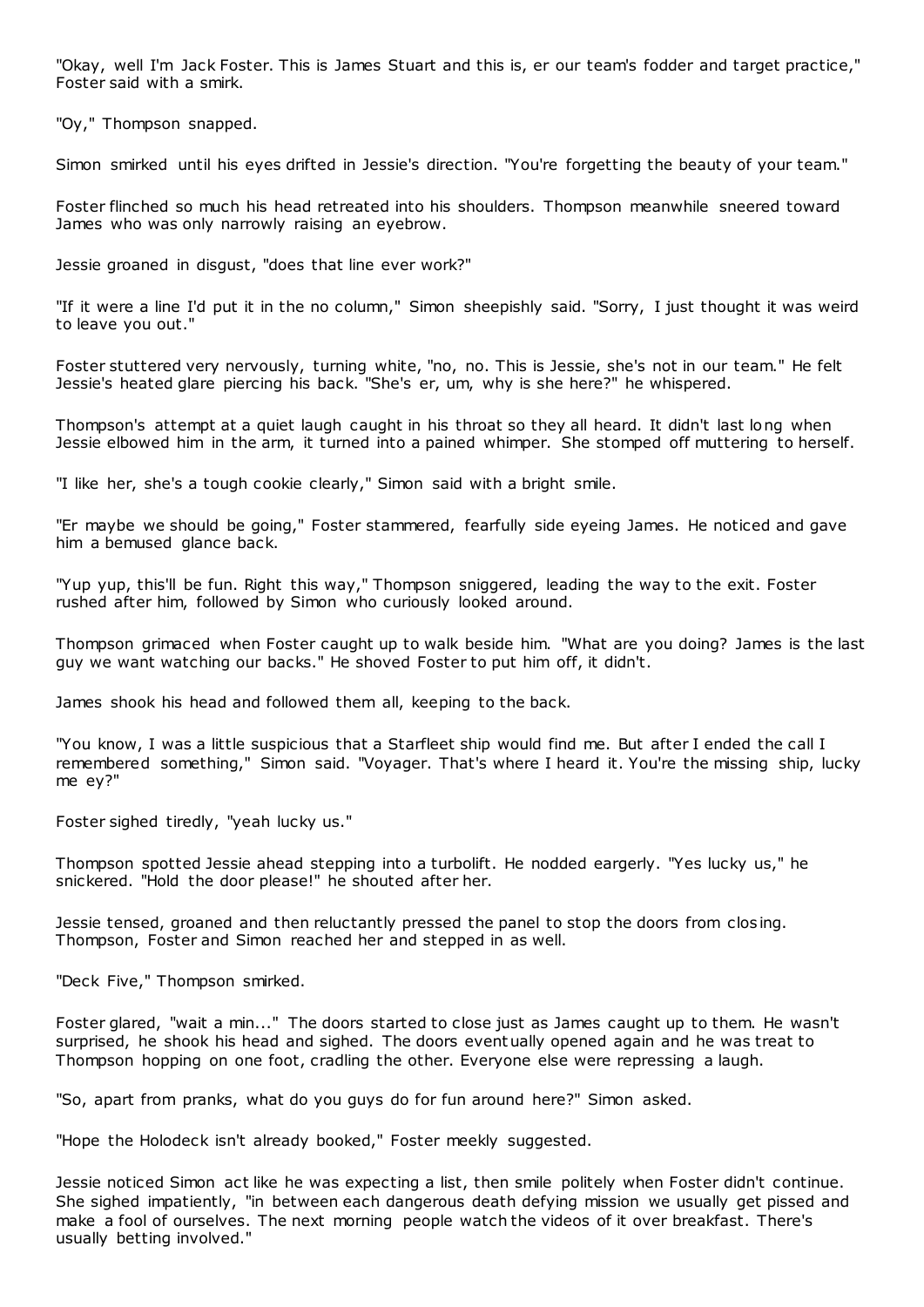Simon laughed, "oh I thought that was just the Enterprise's tradition. Do you guys have a Ten Forward?"

"No. We have a Two Throw Up," Jessie replied.

Thompson laughed a little too loudly, Foster bit his lip and looked away. James though frowned slightly before shrugging it off.

Simon seemed oblivious to it all, he smiled at her. "Better than a two forward, ey?" Jessie smirked in response.

"Oh my god," Thompson spluttered while laughing. He tried to stop it so he could direct a straight face in James' direction. "You'd better watch your own back not ours," he still sniggered.

"What?" James only groaned in response.

The doors opened. Foster stepped out first, followed by a still laughing Thompson.

"Nice meeting you," Simon said as he did the same.

Jessie nodded, "yeah."

James waited a moment before walking out. Before the doors closed behind him, he stopped to glance over his shoulder. Jessie still smiling as they closed stalled him for a moment. He shook his head and followed his team.

## **The Ready Room:**

Kathryn was sitting at her desk with a cup of coffee in her hands. Tuvok waited beside her. The door chimed mid sip. She called whoever it was in after she had finished the entire cup. Security Team One and Simon stepped inside, the team remained by the door.

"Ah Lieutenant Ellis, I'm Captain Janeway. Welcome aboard Voyager," Kathryn said.

"Thanks, and call me Simon. Everyone else does," Simon said.

Tuvok nodded, "Commander Tuvok." He then focused on the team behind Simon. "I assume his credentials and medical confirmed his identity."

Thompson answered before Foster could open his mouth, "absolutely Commander. No homicidal Tolg people, no blobs, a-ok."

Foster clenched his jaw and averted his gaze. Tuvok slowly raised an eyebrow in judgement. "Mr Stuart," he said once apparently finished. "You may return to your other duties."

"Yeah great," James said plainly while turning to leave.

Once he was gone Kathryn stared after him, puzzled. "I'm not sure if that was sarcastic or not."

Simon chuckled, "yeah, nice guy. A little moody."

Thompson snorted a little, "you have no idea, buddy. Watch yourself, we all thought his bark was worse than his bite. Noooope."

"You are dismissed, Ensign, Crewman," Kathryn sharply said.

Foster and Thompson scurried out as well, leaving only Simon and Tuvok with her.

"So. Do you know where you are, has anyone told you Lieutenant?" Kathryn asked.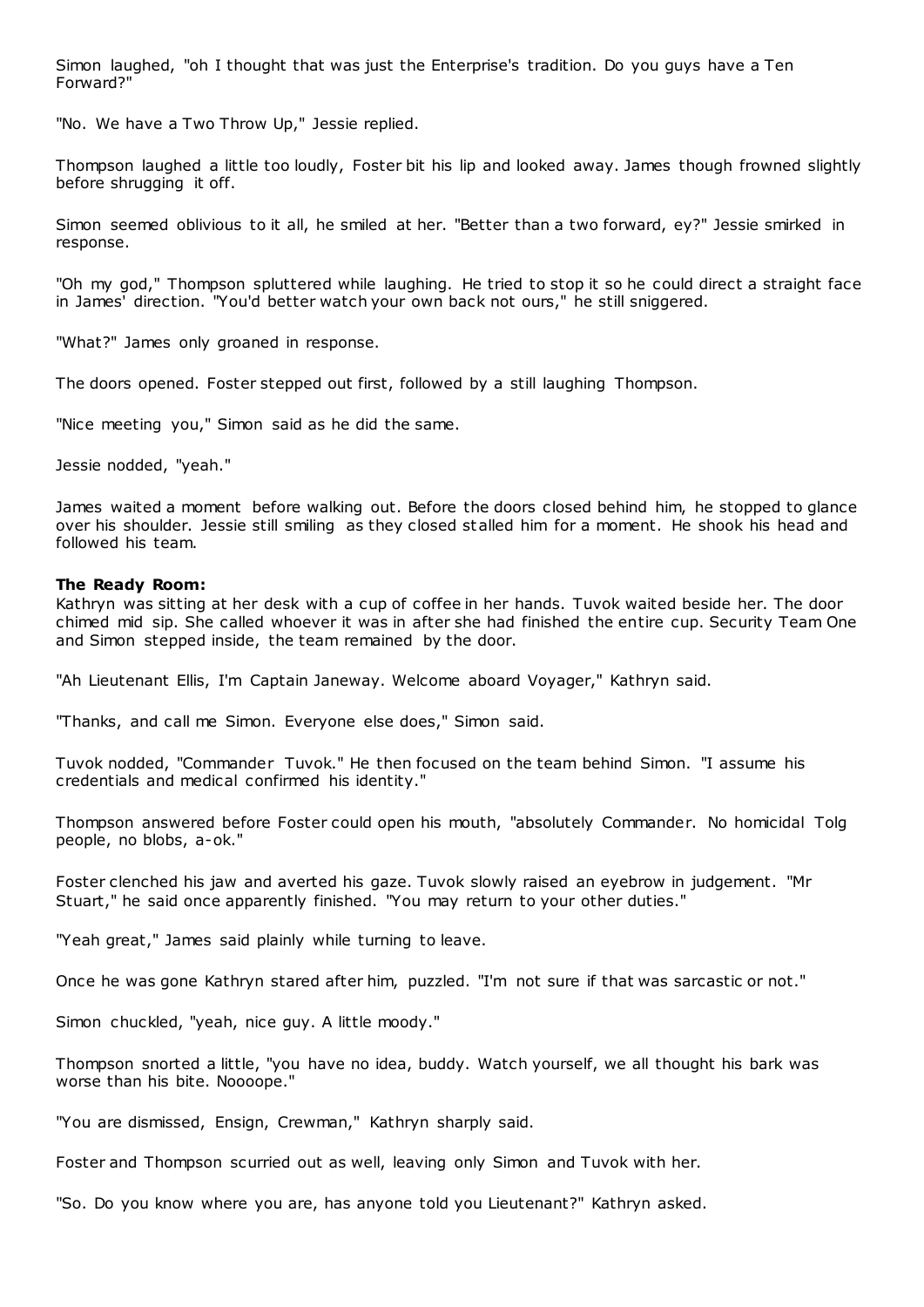Simon inhaled through his teeth, "not quite. The grumpy one said something like thousands of lightyears, but I'd have noticed, you know?"

"Curious, you were aware that you had travelled quite a distance when you contacted us. You were surprised to see Voyager," Tuvok stated.

Simon nodded, "well yeah I knew I'd gone far out but not that far. Though it would explain why no one's seen your ship in six years." His face started to drain, "oh, he wasn't having me on, was he?"

Kathryn glanced down at her empty cup, sighing sadly. "I'm afraid not. How far are we now, Mr Tuvok?"

Tuvok was about to answer, he hesitated and glanced down at a PADD in his hands. He tapped on it for a while.

Kathryn sighed, "no matter, you found us. I assume the team assigned you some quarters." Simon nodded. "Is there anything else you can tell us about what happened?"

"Well, we tried to evade the Borg in the Briar Patch. It was fine for a while but they must've adapted. We got a headstart, luckily the shuttles these days are pretty fly so..." Tuvok raised an eyebrow, he assumed because of what he said but the Security Chief was only baffled by his PADD results. "We didn't want to put anyone else at risk, so we set a course out of Federation space. We barely got to the border when they caught us."

Simon had to do a double take after that as Kathryn appeared to be walking back around her desk from the replicator, holding a steaming cup. He looked in the direction she must've come from, blinking rapidly. "Uh. Where was I? Oh, the shuttle was pulled inside, we were dragged out. The Borg were acting a bit funky actually, talking to themselves, giggling. We were attacked by the needles," he gestured to two punctures on his neck. "My engineer got it first. He started to change, but when they got me they stopped."

"Stopped?" Kathryn said after a sip.

"Yeah like they were cut off from the hive. I never heard anything either. The ship shook a lot, so I assumed it was because of an attack. I used it to my advantage and got the hell out of there," Simon said. He frowned, "after that, I dunno, I flew off without looking back."

"The cube must've used transwarp while you were on board," Kathryn said.

Tuvok glanced up, looking relieved. He frowned before he could speak, "transwarp coil." Kathryn's eyes drifted to one side toward him, narrowing slightly. "Was it twenty thousand or fifteen?"

Kathryn slammed her hand on the desk, startling the two men. "I said it doesn't matter, it's very far, okay!"

Simon laughed very nervously, "I have to say, I'm really lucky I'm on thee Voyager. It's a lot more fun than I thought it'd be." He was stared at blankly. "I expected space crazy after six years of nothing."

Kathryn forced a laugh which sounded very bitter, "oh you're only half wrong. One word of advice, don't eat any of the food, replicate it. I'll give you some rations in advance, but we'll need to find you a post..."

"Captain, Mr Neelix is busy with his morale officer duties. As you recall you put..." Tuvok said.

"Oh yeah," Kathryn smiled, remembering her coffee jam on toast. "Exc use me." She rushed out leaving Simon flummoxed but Tuvok acted as if it were normal.

A grin once again broke out on Simon's face. "Yep I'm going to love it here, I think."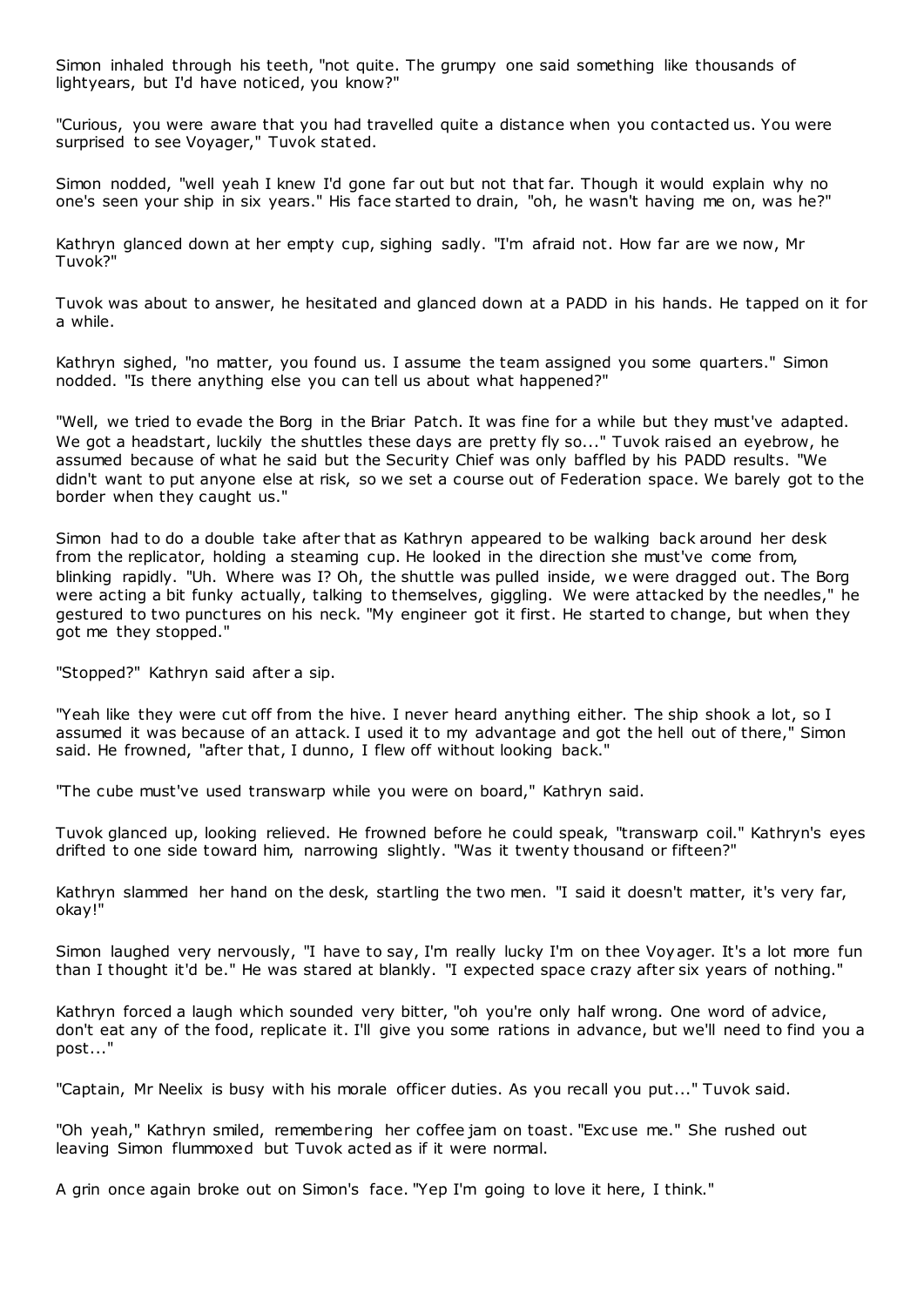## **The Mess Hall:**

Most of the tables were pushed closer together on the stage-less side, making sitting at them a little tight. No one minded though, since for once they weren't getting gassed from the kitchen and recognised the food they were eating.

On the other side a few women had gone up on stage supposedly willingly since they weren't running off. Neelix stood in front of them, smiling proudly.

"All right ladies. This is a romance so the lucky girl who I pick must have chemistry with our male lead," Neelix said.

"Who is the male lead?" one women with hip length brunette hair asked.

Neelix suddenly looked a little embarrased, "er, well... so for part of your audition you'll need to be able to kiss him and have it be believable."

"Eew," Emma complained, "why am I here again? I'm outta here."

"Oooh, ooh!" Tani threw her hand up, then jumped a few times. "Me first."

"Er, we don't have..." Neelix tried to explain but Tani was already running off the stage towards the galley. "Um?"

James noticed her, his eyes flew wide open and he dashed back into the kitchen.

Harry chose that bad time to walk in through the stage door and head for the same place, he and Tani collided. She was a bit stunned but ok, however Harry stumbled sideways into somebody's table just as they were sitting down with their plate. It went flying into their face, spilling gravy all over them.

"Oh sorry about that," Harry whimpered once he noticed.

Annika tried to glare through the gravy drooping over her eyelids. "Do not worry, it wasn't your fault." Harry noticed her scowl was directed toward the kitchen, he wasn't sure why.

"Ah, here he is, our male lead!" he heard Neelix bellow. Next thing he knew he was being pulled over to the stage.

At the nearby replicator Emma glanced over her shoulder, her eyes bugged out. She hurried back to where she stood before, "on second thoughts."

"What?" Harry whimpered, "but I didn't audition."

"Okay number one, you're up," Neelix said cheerfully.

A blonde girl with a fringe walked up to him fluttering her eyelashes. Harry felt a little better about being volunteered until she leaned in and he spotted the fringe was hiding something on her forehead. A few little spikes. He yelped and jumped back. "Oh my god, Naomi?"

The girl smiled, "yeah, so?" Once more she puckered up.

"Nope, nope, so much nope," Harry stammered as he ran for his sanity. Naomi pouted.

Meanwhile James peered out from the kitchen, saw it was safe for now and returned to the stove where some pans were almost boiling over. He turned them all down while stirring one a little too roughly, it was spilling mashed potatoe over the edge. Not that he noticed, his attention was caught by one of the tables.

"Excuse me, do you take orders? I don't eat this British rubbish," somebody said to him. James reached for one of the plates ready to go out and handed it to him. They whined and started picking the gravy soaked vegetables off to put into the pans.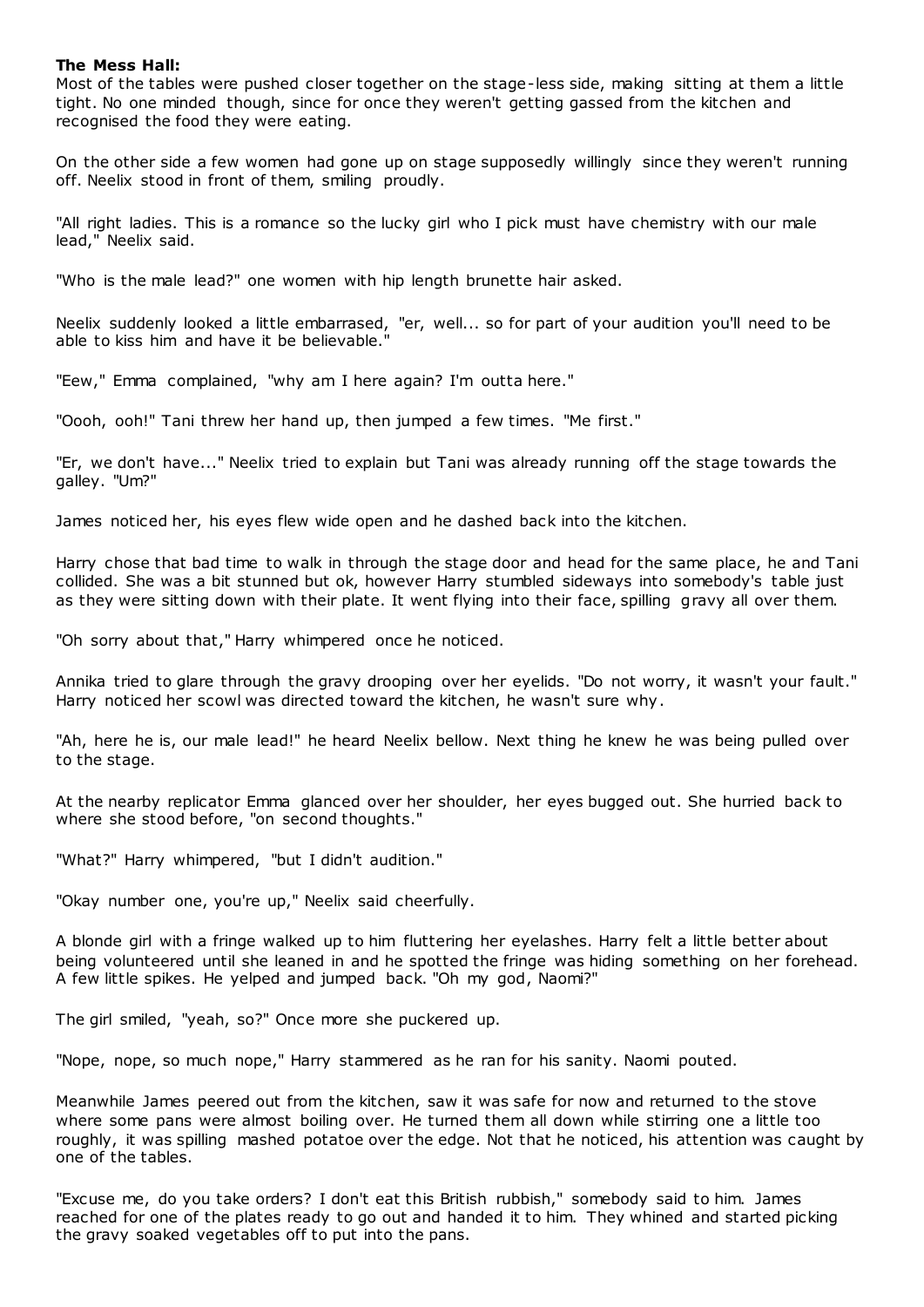"I said; well you could've told me sooner, I would've stayed behind and brought my medium tshirt with me," Simon laughed. "The last time I wore that, you were able to fly through Wolf 359 without having a minute's silence."

Jessie had been laughing until the last part, she trailed off awkwardly and only smiled. "I'm going to have to check this Briar Patch if we get home. I wouldn't mind being mistaken for a 20 year old."

Simon raised an eyebrow, "why, are you still getting asked for ID? I think you got it backwards."

"What, no," Jessie said quickly, narrowing her eyes. Then she got it and chuckled nervously. "Flattery only gets me wondering what you want."

"Well, I could do with some grub but your Captain doesn't practice what she preaches," Simon said, pointing a thumb at a table by the window.

Jessie looked across just in time to see Kathryn sprinkle coffee granules into a jug with hot water in. She shrugged it off, thinking a jug was just a bigger cup to her, but before she could look back at her own table the jug contents were poured over her plate of veget ables.

"Uh..." she could only say, feeling a little embarrassed. Simon though hadn't noticed the coffee part so had no idea why. "Neelix isn't cooking right now, you can ask for something at the kitchen until you get some rations."

Simon eyed her plate partly filled with vegetables, some meat and a yorkshire pudding drowned in gravy. The meat looked overdone and he wasn't a big fan of the mushy vegetables. "I dunno, does he or she take orders?"

Jessie noticed James heading over with a PADD, she smiled and shrugged. "Ask him yourself."

"Sorry, there's no more gravy until I find out who nicked the jug," James said in her direction.

"I'll live," Jessie sighed.

Simon looked again at her plate almost spilling over with gravy, then he stared up at James in shock. "My god. How many jobs do you have on this ship and can you spare one?"

"It's just a temp and you can have it," James replied halfheartedly. Simon was about to respond but he continued, "do you want anything to eat?"

"Sure I'm starved but I'm not sure if I'd be able to stomach the Sunday roast," Simon said but quickly laughed nervously. "I haven't ate in days, it sounds a bit too heavy."

James sighed, "I have bread, what about toast?"

Simon pulled a hesitant face. Jessie looked on, a little worried. An idea popped into her head that brightened her face, "oh, James makes the best sandwiches. One time when the power went down, he looted the Cargo Bay for stuff but it was dark and some of the stuff he brought back..." She felt a little awkward when she noticed both of them were watching her. "The power came back and so we replicated some bread. Some were really good."

"Really?" Simon sniggered behind his hand. "That reminds me of when we were doing the yearly test of the Captain's Yacht. We hit a really mini black hole and it drained everything, so...

"Needs more coffee," Kathryn said and that was all James heard. He watched her go to the replicator with the jug, his eyebrow shot up. She'd returned to her table and mixed the new *gravy* by the time Simon finished his story.

Jessie frowned up at James, "what's the matter?"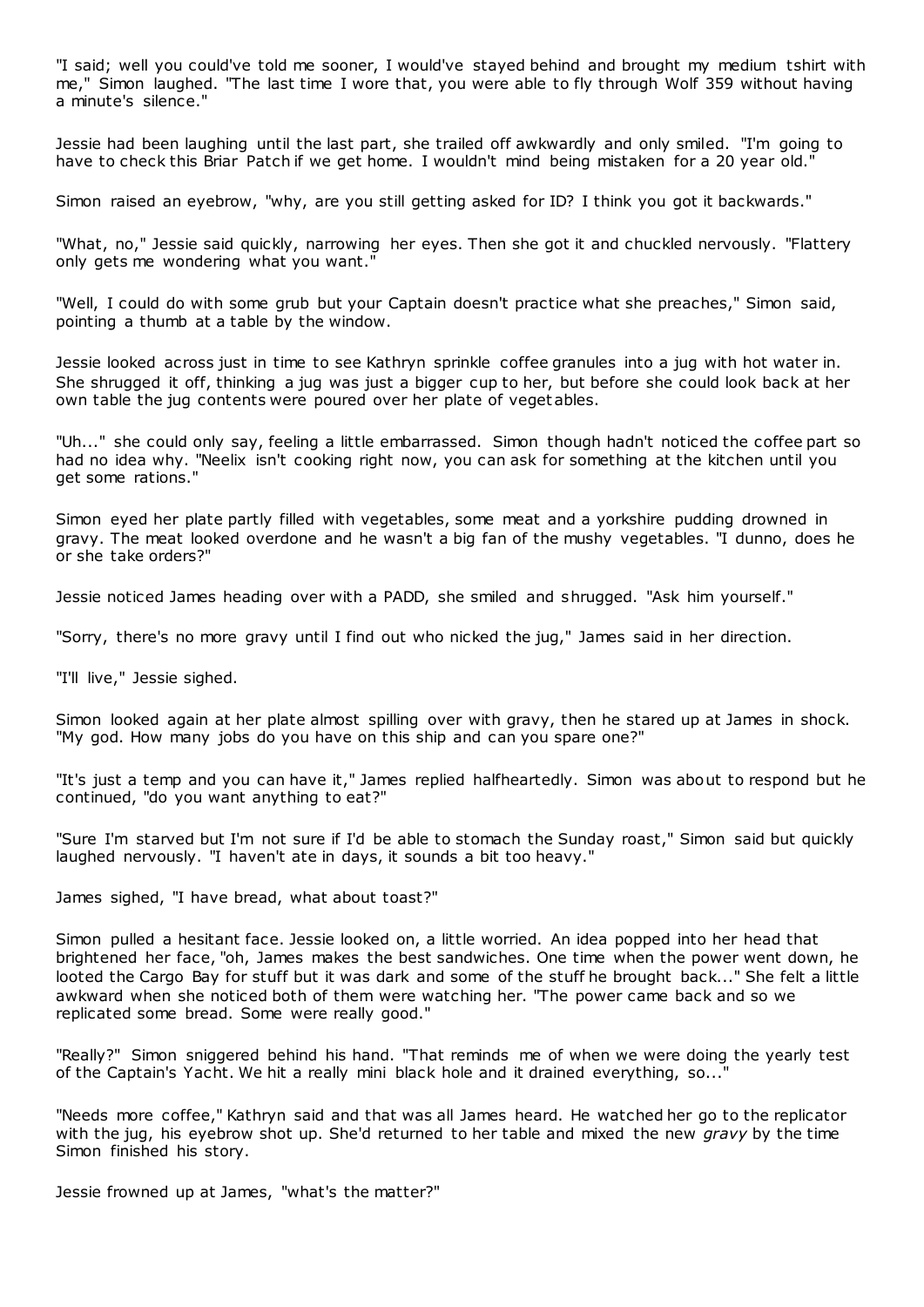James glanced at her confused, only then he noticed he was drumming his fingers over the back of the PADD. He sighed and dropped his arm to hide it behind his back. "Voyager Club Sandwich," he mumbled as he walked off.

"Um, what's in that one?" Simon smirked toward Jessie.

Jessie meekly shrugged, "bit of everything."

Most of the room jumped at Kathryn screaming as if she were being murdered. They looked and all they saw was James scurrying off and fast with the jug. Kathryn's death glare got everyone looking away again.

Many hours and two shifts later, James headed back to his quarters looking like he was sleepwalking. Still he managed to find his door and go in, fully expecting the lights to be on and Jessie to already be there, getting ready for bed or still reading on the sofa.

The quarters was dark and empty. He checked the time to make sure he didn't accidentally leave later, it sure felt like he'd been out for a long time. He hadn't. So he shrugged it off to head for his own room. He didn't hear the main doors opening and closing until an hour later.

## **The Ready Room:**

Kathryn was drinking her third cup of coffee when the door chimed.

"Come in," she said in a cheerful manner.

Tuvok walked through the door then approached the desk. "Captain, I have disturbing news."

"What is it?" Kathryn asked, maintaining her smile.

"I believe a member of the crew has been in contact with aliens in this area," Tuvok said.

That did it, Kathryn's face hardened. She still finished her coffee though. "I beg your pardon."

"Mr Kim reported that there had been an open commlink with a far away alien ship. According to the computer whoever it was, was using Crewman Rex's personal computer to access the comm," Tuvok said.

"But Jessie doesn't have access to that," Kathryn said.

Tuvok nodded, "indeed. Rex has reported it stolen, yesterday she last saw it on her living room table. It seems the culprit is trying to frame her."

Kathryn rolled her eyes and got up to refill her drink. "Of course," she said while walking around him. "It's what all the cool kids are doing nowadays."

"I have a few people checking for the location of the computer, using the comm link to track it. They seem to be having some trouble though," Tuvok said.

Kathryn sat back down, "we've not had contact with any sentient not dead or future people since shore leave. Why these aliens and what for, what do they have to gain?" Tuvok looked thoughtful, she assumed he was going to answer her. She had hoped so as her only idea gave her a headache but he didn't. "Tell Astrometrics to locate the ship or planet they talked to."

"Yes Captain," Tuvok sounded surprised.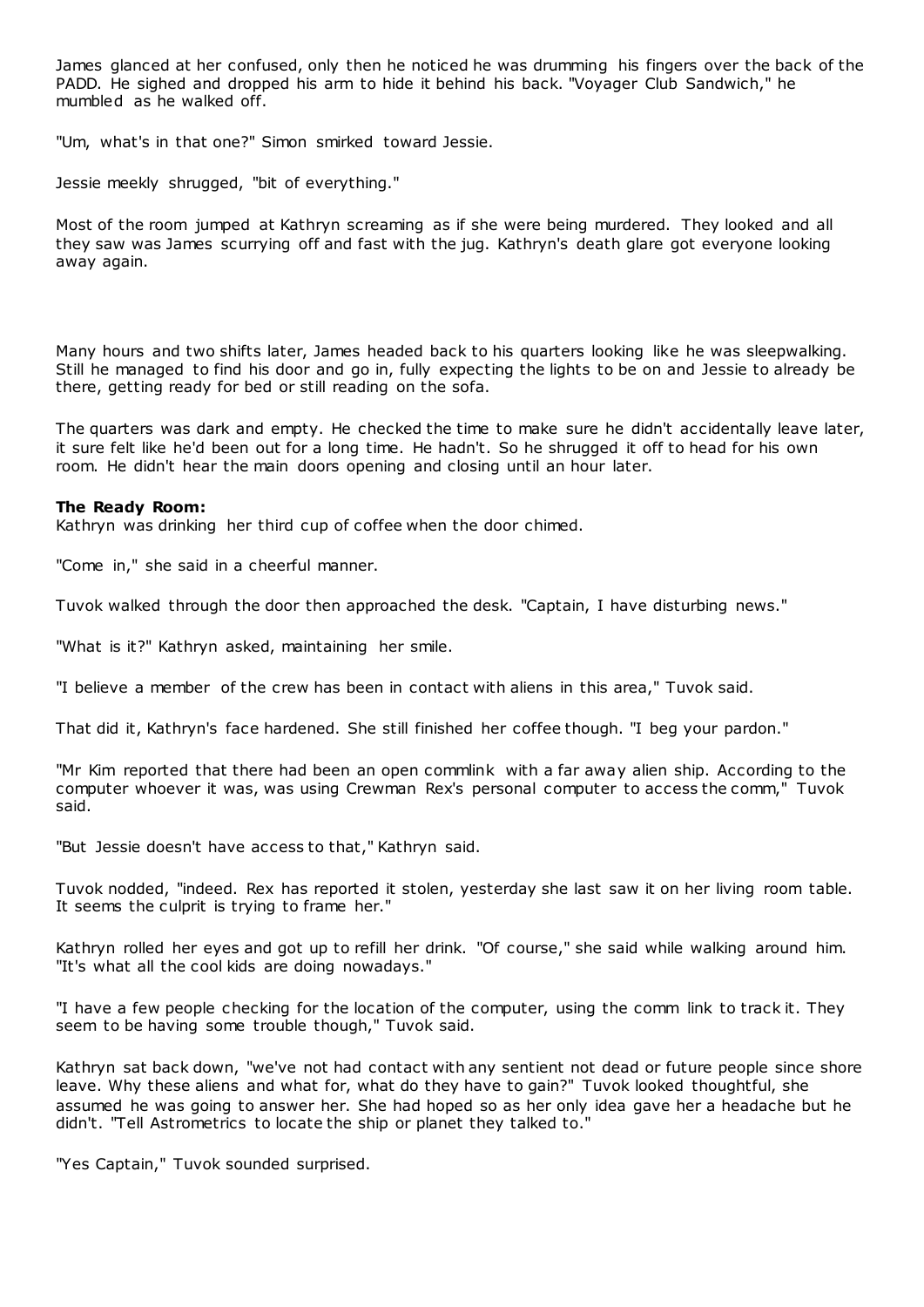"Hmm, tell Lilly and or Emma to pop down there," Kathryn said, undoing that. At the same time Tuvok was curious as to why she asked for them. She smiled, "Lilly said her lost ship was around these parts, so I assume they know the area."

"As you wish," Tuvok said.

Kathryn frowned when he still didn't leave. "Is that all?"

"No. I've had a few complaints from Teams One and Five," Tuvok said. Kathryn shrugged as if she didn't care and concentrated on her cup. "They have one thing in common, Ensign Stuart."

"For god's..." Kathryn groaned. She placed the almost empty cup down. "What's he allegedly done now?"

Tuvok had already armed himself with a raised eyebrow before she had finished. "His attention seems to be elsewhere and his attitude when spoken to is and I'll quote; *rude for even him*."

"Hmm, and he seemed to prefer the kitchen over Sickbay," Kathryn mused aloud. "I wonder what's the matter."

"I'm not reporting it because I am concerned. Stuart is still under probation and his behaviour, however slightly out of normalcy, must be reported and put on file," Tuvok said.

The last sip of the coffee Kathryn left, left a gritty taste in her mouth. Unlike anyone else, she liked it and it cheered her up. "I wonder if I could get Morgan to chat with him. Her blunt style might work better with him."

"Captain?" Tuvok was more than confused.

Kathryn scowled in his direction, "are you still here? What's the matter with you!"

Tuvok shook his head and walked out.

#### **The Mess Hall:**

"What is this?" Neelix would've screeched in his face, but James had preemptively backed off a step.

He groaned tiredly, with very little care. "Cereal." Neelix glanced down at the bowl on the counter and back up at him. "Wheat, oats, sometime with sugar. Milk."

"That's disgusting," Neelix barked.

James ignored him and his poking of the cheerios getting soggy in the bowl, to walk around him to tend to the queue waiting.

Once they were all served he was able to see the tables and their occupants again. He found himself staring in the direction of Jessie's table, once again sitting with Simon and laughing. Annoyed at himself, he turned away to wash the empty bowls.

Instead he found Neelix attempting to fry what looked like Cheerios and Weetabix together in some oil. He hurried forward to stop him but Neelix dismissively waved him off, which he found more funny than anything else.

"That's not how you make cereal, not even slightly close," James couldn't help but snigger.

Neelix turned up his nose and continued while the oil spat at him. "I'm getting dinner prepared, I don't waste anything. You go to the Airponics Bay and pick up a few of the boxes on the list." He pointed at the PADD currently melting on the grill.

James shook his head, he hurried over to remove it with a spatula. "Why do I have to?"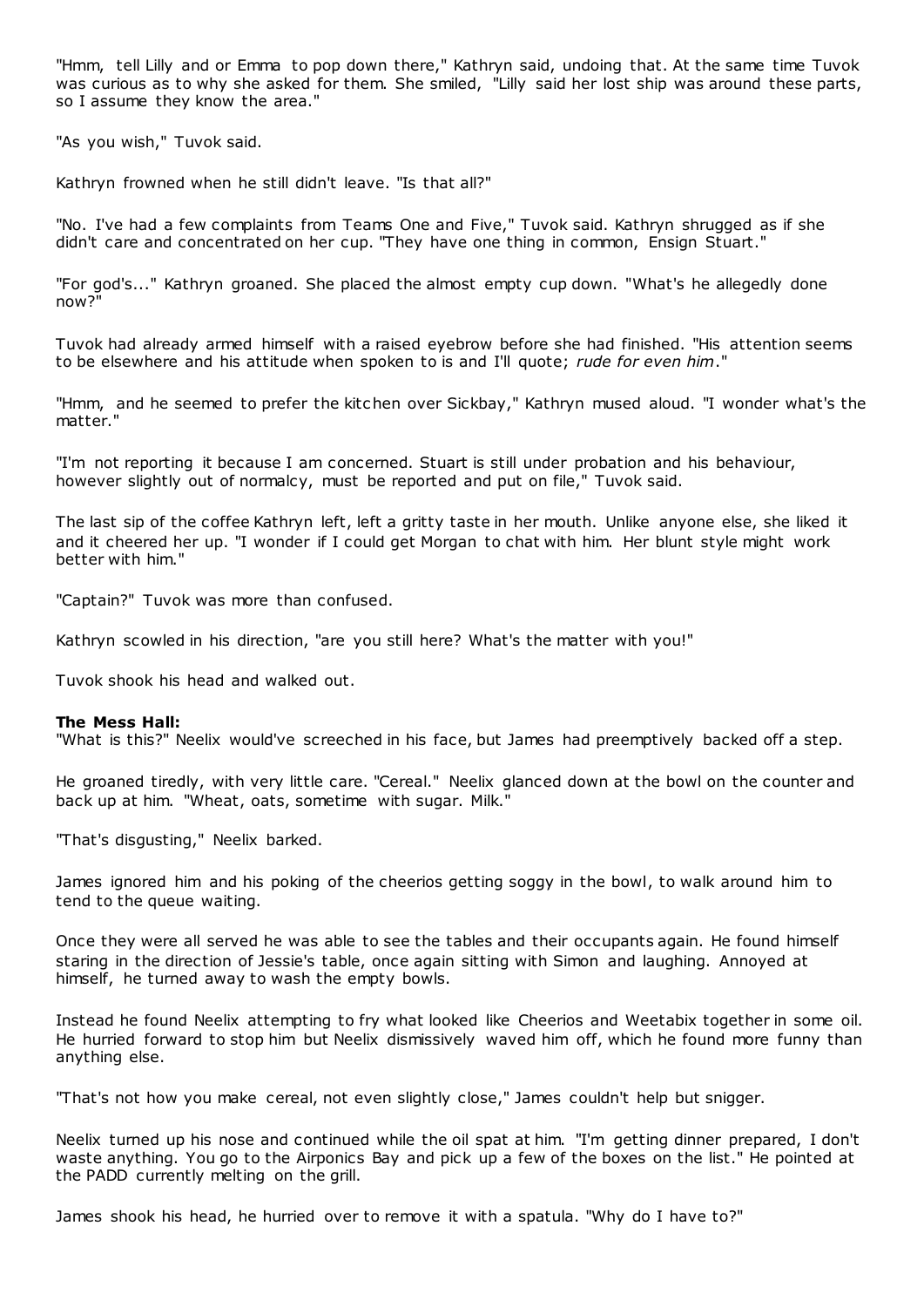Neelix gasped and turned toward him, "I'm your boss, that's why."

"But, I don't want to kill anyone," James said, immediately rethinking what he said. Neelix stared with suspicious eyes. "Else."

"Are you threatening me?" Neelix snapped a little fearfully.

"No," James groaned tiredly. "I mean I'll handle it."

Neelix brightened up considerably, "excellent, I knew it'd be better to ask you. A young strapping lad like you can handle all the carrying and lifting. Run along."

James' eyes drifted to the melted PADD, it barely had a screen left let alone a list. He headed off anyway knowing anything he'd pick would still be better than what Neelix had on it.

Morgan ran to catch a turbolift, only just missing out. She grumbled a bit as she turned her attention to the computer panels on the walls. She tapped on them while she waited, unaware that someone else walked up behind her to do the same.

The doors opened once more, revealing Harry who widened his eyes so much they stung. "Close, close!" he panicked while tapping furiously on the inside panel.

Morgan grunted and reached to grab the door to keep it open. Harry whimpered.

"What the, why are you..." Morgan snapped.

"Hi Harry," she heard Naomi say sweetly behind her.

Next thing either of them knew, Harry was bolting down the corridor as if his life depended on it.

"Weird," Morgan muttered.

Naomi nodded, "yup, why does he keep doing that?"

Morgan stepped into the turbolift, turning around once she was inside it. Then she noticed Naomi and instantly got confused. "What the, when did you turn into a teenager?"

"Huh? I'm five," the sixteen year old looking Naomi said with a frown. "I'm half Katarian, we age quicker but I didn't think anyone would notice," she pouted.

"Never heard of them. Cargo Bay," Morgan said very quickly. The turbolift began to move.

Naomi looked up at the ceiling, "Kitanian, Kitty, Katnap, Kitkat?"

Morgan stared at her with a gradually raising eyebrow and dropping jaw. "Do your people also get dumber as you age?"

"No, I've got to be smart to be the Captain's assistance," Naomi said proudly.

"Do you know how to make coffee?" Morgan asked.

"Sure," Naomi grinned. She put her hands on her hips and put on a firm face, "coffee, white!"

Morgan shuddered and looked around. "Oh yeh, you're smart enough. Go for it." The turbolift thankfully arrived and she was able to make her escape. Naomi waited for the turbolift to move, forgetting she hadn't asked it to go anywhere. "Wow," Morgan whispered.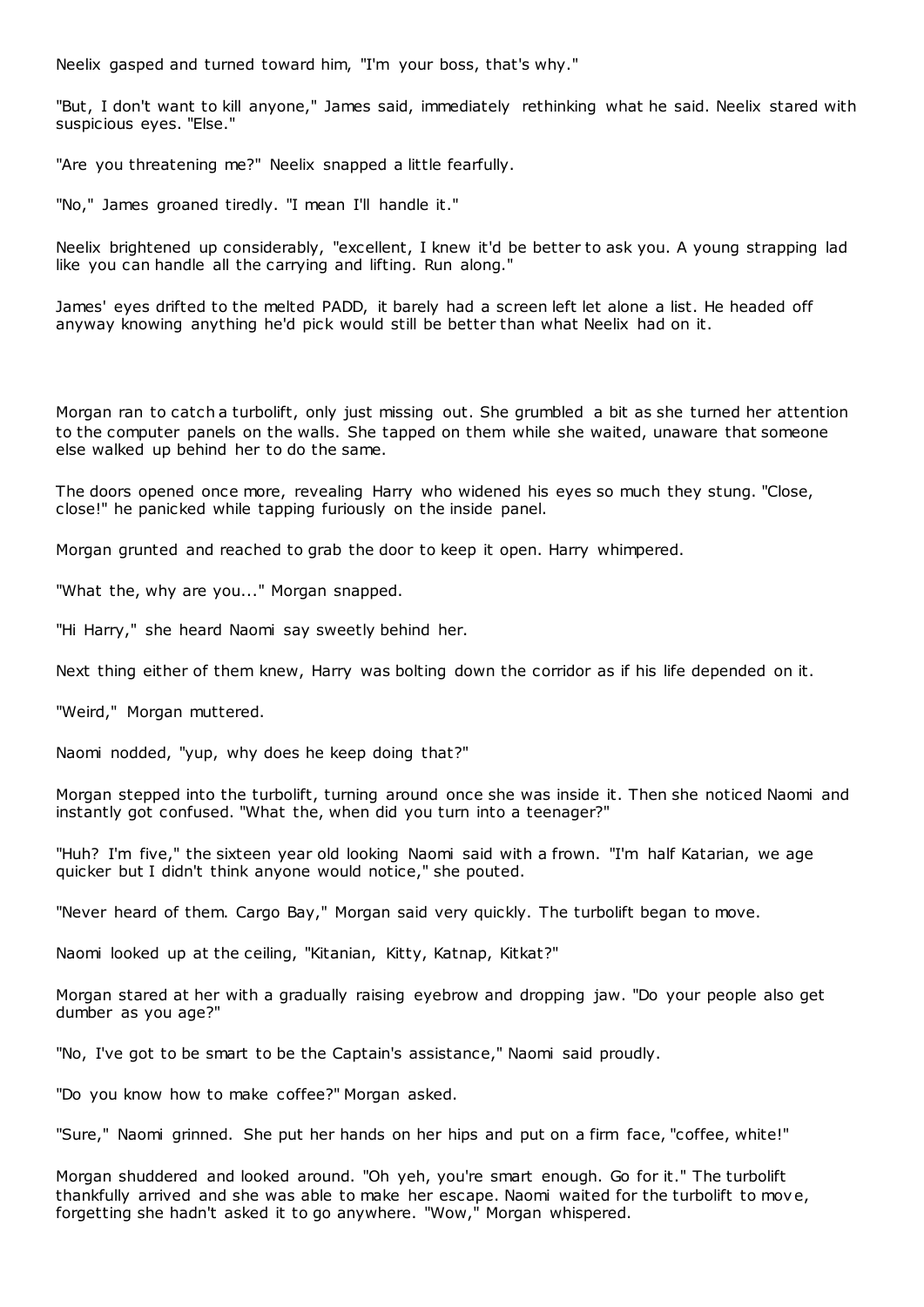A little ways down the corridor she noticed a couple of big containers sitting outside the big bay doors. She waited nearby them, expecting the door to open. After a few minutes of that she impatiently walked in to find James sitting on a similar container by the door, staring at nothing in particular.

Morgan stuck out her bottom lip and shrugged, she pushed herself up to sit beside him and copy his face.

James slowly looked across at her, brow furrowed. "What are you doing?"

"Me? I'm skiving my protestation to sulk in a dark room. You?" Morgan smirked.

"Oh, well keep it down, I'm on break," James said, glancing ahead of him again.

Morgan sulked and folded her arms. "So, do you prefer James or do you go by Jimbo, or Jimmy. Jim, Jimminy?"

James' eyes drifted to the opposite side and widened too. When they returned he said with a slight laugh, "what?"

"No I don't get it either. I told that Thompson ninny that if you were to have a shorter name, it should be Jam," Morgan said.

"Oh, you didn't?" James groaned. He glanced at her to find her smiling but that didn't give him his answer.

Morgan burst into giggles, "no, you're not good enough for Jam."

"I'm no coffee jam, true," James muttered. "So why are you really here, Morg?"

"Eeew," Morgan shuddered and stuck out her tongue. "Morgs are dead places. Don't call me that."

"Okay, and don't call my Jimmy or Jim or whatever the hell isn't my name," James said, his lip curling slightly. "I'm still wondering."

Morgan kicked her legs gently against the container, James was a bit worried she was still denting it a little. "Oh nothing much. Just advice."

"Go and look somewhere else then," James muttered. "Unless you want how to kill people tips."

"Oh but dad told me that old people are great at giving out advice," Morgan said.

"Old?" James frowned, staring at her bemused. "I'm twenty six."

"Yeah, but I'm sixteen. You're old in my opinion," Morgan said.

"I prefer the term older. Why do you want my advice for?" James asked.

"Well, you're old enough to have experience with this sort of thing, but not too old I suppose," Morgan replied.

"Experience with what?" James asked.

"Erm, I'll have to tell you my long story first," Morgan muttered.

"Ohno, that can't be good," James winced.

Morgan sighed, accidentally kicking the container a bit more. She noticed this time and winced. "Ooops. Okay um, it's Craig. He's been a little weird. Blushing and stuttering."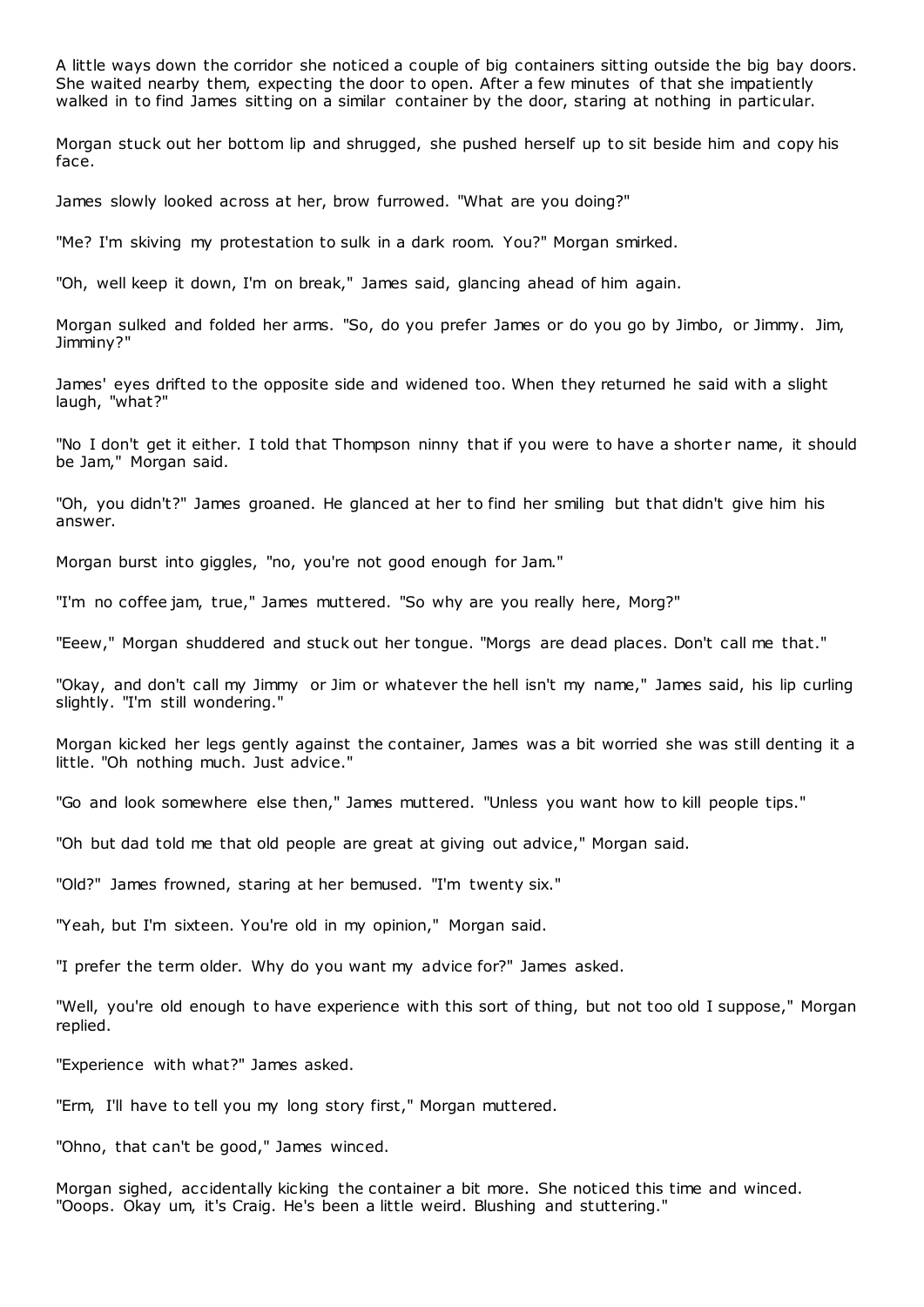"That's not weird, that's normal," James said.

"Not all the time! Ever since those ghosts took over us," Morgan protested. "I mean yeah he was a bit more before that on the stupid love hotel, but it's gotten worse since then." She looked at him expectantly. He gave her a wide eyed stare back. "Well?"

"Don't look at me, I can barely remember my own let alone yours," James said.

Morgan blinked more than usual, brow lowered. "No, no. We didn't do the love spell stuff. Definitely wouldn't go as far as you if I did."

James briefly laughed but looked sorry for himself after. "Then I'm not sure why you're asking me."

"Well, those ghosts were all over you. They were all coupley, weren't they? I'm just worried that, well..." Morgan stammered. James nodded, understanding. She didn't see it as such, she turned bright red. "Oh, what did I do?"

James' eyes widened in shock, he turned to her. "You didn't... I mean, I get it now, why you're worried. And no, I didn't see you do anything like that. From what I saw or heard, they were competiting against each other with their kills. The most you did was say mushy nicknames."

"Oh," Morgan sighed in relief. She thought about it some more, which got her folding her arms tightly. "Then why is he being all weird if nothing happened?"

"No idea. I have noticed too," James said, thinking about it. "He did say something to me the other day, but I thought he'd drank too much again with the way he was acting, so didn't think any of it."

Morgan shook a little, "what, what did he say?"

James shook his head, "don't worry. Your ghost spent most of her time stalking me. The only times she was not, she was too busy killing."

"Oh good," Morgan said, then blushed. James smirked and tried not to chuckle. "You know what I mean!" He then laughed, which got her huffing and rolling her eyes. "You're a real jerk."

"I know," James said after he stopped. "At the very least you need to smack away the drunk delusion that you kissed him."

"What!?" Morgan stammered.

James turned a little to look her in the eye, wincing a bit, "I didn't say you did. It's what he told me, while being all giddy and definitely drunk."

Morgan had turned a ghostly pale white. Her voice raised in pitch to a near squeak, "oh god, are you sure the ghost didn't make me do that?"

"Ye... no," James said hesitantly. Her desperate stare encouraged him to rethink it again. "No. The only time I could think of was when you knocked me out, but Craig was possessed too. He couldn't mean then. Like I said, whenever you were taken over, you were with victims or in the ruined building with us."

"Oh... oh good," Morgan said, breathing deeply. She slapped him in the arm, it felt to him like somebody had jammed a brick into it. "How do I get him to stop?"

"Hit him, I told you," James replied.

Morgan thought about it, then shook her head. "But he's my friend."

"Fine," James said with a shrug, "slap him."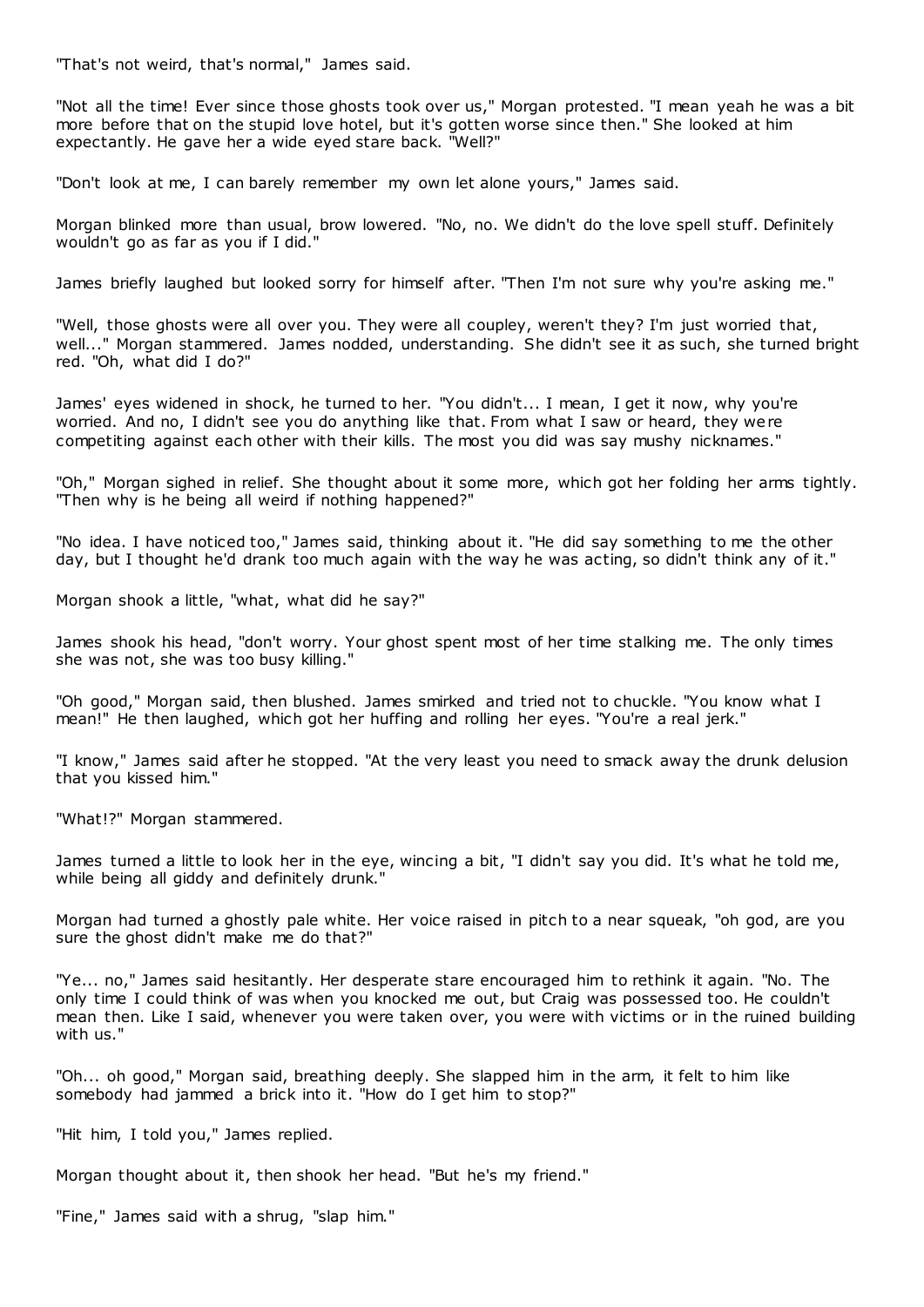"Hmm, he hasn't done anything. So why?" Morgan asked.

"Apart from lie after a few drinks," James muttered. Morgan's eyes narrowed. "I dunno, some guys do need a good slap for being entitled morons."

"Oh, I see. Okay," Morgan said and nodded.

James nodded as well, but then was slapped in the face leaving his face stinging horribly. "What..." he stammered, moving slightly away from her and glaring, "was that for?"

Morgan smiled cutely, "I'm just doing what you said."

James stared at her with his jaw agape. "I thought you were talking about... How am I entitled?"

He got a scoff in response first, then a slight giggle. "You've been in a right mood since Jessie's new friend came aboard. Clearly someone thinks he's entitled to the time she's giving the new guy instead."

"What, that's ridiculous," James grumbled as he clambered off the container to stand in front of her. "I don't think like that, I'm just..."

"Jealous," Morgan said matter-of-factly, eyes sparkling mischeviously.

James' face hardened which only made her laugh again. "Of what? I haven't spent much time with anyone because I have two jobs. Why else would I be *grumpy?"*

"I didn't say grumpy," Morgan tried to sound confused.

"So the Craig complaints were made up, were they?" James questioned and sighed.

Morgan's face fell briefly, "no. But if he's telling people I kissed him, ugh, then he needs a slap as well."

"Hmm maybe, but you probably shouldn't do it as hard," James said while rubbing his cheek.

"I did it as light as I could," Morgan whined in protest. "Big baby."

"I'm sure you did," James sighed while moving over to clutch the container. Morgan stared at him oddly until he beckoned his head away from it. She rolled her eyes and jumped off. "I don't think this one will make it through the door."

"Whatever. Did he say what kind of kiss, and was I drunk too cos it might've been just a cheek kiss or a friend one," Morgan said.

The container made a thud as it was lifted and dropped onto its side. James frowned and looked at her, "a friend one?"

"Well yeah," Morgan smirked, "I figured you'd have experience."

"Not really, I've never kissed Craig before," James said with a straight face.

"That's it, I'm going to kill you," Morgan growled.

"I was only kidding, I knew what you meant," James said. He winced, "sorta."

"Well?" Morgan impatiently said.

James shrugged, "I have no idea. He was all, *Morgan kissed me and don't tell anyone or I'll tell people about your love spell baby*. I pushed him out of my way, he fell over and..."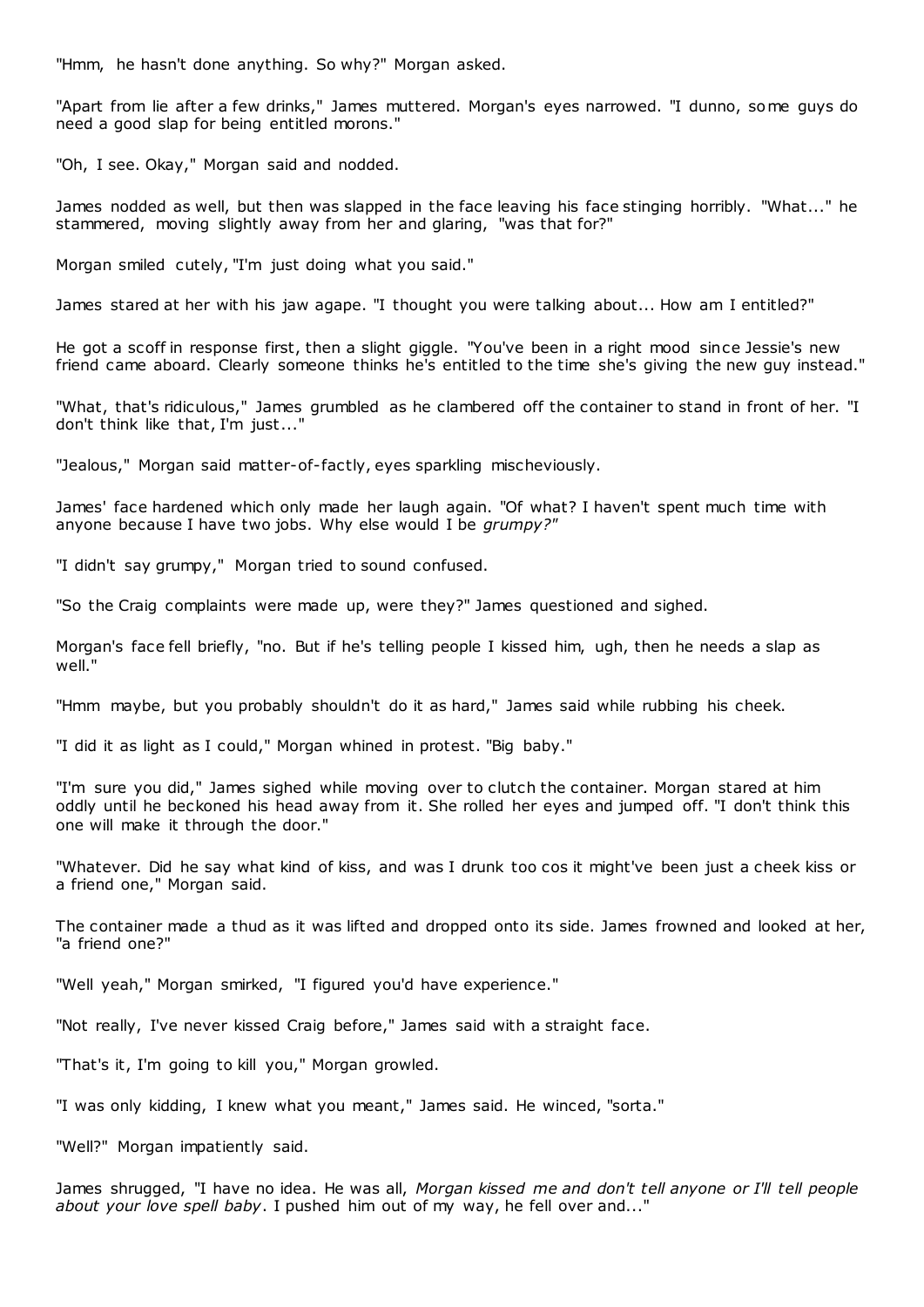"It must've been a little friend or cheek one, or he would've wanted people to know," Morgan said as her cheeks burned. James watched her curiously. "You know cos he's a guy and they're gross, they're not fussed. No offense."

"Never taken. I'm still not sure what a friend kiss is though," James said.

Morgan scrunched up her nose, "you know, a brief one, not those gross ones with open mouths. I thought you were supposed to be a grownup."

"Uh huh," James didn't sound so sure, "supposed to be. I guess I have, but like you say I wouldn't be bragging about it like Craig."

Morgan whined a little and started to pace, "oh god. I don't want to end up like you and Jessie; people gossiping about us, drunk making out, him being all *she's mine* grumpy because he thinks it means something, and...'

"Hey," James cut in sharply, more than annoyed, "I've never thought I owned Jessie, not ever. I'm glad she's made a new friend, I just... don't like him."

"Because you think he'll replace you as *best friend*, or more than that?" Morgan teased.

"Neither," James replied.

"Yeah right, you've barely talked to him. Remember?" Morgan said. She lowered her voice, "I've got two jobs cos I'm a murderer, boohoo."

James' gaze seemed distant to her, he lightly shook his head. "I should get back to the Mess Hall before Neelix serves his cereal stir fry." He walked away, leaving behind the container.

Morgan waited for him to go to have a peep inside. Brown granules poured out of the gap and piled at her feet. She quickly closed it and sniffed the air in disgust. A thought occured and she smiled. "Oh, looks like free rations for Morgan this week."

## **The Mess Hall:**

Many people hurried by and almost into James as he came back carrying several boxes piled up high enough so he could barely see where he was going. Since he heard Neelix's painful screeching he called singing, he wasn't sure if it was only that or the food that chased them.

He dumped the boxes by the galley and made his way into the kitchen, despite the noise coming from there. There he saw Neelix prancing around while singing into a ladle. He noticed him a second later and threw it away.

"Oh that was quick, um..." Neelix stuttered, blushing. "There should've been four boxes, go go."

"Um, I brought five," James said, pointing a thumb over his shoulder.

Neelix chuckled, "that should've taken you a good few hours, they're pretty big." He brushed by him to look outside. Sure enough there were five containers piled up on the floor. "Oh. Well I'm glad I asked you," he said, swinging around to face James again. "Why don't you go on your dinner break now."

Something was starting to burn in the kitchen. James hesitantly took a step forward, then stopped. "I dunno. I don't want the kitchen to burn down or..."

"Why do you keep threatening me? I'm doing you a favour," Neelix complained.

James groaned tiredly again, "no. I mean I'm not. Never mind." He walked around him to go to the replicator. He looked around after for somewhere to sit. There were many tables free, but he also noticed Jessie beckoning him over to her and Simon's. Reluctantly he went over to theirs.

"It's been ages since we hung out, I'm glad I skived a bit longer," Jessie smiled once he sat down.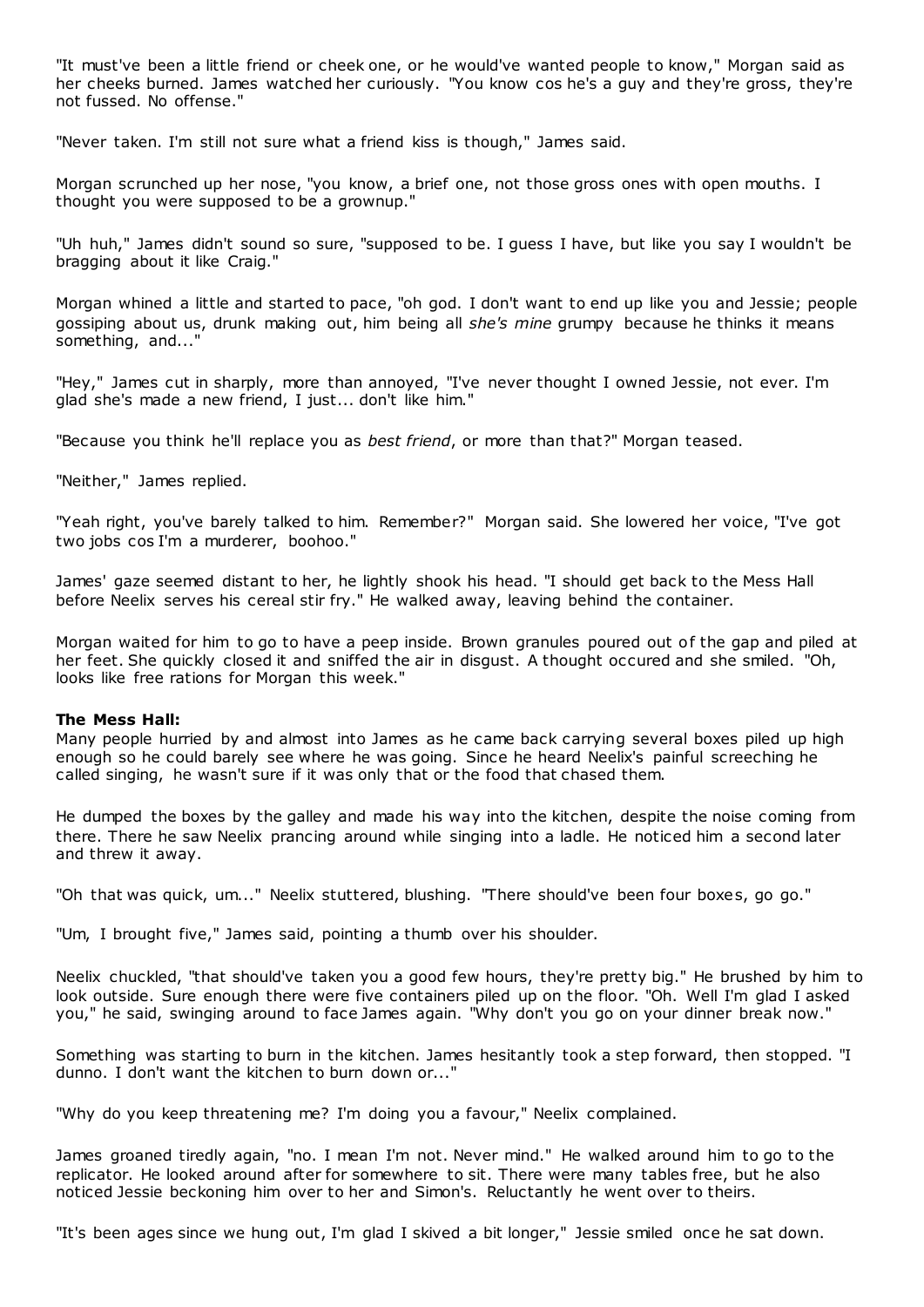"Are you sure, you remember the last time Janeway thought you were a minute late?" James said, looking worried.

Simon nearly spat out the drink he was still sipping and laughed. Jessie cringed for that and what James said.

"Oh god, I thought she was going to rip your hair out. Yikes," Simon chuckled.

James frowned, confused. "Huh? I meant when she made you stay back fifteen minutes to make up the time, but she locked the turbolifts and forgot the password."

Jessie laughed nervously, "yeah, she'd try but she'd be having to wear a wig for months." She looked at a still confused James. "I missed a turbolift, or rather Harry closed it in my face on my way to my shift yesterday. She kept whinging about her coffee gravy or something, and I told her to cool it. Bad idea."

"You told me you told her to shove it in an airlock," Simon snickered.

Jessie smirked back at him, "that was the metaphor version. I meant up her arse."

Her commbadge chirped and she tensed, then tapped it.

*"Jessie I'd get back if I were you, she's stirring from her nap,"* Danny's voice whispered.

Jessie groaned, "okay, be right there." She got up quickly while wincing. "Sorry, I'll be back after she downs five more cups."

"See you in an hour," Simon said while trying to keep a straight face.

Jessie nodded, then hurried off for the nearest door.

Simon sighed and glanced over towards James with a friendly smile. He forced a one back, only briefly and looked down to focus on his dinner.

The next ten minutes were more than awkward and quiet.

"You've known Jessie for a long time, right?" Simon asked. James only had time to look up again. "I gotta know. How is a girl like that still single?"

James only stared back at him, unsure what to say to that. All he came up with was, "what?"

Simon grinned, showing off his dimples. "Come on, you must know. A girl that gorgeous would be batting them off all the time. She'd have her pick."

"Maybe she wants to be single," James said in the plainest tone he could so he wouldn't snap. He shook his head and returned his attention to his plate.

Simon wasn't done though. "You don't believe that, do ya?" he laughed. "She's funny and doesn't take rubbish from people, so that'd put *some* off but not everyone. I mean, a guy could really fall hard for a girl like her."

"Do you really need me here for this?" James muttered.

"You gotta lighten up," Simon said, slapping him on the arm as if they were close friends making fun of each other. James tensed and clenched his jaw, determined not to snap at him. "Life's short you know. Gotta take chances."

James decided to ignore him this time. Simon didn't seem to notice at all, he was sighing dreamily off into the distance. "Yeah definitely. I'm going to ask her out tomorrow. What do you think, do you think she'd say yes?" He pretended to zip his mouth and look away.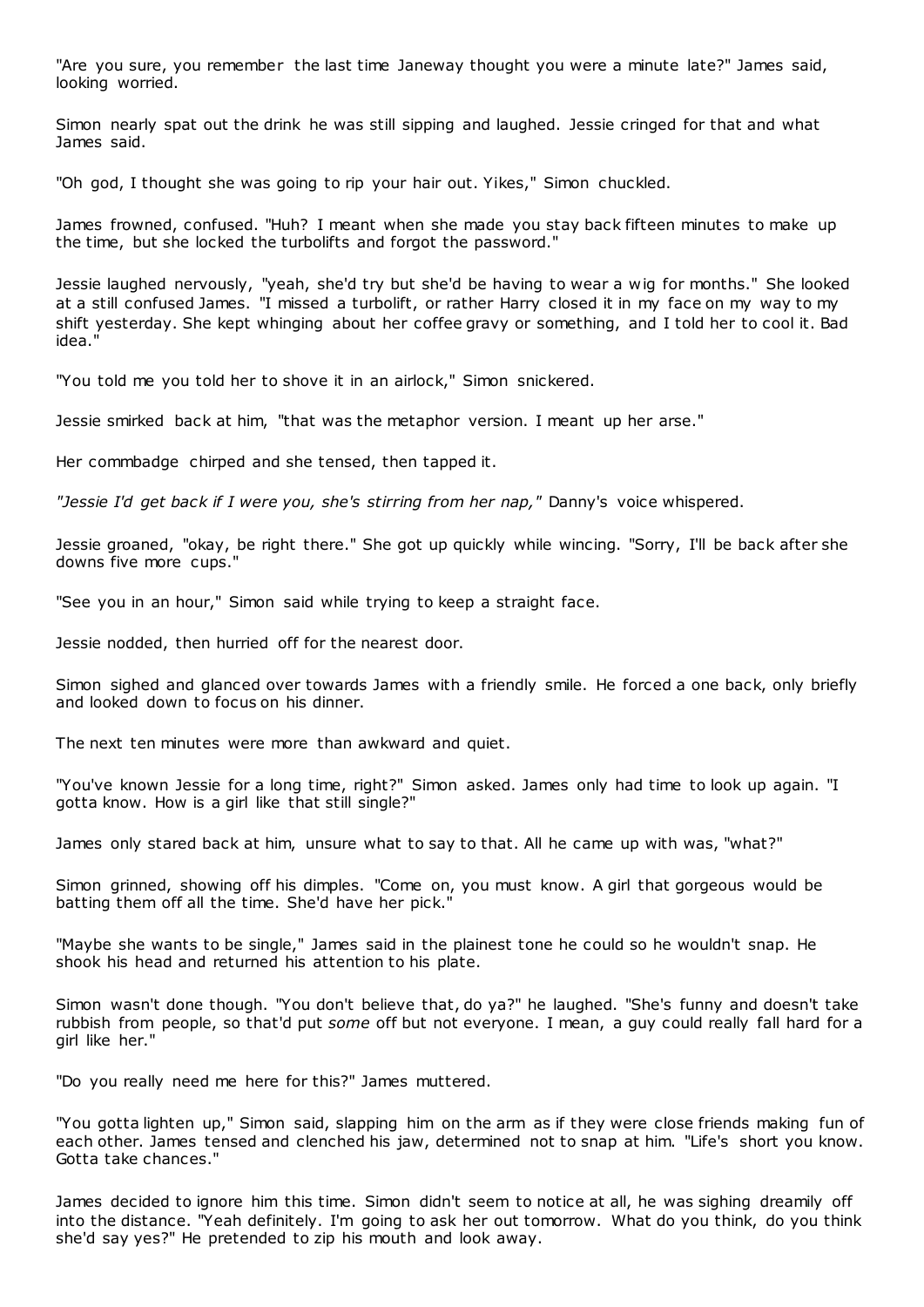Jessie wandered back over looking relieved. "Apparently Morgan found Janeway's stash. She's gonna be a while."

"Ah," Simon grinned.

"We should get a few more drinks. Do you want one too?" Jessie asked in James' direction.

He put down his fork and pushed his chair out. "I gotta get back to work."

Jessie's face fell, she eyed his still half full plate. "But you haven't had your dinner yet."

"I'm not that hungry," James shook his head and walked away to the smokey kitchen.

Jessie watched after him with a confused frown. Simon felt bad for her and poked her in the arm to get her attention. She glared at him for it, making him laugh. "Is he always this pleasant?" he asked her.

"No," Jessie replied. "I wonder what's wrong."

"Maybe we should leave him be. It looks like he's got enough problems," Simon said, gesturing to the kitchen.

Neelix meanwhile screeched, "don't touch that, it needs to go hard first!" There were a few clatters, getting everyone left's attention. "No, don't put it in the sink. It's took months to marinade."

No one thought anything of that comment until a pan was hurtled over the counter and onto the floor. Anyone who got a good look at it saw the mould chunks dotted around inside it. Funnily enough everyone lost their appetite and started to leave.

Jessie cringed, "ugh." She averted her eyes. "I really should talk to him first before..."

Another clatter and Simon did as well. "I think we already know what's the matter with him. Let's get out of here."

"I hope you're right," Jessie sighed.

## **The following day**

**The Ready Room:** "Again?" Kathryn said.

"I am no closer to solving this mystery Captain, but I will continue until I find out who has been doing this," Tuvok said.

"Have you ever thought about an alien intruder? They always seem to sneak aboard without us knowing about it," Morgan asked in between spoonfulls of ice cream.

"I have considered that possibility," Tuvok replied.

"Very well Commander, dismissed," Kathryn said. Tuvok nodded in response and he walked out. "Morgan, did you at least do what I asked?"

"Of course I did," Morgan replied. "That's how I found it."

"Well?" Kathryn groaned.

"Being treated like crap in the Mess Hall, Neelix, and Tuvok's obviously been a boring old fart and slave driver, apparently," Morgan replied.

Kathryn pursued her lips and glanced off to one side. "Er, I see."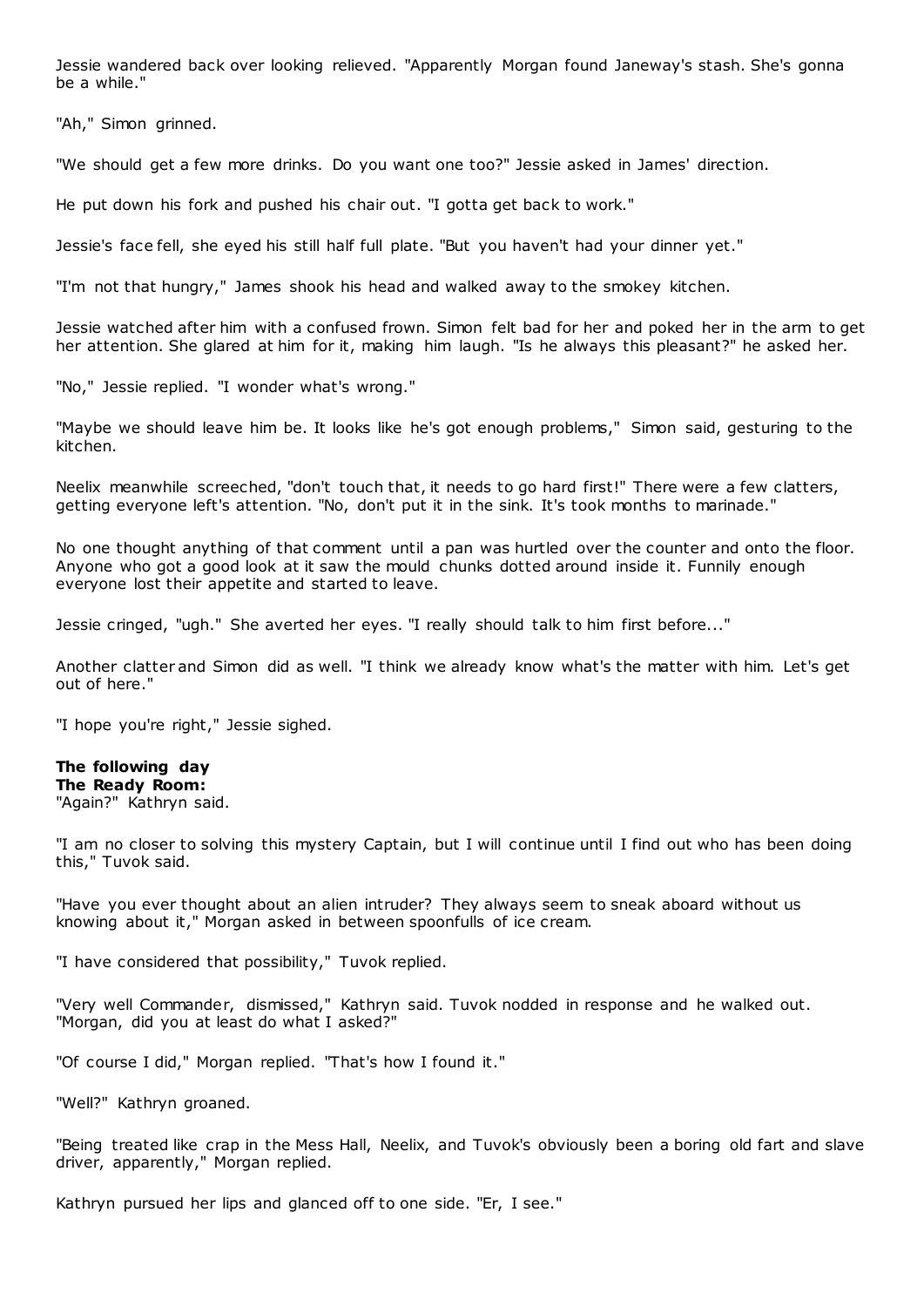"There's other stuff too but..." Morgan said.

"But what?" Kathryn asked.

"I'll not say anything cos he's my friend and I'm not going to tell the whole of Voyager about his problems," Morgan replied.

"Morgan, I try to help every member of my crew when they need it. He might want help," Kathryn said.

"If you want to know, why don't you ask him yourself?" Morgan asked.

"Because he'll probably prefer to talk to you than me," Kathryn replied.

"Can I go now?" Morgan asked.

"If you wish," Kathryn replied.

Morgan walked out the door leaving Kathryn with yet another cup of coffee.

#### **The Mess Hall:**

"Oh god, it's worse than I thought," Morgan said in disbelief.

James nodded, "I think he's going to tell her tonight."

"Yikes, I wouldn't like to be her right now," Morgan winced.

"I don't know what to do," James mumbled.

"What do you mean? This isn't your concern," Morgan said, her eyes sharpened.

James looked around, sighing deeply. "I know but... Jessie's not going to take this well." Morgan narrowed her eyes suspiciously which annoyed him enough to glare back. "What? You asked me earlier for advice because Craig blushed around you. What if he asked for a date out of the blue?"

The question took Morgan aback, literally as well, she pulled back and sat up straight. "What a joke, we're friends."

"Exactly," James said.

Morgan continued talking almost over him, "we're not you and Jess. I don't get all soppy if he gets hurt, and he doesn't get all denial-y when accused."

James' face was blank. "Uh, you've said that already."

"See. Anyway there's nothing we can do, unless we actually tell her before he does," Morgan rambled.

"What difference will that make?" James groaned.

"I don't know, but I didn't hear you coming up with anything," Morgan hissed.

"Fine, but I think you should tell her," James said.

Morgan's jaw dropped. "Why should I? She's your best friend."

"Various reasons," James replied.

Morgan laughed, "oh is jealousy rearing its ugly head again?"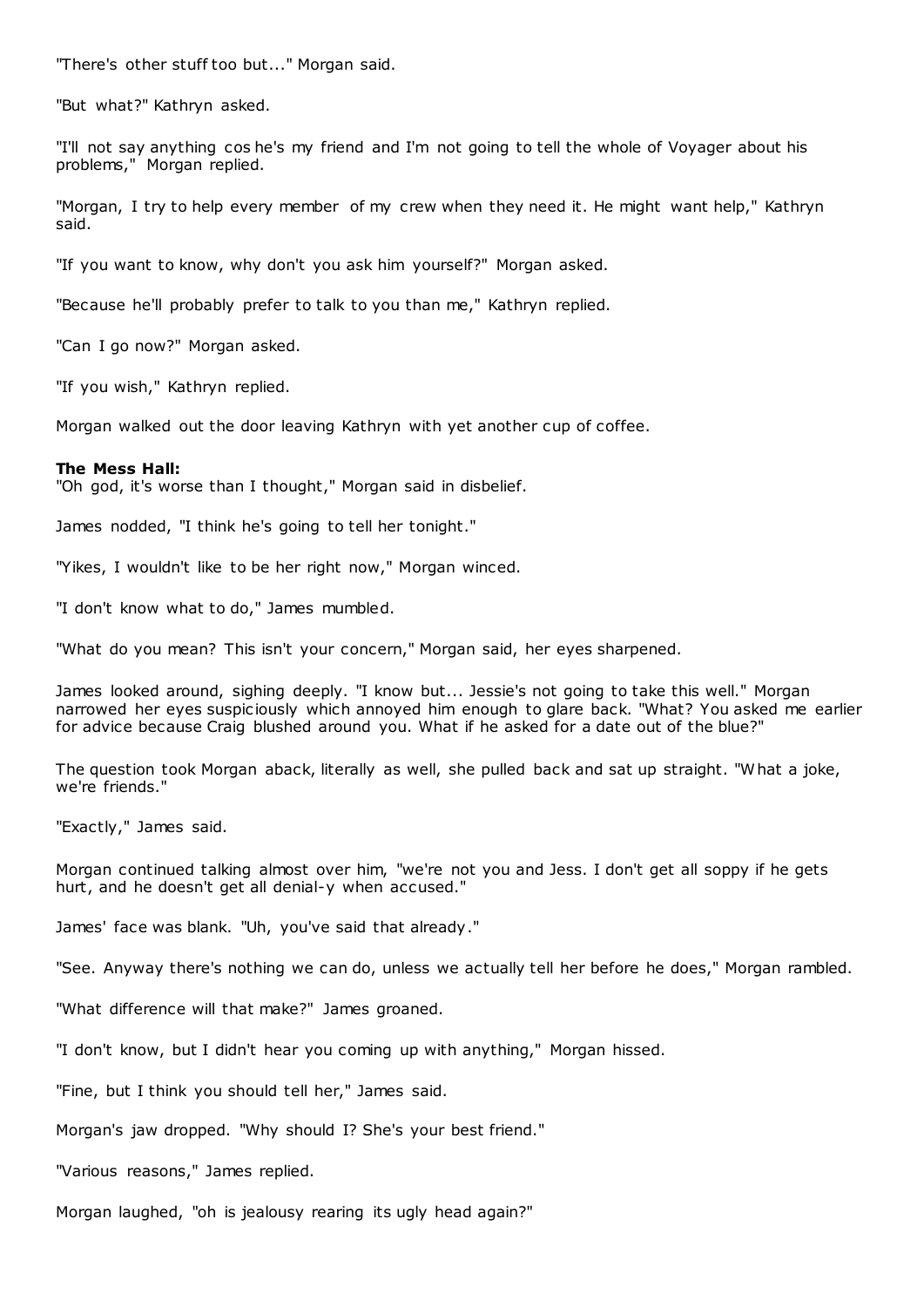"No of course not, why would it be?" James bitterly grumbled.

"Were you asleep during our chat yesterday? I don't know anybody who wouldn't be jealous in your position, if you know what I mean," Morgan said.

"Believe what you want. Don't you think you should go find and tell Jess now," James said.

Morgan shrugged and began to stand up. "Sure, why not? I'll spare you the heartbreak if she's actually happy about the news."

On her way out she posed in front of the camera next to the stage. Neelix tried to pull her away from it. Of course he got nowhere and she left when she was finished, or sick of him.

Simon walked through the same doors a few minutes later. He stopped in front of the camera too for a little while before Neelix pushed him away as well. Simon then headed over to James' table and he just sat straight down.

"Hello there, today's the big day. Wish me luck," he said cheerfully.

"You'll certainly need it," James said without even looking at him. He merely focused on his nearly empty cup.

"What do you mean?" Simon asked.

"She'll not be interested," James replied.

Simon chuckled, "oh, you're a mind reader are you? I'll bite, why not?"

James looked up at him without moving his head. "She doesn't trust men as it is, you know that. Don't make it harder for her by being another idiot to make a move on her."

"Oh really, what did you do?" Simon asked and he burst out laughing again.

"I didn't do bloody anything," James protested.

"I was only kidding, really. That was a real scare, don't ever do it again," Simon said.

"I wasn't," James said, rolling his eyes.

Simon's face fell, then tensed. "Stop having me on, you're starting to annoy me."

"I'm not *having you on*," James said irritably. "I'm telling you the truth so you'd better keep your mouth shut."

"But, she wasn't scared of dating you," Simon said.

James finally lifted his head to look directly at him, his eyes sharpened. "What are you talking about?"

"Well you're either the exception or you're the reason she's so gun shy with relationships," Simon answered.

"Neither. We're best friends, always have been," James muttered.

"So Jessie made that *little* get together four years ago up then? Strange thing to do," Simon said while pretending to look thoughtful.

James couldn't hide his shock so instead he looked away. "She told you?"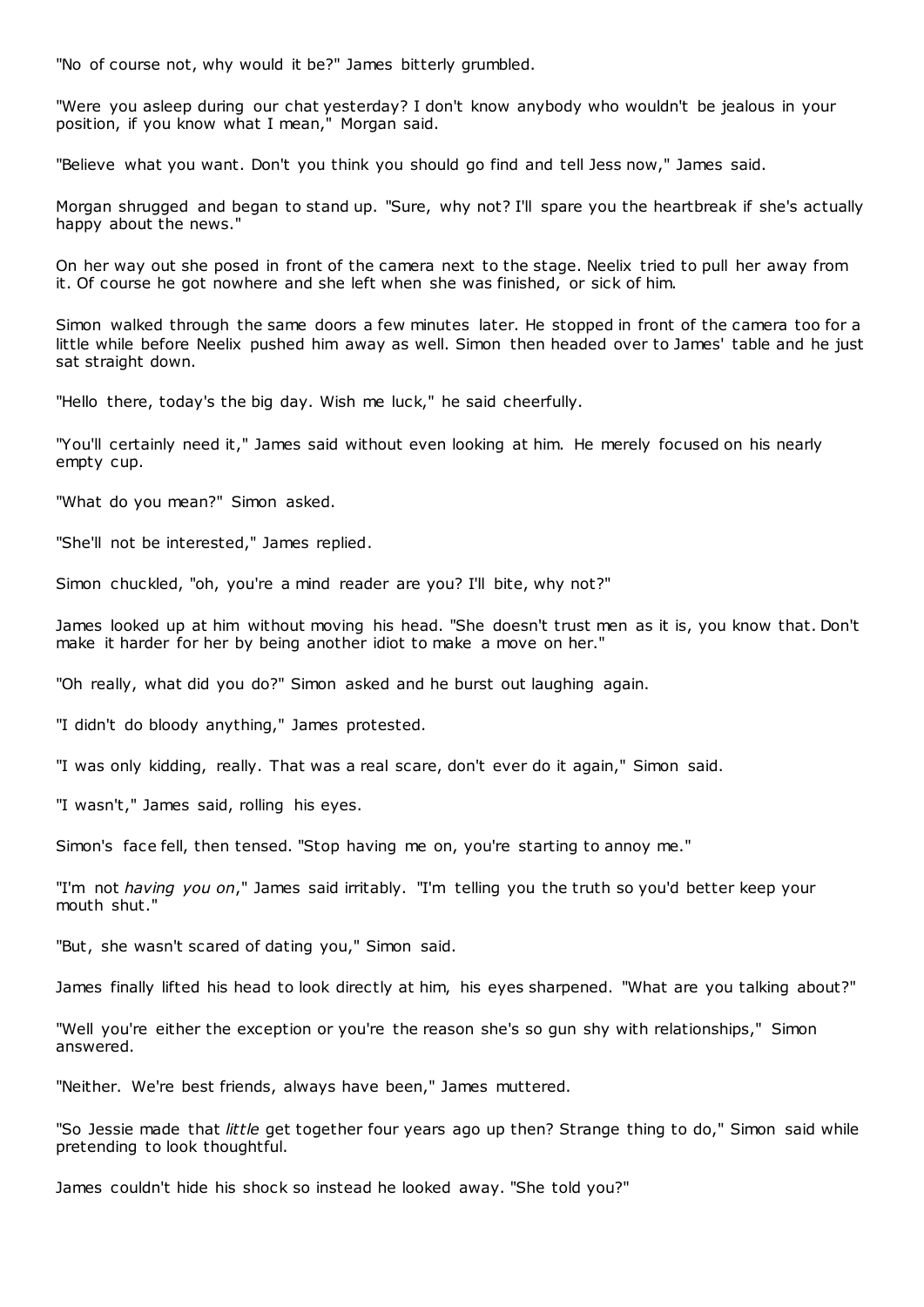"Yeah, she told me everything but it took some coaxing out of her. She said it almost ruined your friendship with each other," Simon said with a concerned expression. "Ouch, no wonder."

"I doubt she told you everything," James said.

"It would seem so, she must really trust me. Poor thing, the only guy she trusted and he broke her heart anyway. The fact that she can trust again, that's a good sign," Simon said in a lighthearted tone despite his words.

It didn't fool James, what he said pushed various buttons. His jaw and fist clenched, eyes hardened. "You have no idea what you're prattling on about. So from now on, keep your worthless opinions to yourself."

"Hmm," Simon tried not to smirk. "What part of anything I said was an opinion? You destroyed any trust in men she had, and yet she's trusted me enough to know something sensitive about her past..."

"Maybe you shouldn't betray that by bragging about it to me," James cut in.

That stalled Simon only for a moment. "How long did it take to get her to trust you that much?" James pointed his hardened, almost piercing eyes in his direction. Simon laughed it off though, "not a few days I'm willing to bet. Looks promising to me."

"You're deluded," James grumbled while drumming his fingers on the table absentmindedly. "You'll destroy that trust the instant you ask her out. She thinks you're her friend, that's why she talked to you. She thinks, no hopes that you'll be one of few men that don't have an ulterior motive, that your friendship with her is not just a stepping stone for more."

"Oh, is that why you two don't hang out much anymore?" Simon asked, in a pretend concerned voice.

James could feel himself starting to shake from all the repressing. The other hand was clenched under the table. Simon could tell easily with his flexing, tense jaw. "We're still friends today because she knows that I'm perfectly happy with being friends with her. I don't need or want more from her."

James didn't expect Simon's face to drain, or for his expression to turn from smug into looking like he had been slapped. Him leaning forward to growl at him was a surprise too, "you're really starting to piss me off, you know. If she has a phobia of men, and yet you of all people she was okay to date..."

"You're not understanding a word I say, are you? Forget it. All of it," James hissed.

"No, I really am," Simon said angrily as if he realised something. "You're still in love with her, and you really do want more from her again." James shook his head, partly smirking at the accusation but that riled Simon up further. "Admit it. You don't want me to ask her out because you know that I'm not only your competition, I can actually win here."

"That's ridiculous, I got over her a long time ago," James tried not to laugh at him.

Simon made a loud, dismissive, "hah?" sound which most of the room heard and looked at. He pointed his finger at the other man in front of him threateningly. "You're not fooling anyone, except maybe poor Jessie. If you were really just a friend, you wouldn't be trying to stop me."

"Look, I'm only trying to protect her, and I'm also trying to stop you from embarrassing yourself," James said.

"Well, thanks for your concern," Simon said sarcastically.

"For god's sake," James this time did laugh but bitterly. "If she told you about us in the past, how it happened and you're not surprised that she has trust issues, then you should already know all this. It's way too soon to be confessing your lust for her, you'll only scare her off..."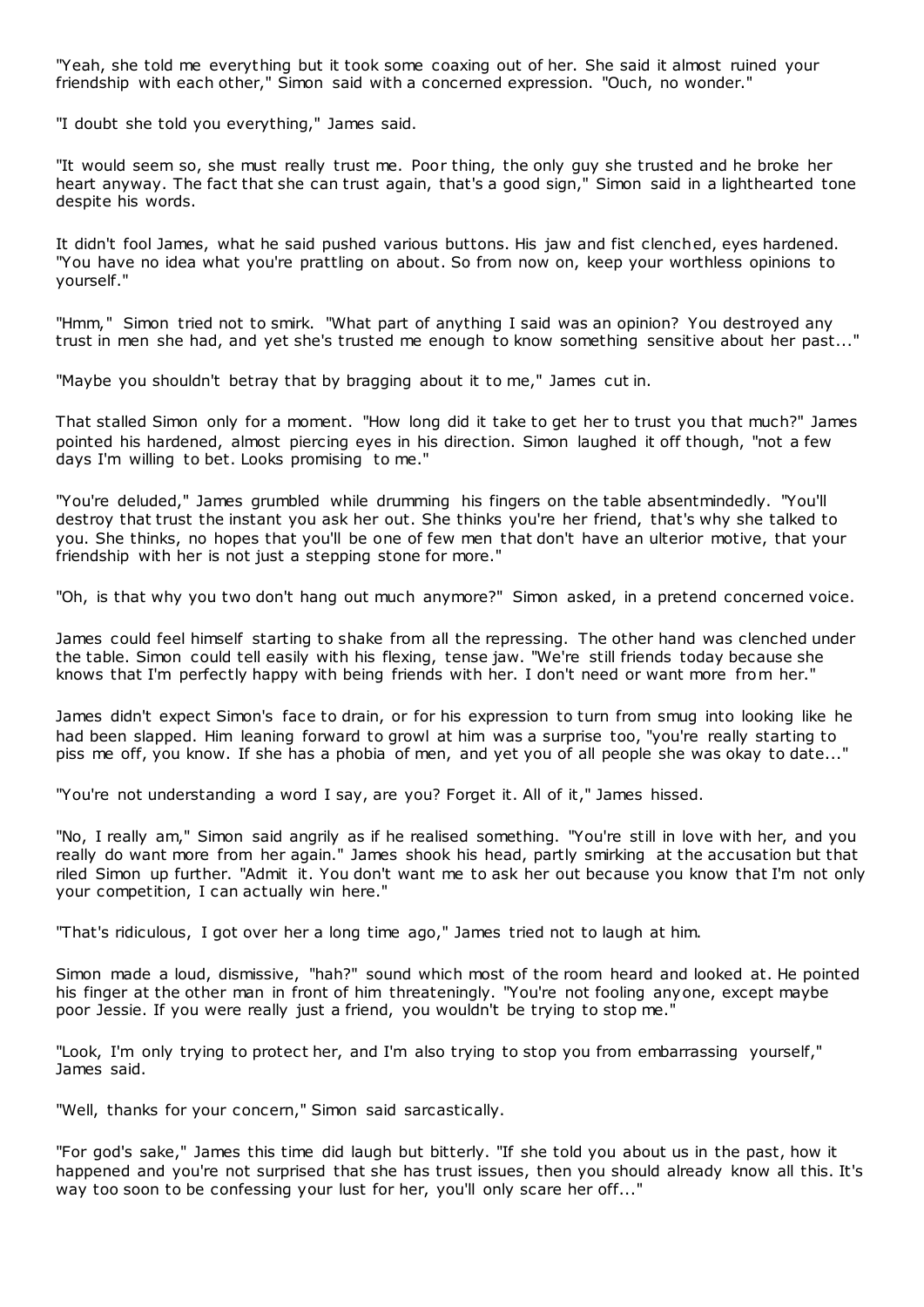Simon's eyebrow twitched viciously, "lust? No, I won't. You'll see when I tell her I love her tonight," Simon replied.

"Bad move," James groaned.

"Stop trying to put me off her. I think what happened between the two of you is long over with now, so get over it and move on," Simon snapped.

"That's not what I care about right now. I'm worried about what her reaction will be when you tell her," James tried not to snap back.

"Worried? Are you worried that she might feel the same way about me?" Simon asked with a dry smirk.

"No," James scoffed.

Simon tried not to show his offense and so covered it up with a sly smile. "Are you worried that I'll kiss her tonight?"

James stared at him coldly. Anyone else nearby who were listening in were getting the secondhand chills and opted to move out of harms way, but still close enough to watch and listen in.

"You'll only get resistance," he eventually said in a voice coated with venom.

Simon smiled as if he won. "Look, if she does then I'll keep trying until she reciprocates."

"I... what?" James stuttered until the words fully hit him. He tried his best to remain perfectly still but that was making him visibily tremble in the arms. "So basically you're saying; you won't take no for an answer. That so many no's will turn into yes."

Simon's face softed as if he felt sorry for him. "Dude, was she your first, only?" James tightly pressed his lips together and looked away, hoping that not seeing his stupid face would curb any violent thoughts. "This is how relationships are made. Women are coy, they love the chase. It makes them feel special."

It was never going to work so James stared at him once more. "Let me be very, very clear here. If I find out that you've tried to push her into anything she doesn't want to do, I'll make you regret it."

"Oh really, what are you going to do?" Simon taunted him.

One second he was still being stared at while he was smirking. The next a fist flew into his face. The room span as his face burned, then there was nothing but black. All of that before he even hit the floor with blood gushing from what was left of his nose, which wasn't much.

"Something like that," James said casually as he stood up. He walked off, leaving the rest of the room gossiping about him.

Little did he know, the last minute had been witnessed by Morgan and Jessie as soon as they walked through a different door.

Jessie cringed so much her eyes closed, Morgan meanwhile found it hilarious. "Oh god, not again," Jessie complained. Morgan's quiet laughter made her turn her head and scowl at her. "Why is this funny?"

"Why is it not?" Morgan giggled, then smirked at her.

A few people gathered around Simon. Someone tapped a commbadge.

Jessie groaned. "I really hoped that he..." She shook her head, "no. I'll talk to him." A few steps forward she noticed Morgan following her, a head shake told her to stop. Still she said, "alone."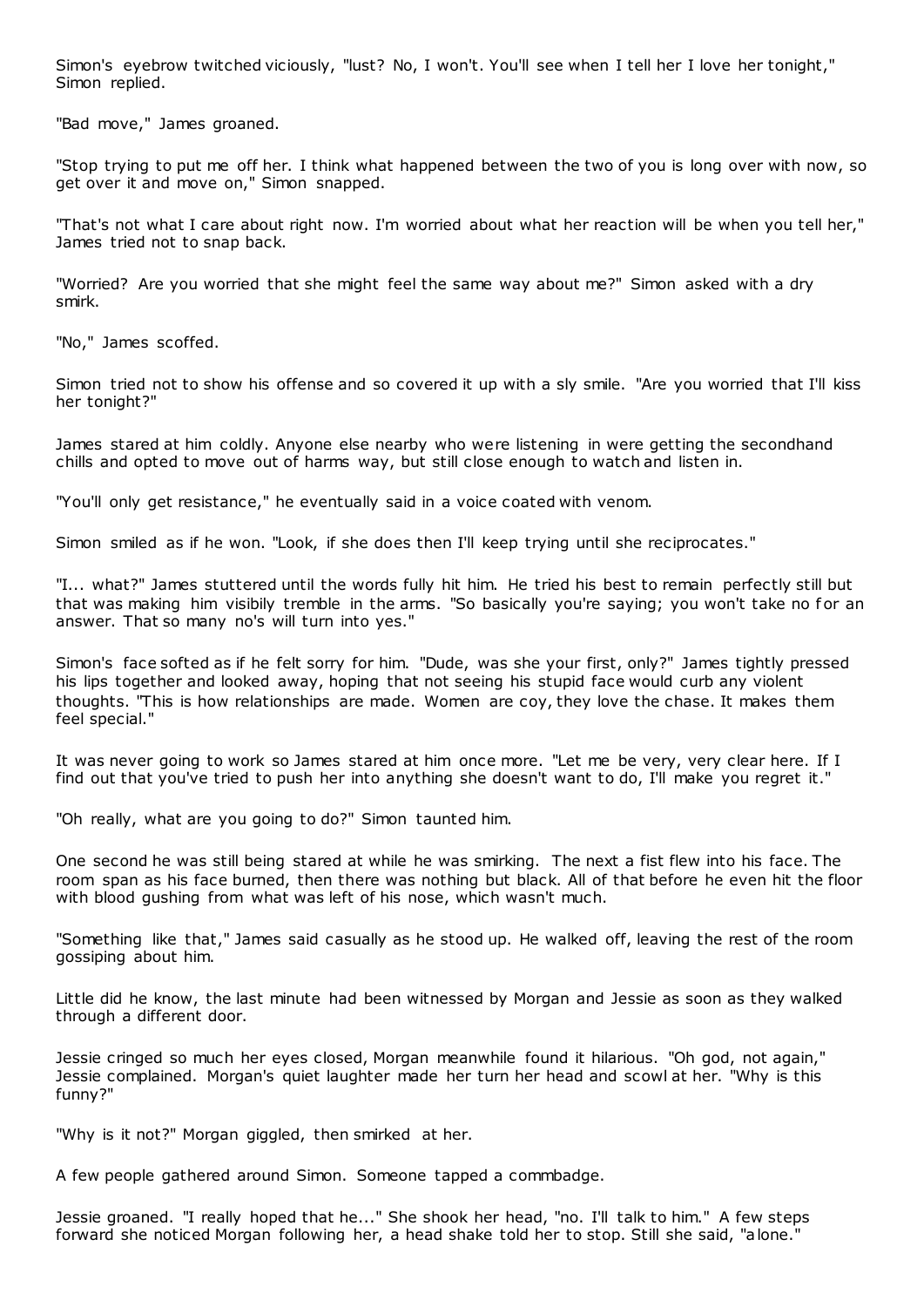"Ookay?" Morgan sighed.

Jessie changed her pace to a run when she exited the Mess Hall. She didn't have to do that for long, she spotted James about to reach a turbolift and press the call button.

"Hey! What are you in such a hurry for!" she yelled.

James stopped, his shoulders tensed. "It's better for him if I am."

"What's he done that's so bad?" Jessie asked.

James sighed and turned around to face her. "I thought Morgan would've told you by now."

"She did," Jessie said with a grimace. "Am I the only one feeling a bit of deja vu?"

"What do you mean?" James frowned.

"This isn't the first time you've had a fight with a guy that's fancied me," Jessie lightly scolded him while smiling.

James shrugged, "and?"

"And, why do you keep doing it? I can understand Tom and those boys in our class all those years ago; skivvy and creepy," Jessie shuddered. "But Simon, he's not that bad. Why did you hit him?"

"I was just trying to protect you," James replied.

Jessie's face twisted, "what? Protect me? According to you he's going to ask me out. I'll say no and it'll be awkward, I'll lose a friend. That's unavoidable."

"You don't know. He said to me that he was going to try and kiss you, and if you resist he's going to keep trying. Saying no to him is not going to be enough, he's going to try anything to get what he wants," James stuttered irritably.

"I doubt he would try and hurt me or anything, you don't have to worry about it. I'll be fine," Jessie said, smiling reassuringly.

"I'll be home anyway, my regular shift isn't until tomorrow. Don't tell him I'm there. If you need me at least you'll know where I am," James said.

Jessie clicked her tongue as she shook her head. "If it'll make you feel better then ok. Wouldn't it be a bit awkward, weird if you hear it?"

"I shouldn't unless he shouts," James said, briefly softening his face. "Why did you tell him about us anyway?"

"It kinda slipped out," Jessie answered meekly. She lowered her head to one side toward her shoulder. "You know I already had an idea, I saw a tint of jealousy in his eyes. That's exactly what I see in yours now."

"Don't you start too," James tried to laugh it off but he sounded only tired. "First Morgan, then Simon, now you. For the last time it's not jealousy, it's just worry."

"Well I hope so," Jessie said. "I just wonder if you left him in one piece."

#### **Sickbay:**

The Doctor scanned Simon as he lay on the biobed.

"Hmm, this is interesting," he muttered.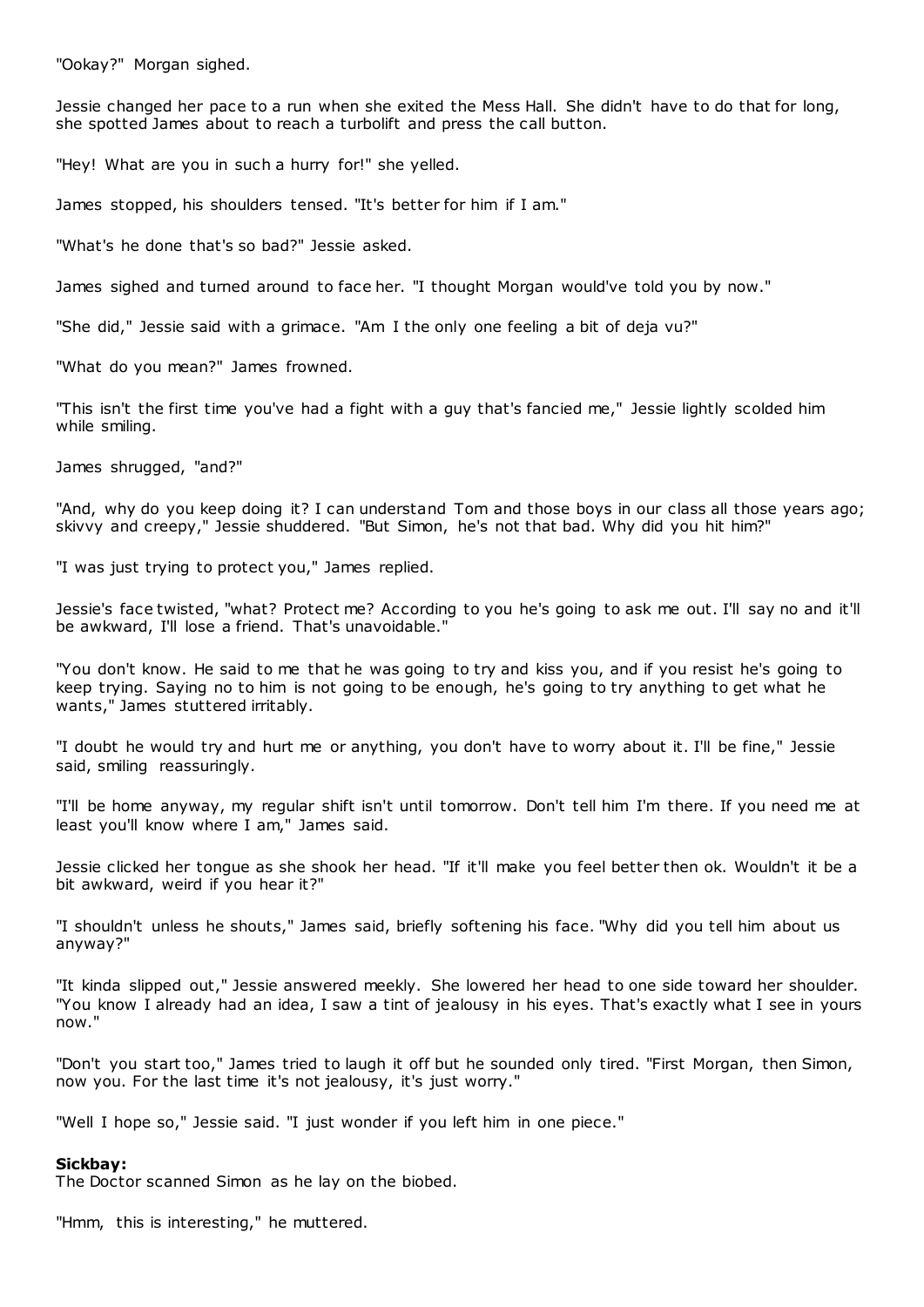"For the last time, what?" Morgan groaned. The Doctor barely looked over his shoulder at her, his face a little flummoxed. Tom stood nearby biting his lip. "You called me here and all you've said so far is hmmmm."

"The Borg must have a new way of assimilation. A few of his bones have been replaced by metal ones to decrease breakage," the Doctor said as if Morgan never said anything.

"They obviously don't work very well," Morgan snickered.

"No, they are fully functional," the Doctor frowned as he closed the tricorder. He reached for the regenerator on a nearby tray.

Morgan peered over at the patient. The gleam of metal fragments, some blood and the lack of a nose threatened to make her snigger again. "Are you sure?" she asked in a clear sarcastic tone.

The Doctor scowled in her direction, "of course I'm sure. This metal I've never seen before. It's very durable. No human could do this. I don't understand."

"I knew it, James isn't human," Tom said with a few frantic nods.

"Mr Paris, you're here to assist me not annoy me," the Doctor grumbled.

Tom frowned, "since when?"

Morgan turned away from them. "I knew it," she whispered. Still they heard her and stared across which she felt. Reluctantly she turned back. "If the Borg thought this was punch proof, then he has to be stronger than Borg can adapt to. The only people that are, are the Games Slayers of the regular and Chosen variety."

"Huh," Tom said but didn't sound confused, it was like he realised something.

The Doctor anticipated his response and groaned, "she said Games, not Gay."

Tom gasped in offense, "that's very homophobic Doc , I'd never say that." Morgan and the Doctor passed him the same judgemental looks making him nervous. "What I was going to say is that it explains a few things." He frowned, "it explains a lot, and I feel like an idiot for not guessing sooner."

"Why would you guess? It's not something regular people know about," Morgan said.

"Well..." Tom said but then hesitated. "Oh no I mean, I think I've heard the term Slayers before. Games though, that's new. If he slays games then that'd explain my holonovels."

Morgan rolled her eyes, groaning loudly. "No, how bad they are explains why they're messed with."

Tom pouted angrilly and folded his arms, mumbling to himself.

"Let me get this straight. Stuart is a Games Slayer, which means that despite being human, he can shatter metal with his fist?" the Doctor tried not to laugh.

"Well I don't know, it's just a possibility. A rare one, that's why I wasn't entirely sure. There are never that many Slayers, especially Alpha Quadrant ones. They're even more rare than good looking EMH's," Morgan replied.

"I'll ignore that, Morgan," the Doctor scowled.

Morgan smiled innocently and turned to leave.

**Later that night Jessie/James' Quarters:**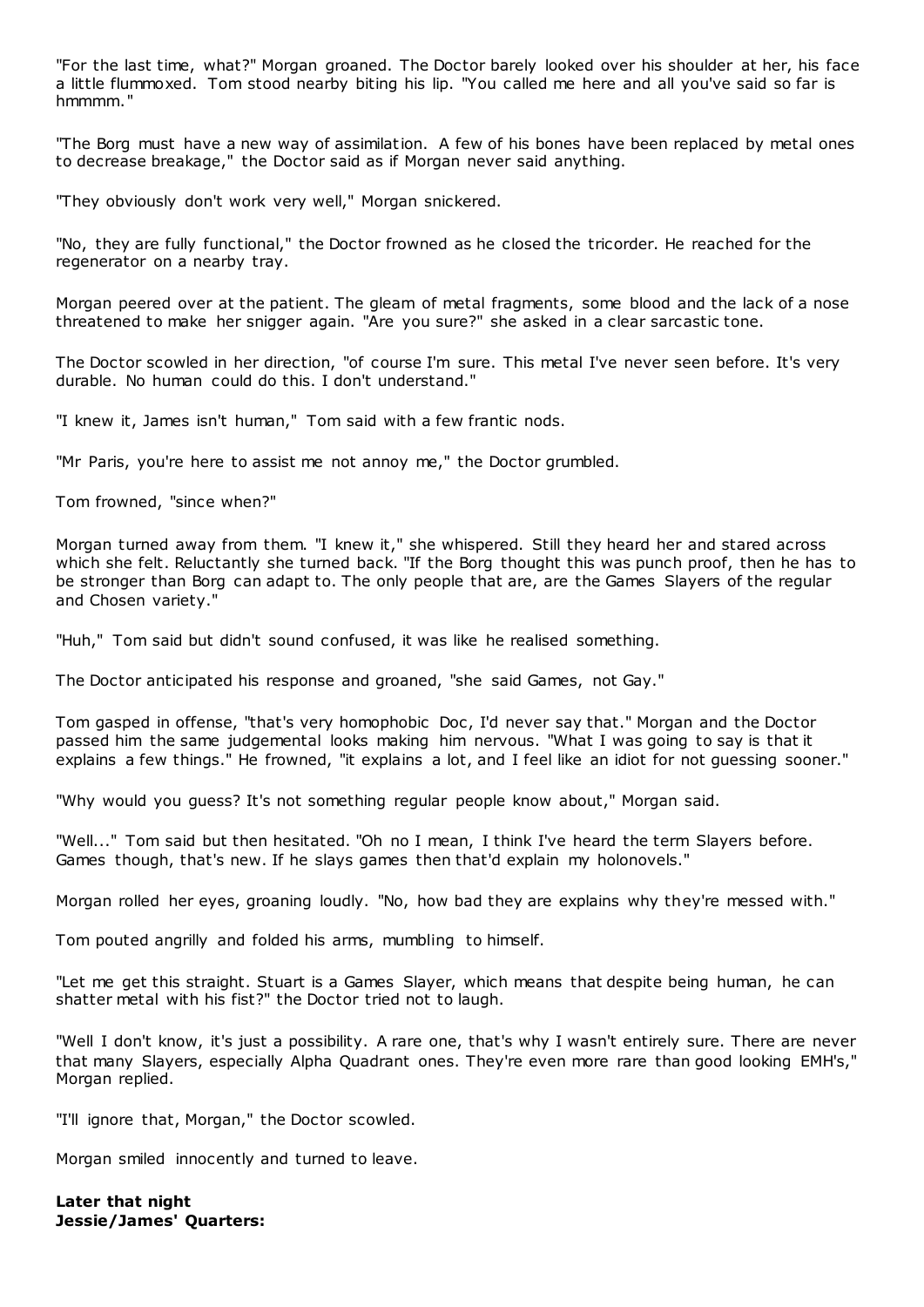"What are you going to do in your room all night?" Jessie's voice came from an open bedroom door nearby.

James sat at the table barely skimming a PADD. "Not sure. Maybe I'll clean it."

Jessie peered out around the door, raising an eyebrow and smirking. James didn't notice right away, when he did he couldn't help but laugh. She shook her head and disappeared once more into her room.

"Nah but seriously, Morgan offered to come around before he does. Once he or both of you have gone out, we will too," James replied, looking again at his PADD.

"Huh," Jessie's voice grunted lightly. She stepped into the frame, eyeing him curiously. "What is it with you and Morgan? Have you all of a sudden become bestest buddies?"

"Do I detect a hint of jealousy?" James said in a light tone but straight face.

Jessie laughed it off, "I'll never be jealous of Morgan. You two have fun doing nothing, ok."

James laughed at the same time the door chimed. He glanced across briefly, then back at Jessie. "Yeah, you too." Then he was standing up to head for the door.

"Wait," Jessie abruptly said to stop him. She gestured to her outfit; long cardigan, casual top and leggings. "What do you think? Too slobby, like I've been sitting around my quarters all day?"

"Uh..." James said to not say what he was thinking. He couldn't think of anything else and her stare was hardening. "Not even close," he did anyway.

"Damn it," Jessie grunted, turning around to go back into her room. "I need to replicate something chavvy like a tracksuit. Ugh, I hate..." she muttered until the door shut behind her.

James sighed and continued for the door, desperately hoping the night wasn't going to be as bad as he pictured.

"Oh come on, lets play Snap again!" Morgan moaned.

"Keep your voice down, he'll hear you," James whispered. Then he continued pacing back and forth.

Morgan quietly giggled. "Oops oh yeah, sorry. Another game of Snap?"

"No, I'm sick of that bloody game," James replied.

"Oh that's because you keep losing," Morgan grinned.

James sighed, stopping for a moment. "Why don't we play something else?"

"Like what, I only know one two player card game, the rest are solos," Morgan replied.

"It doesn't have to be cards," James said.

"Hey, it's not like you have a computer to play on," Morgan muttered.

"I do, there's a one that plays games in there somewhere," James said as he pointed at the mess on the floor.

Morgan pretended to huff. "I'm not going near that, I'll not come back alive."

"Then play your one player card game. I need to keep an ear out, just in case," James said.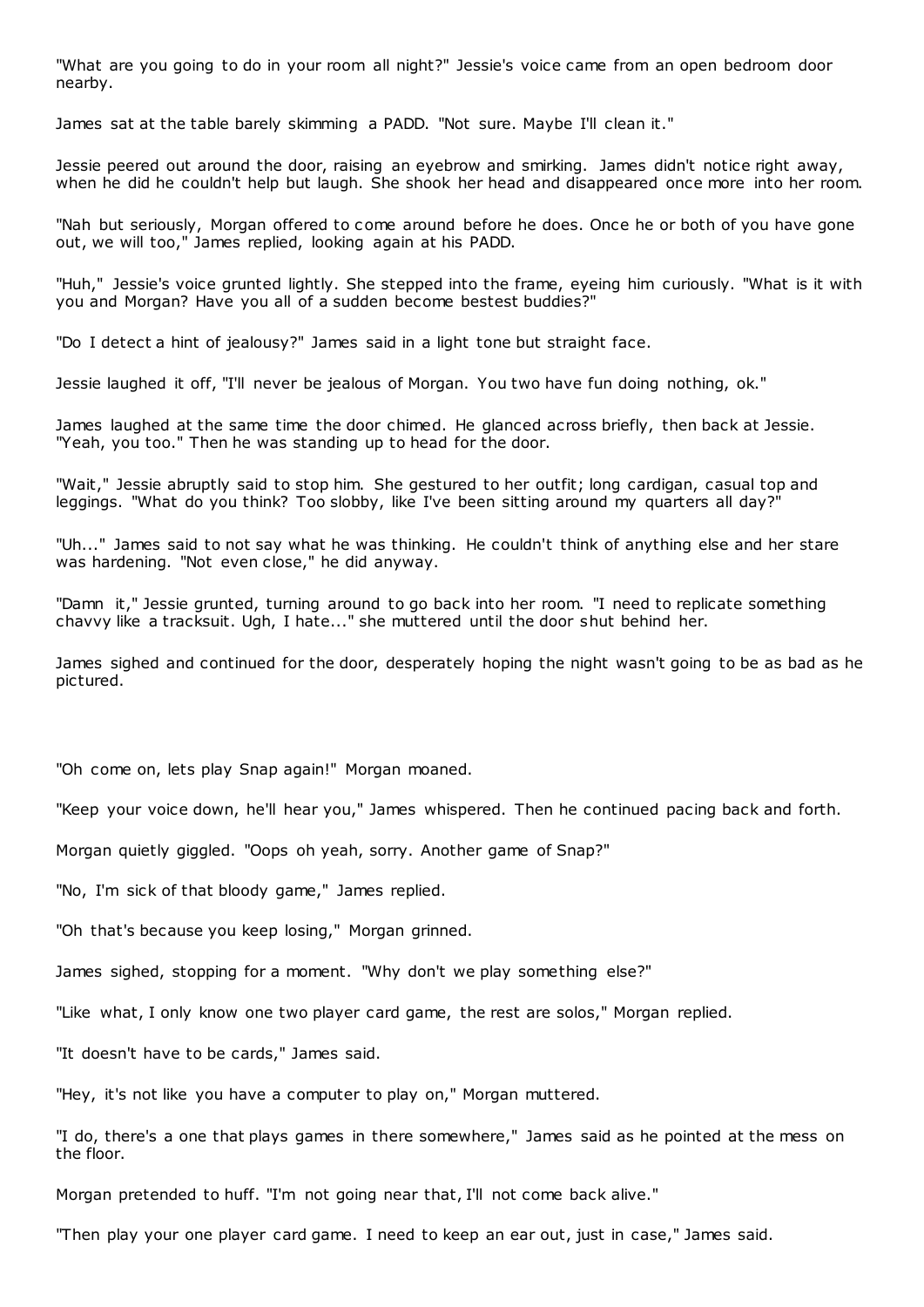"Nah you don't. Why don't you go in the mess to rescue the console for me?" Morgan asked sweetly.

"Maybe later," James shrugged.

"Coward," Morgan laughed. She plopped herself down on the only chair in the room and started to spread some cards on the small cabinet beside it.

James continued to pace. Morgan occasionally glanced over, irritated by it. She dug out some headphones from her pocket.

In the next room Jessie and Simon sat on the sofa in total silence, Jessie fidgeting and averting her eyes elsewhere. Simon seemed too deep in thought to notice.

"Did I tell you what your ex-boyfriend did to me?" Simon asked to break the silence.

"No," Jessie sighed, "you didn't, but I already know. What did you say to him?"

She was surprised to hear a good natured chuckle from him. Still she didn't look at him. "All I can think of is that I asked him about you. He got all defensive and snooty, telling me to back off. I tried to lighten the mood but he wasn't having of it." The pause afterwards was uncomfortable. He smiled at her, "I know better not to piss him off again. I'm treated but my face still aches."

"Hmm yeah," Jessie murmured. "I'll try to talk to him tomorrow. He's been really stressed lately, that's probably all it is. Maybe we should get going, the dinner rush away will be over soon."

Simon laughed until she got up, then his face fell considerably. "Wait, there's something I wanted to talk to you about before we go."

Jessie froze on the spot, internally cringing and closing her eyes. "Oh, now?" She hesitantly sat back down, feeling her shoulders tense up to near her ears.

"The last few days have been great, amazing even," Simon chirpely said, briefly grinning in her direction. He wasn't put off by her staring straight ahead, biting her lip nervously. "I've never met anyone like you, and I've never felt this way ever. I'm falling in love with you."

Jessie's eyes flew wide open, mouthed what. She shakily turned her head slightly in his direction, halfway she changed her mind. Instead she scrambled to her feet. "Please leave."

Simon looked like he'd been slapped. Still he kept his smile painted on as he stood up as well. "Why? What did I do wrong?"

"I... this is out of the blue. I didn't know that..." Jessie stammered. It annoyed her, she tried to shake it off. "Look, I'm not the dating, girlfriend kind of girl. I don't do that." She noticed him looking aside, clearly confused. "Anymore."

"Because of *him*?" Simon asked quietly.

Her shoulders sunk. "No." Jessie took a few steps away while holding her own forearms. "I've always been this way. I don't fall for people, at least very easily. I've never loved anyone. I don't know why. I've thought for a while that it isn't for me."

Simon watched her head for the main door, he wondered why until it opened and she stepped aside. "No, no that's not true. You might not have met the right guy yet, that's all," he said desperately.

Jessie ended up looking down at her feet, she sighed deeply. "I'm sorry."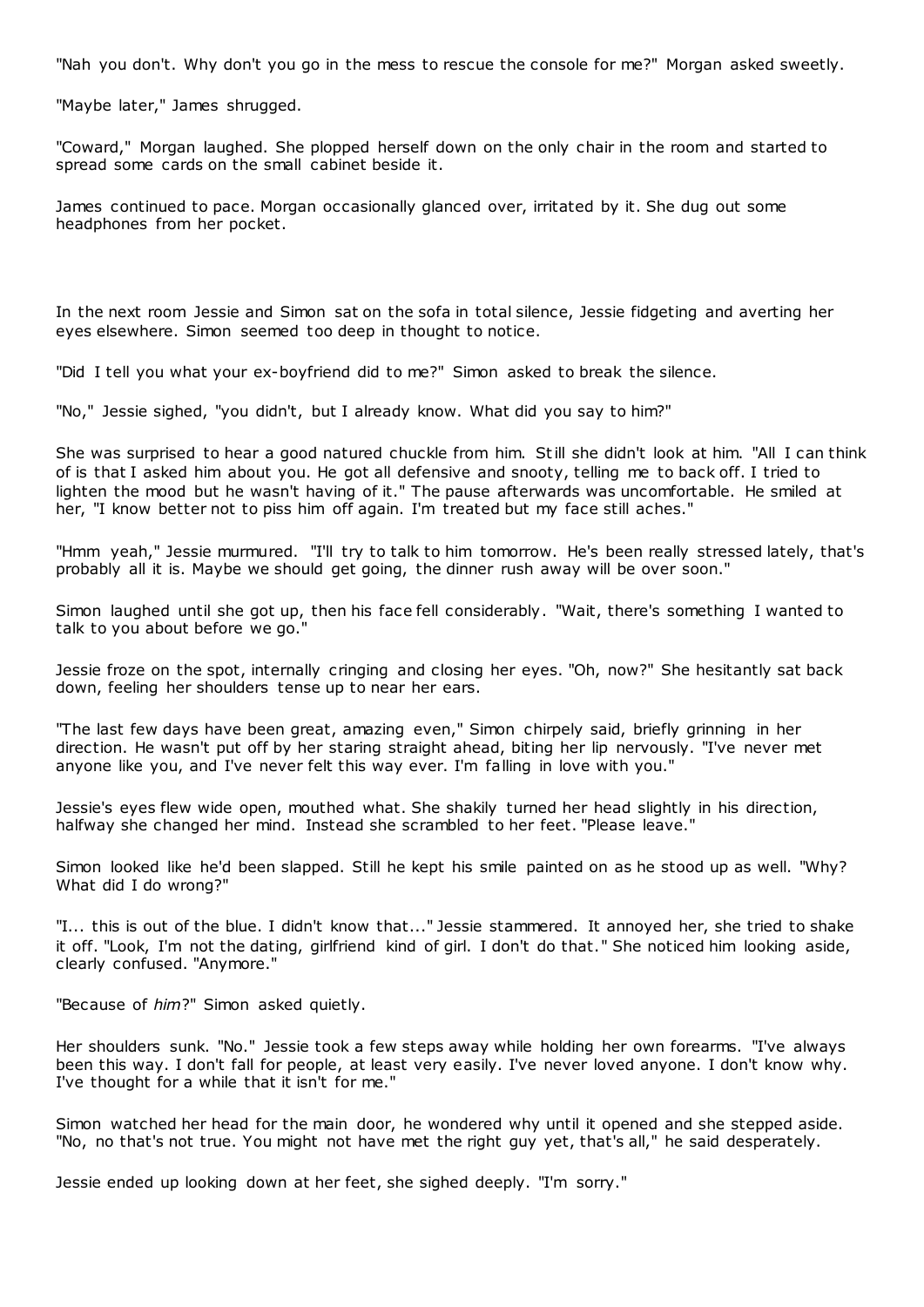"You have nothing to be sorry about," Simon said, trying to smile again. He walked over to her. "There's nothing wrong with only waiting for the special someone. The one that you can't stop thinking about and you catch yourself staring at. I used to be so tongue tied around girls, I had no idea why at the time. But with you it's so simple, I feel like I can really be myself and I never struggle to think of a subject."

"But," Jessie tried to cut him off.

"The real test, how you know for sure, is that first kiss," Simon said. Jessie stared at him as if he were Neelix trying to feed her. She discreetly took a step back, inadvertantly closing the door. "Or even better, the second, third, hundredth. If it's still special then I say you've found the one. The one you'd die for, and couldn't live without."

He noticed Jessie staring off in he assumed no particular direction, eyes hazy but her face was starting to flush. Simon smiled, he finally found the right thing to say, he thought.

"You're right," she eventually said, getting his hopes up further. "I have felt that way."

Simon stepped closer while she was still looking away from him. "About me?"

Jessie tightly closed her eyes, her whole body tensed. "I'm sorry, it's not you. I'm really sorry." She turned back to the door.

"I know," Simon said coldly, freezing her in her tracks again. "It's that jerk you live with, isn't it?"

"He's not a jerk, and it's not him," Jessie said.

"Don't try to fool me, I may have only known you for a few days but I know when you're lying," Simon snapped.

Jessie reached for the door panel. "Please go now."

Simon grasped her wrist to stop her with a firm, "no."

"What..." Jessie stuttered, she tugged her arm away. Simon made sure to stand in between her and the door, forcing her to back off further into the living room. "If you don't, I'll call Security to do it for you."

Simon followed. Quick as a flash he snatched her commbadge and tossed it to the floor. His foot went over it. "Why do you need to do that? I thought we were friends," Simon said, his tone was dark and icy.

Jessie shook her head, then she noticed her entire torso was trembling. She backed off yet another two steps. "We are, that's why I haven't done anything. Not yet." The laugh she got in return chilled her to the bone, almost like he was mocking her. "I want to be alone okay. Don't make me... I don't want you to get hurt."

"But you don't need to be alone, not when I'm here," Simon whispered, trying to make his voice soft and gentle. It did the opposite, it made her shudder.

"I'm warning you, if you don't go you'll regret it," Jessie said, briefly glancing toward one of the other doors.

Simon caught it, his eyes narrowed. "Why are you acting this way? I'm not going to hurt you."

"I don't care, go," Jessie tried to say firmly but she was shaking too much.

"You don't want to be alone do you?" Simon said with a suspicious tone in his voice. His eyes sharpened, he stepped closer. "You want to have your boyfriend back. Well if I don't get you then he won't."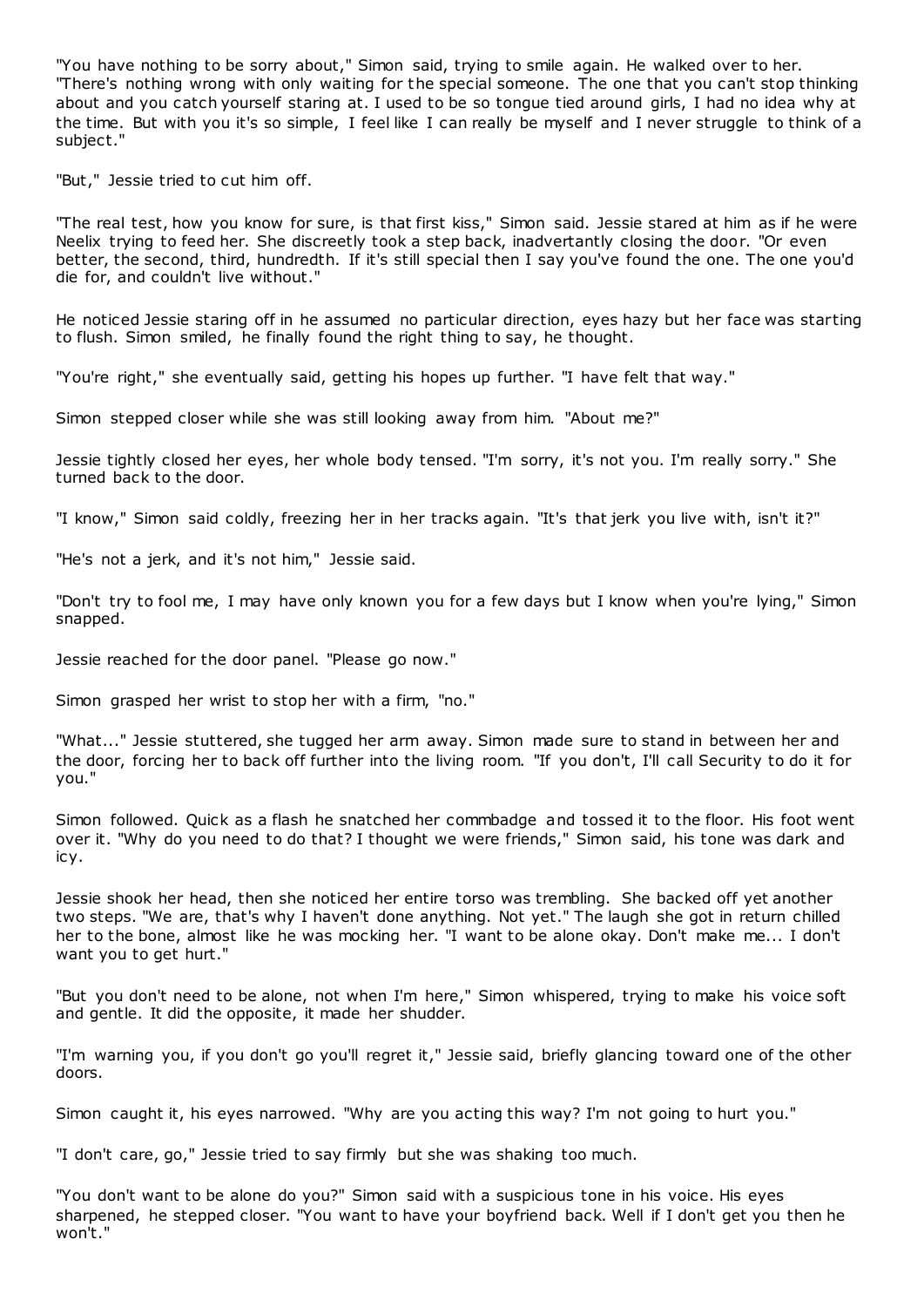Morgan heard something through her headphones. She looked around the room while taking them off, quickly noticing that James had gone.

"Oh great," Morgan muttered. She rushed over to the door and it opened automatically.

Covered in cuts, clutching his arm and limping, Simon tried to hurry past her. Morgan noticed the broken glass around the coffee table in the direction he came from. What shocked her the most was seeing Jessie lying on the sofa trembling violently.

"What the... hell?" Morgan could only stutter in response. The door closed. She glanced in its direction, winced as that meant Simon had gone.

James crouched down near the sofa, offering both his hands to Jessie. She took a hold of one to sit up, then threw her arms around him in a tight hug.

Morgan looked at them and the door, feeling helpless on both sides. "What do I... what happened?"

"Morgan contact Security, tell them to go after Simon," James said.

"But," Morgan squeaked.

James cringed as he could feel Jessie's trembling vibrating through him. "Just do it."

Morgan tapped her commbadge. "Janeway to Security. Whoever's nearby James and Jess's quarters, you need to arrest Simon."

*"Miss Morgan? Clarify,"* Tuvok's voice questioned.

"I don't know, but I'm going to find out. It shouldn't take long, he's injured," Morgan replied.

*"There had better be a good explanation, Tuvok out."*

## **The Ready Room:**

"Mr Ellis has been taken to the brig, and the Doctor is on his way to treat his wounds," Tuvok reported.

Before Kathryn could think to reply, James pretended to cough, "shame." She stared at him at the same time he averted his gaze to the ceiling.

"James," Kathryn groaned tiredly. "I'm sure you have an explanation, because..." She glanced over towards her daughter and Jessie sitting on the sofa. Jessie with her head down, absentmindedly pulling on a strand of her own hair while Morgan softly talked to her. "We can't keep doing this."

James' expression turned blank, except his eyes which hardened as they focused on her and Tuvok. "I was in the next room. I heard her shout, then some commotion. I went in there and saw him..." he said quietly. He briefly glanced in Jessie and Morgan's direction, then back again. "He'd forced her onto the sofa."

"And then what?" Tuvok asked, cueing an eyebrow raise pointed upwards from Kathryn and a cold stare from James.

"And then I pulled him off her," James replied. His eyes narrowed at the Vulcan, "oh I'm *sorry*, should I have been more gentle with him?"

Kathryn cleared her throat, once again facing him while Tuvok raised his own eyebrow. "Forced her onto the sofa. Are you implying...?"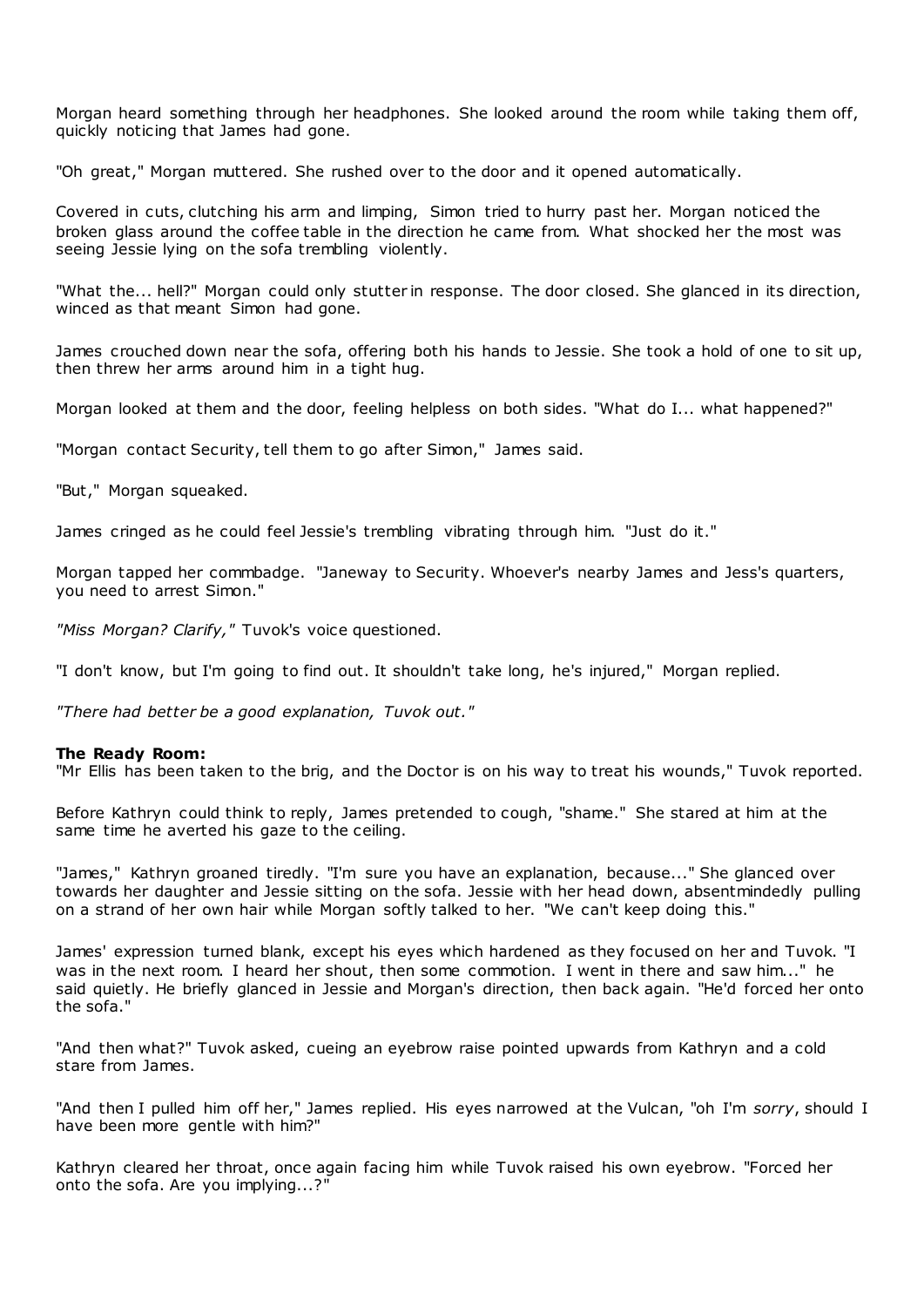"It's pretty obvious isn't it?" James muttered. He shook his head, glancing down. "I knew he wouldn't take no for an answer, that's why I was there."

"I see..." Kathryn started to reply. She was cut off by Jessie bursting into tears. They all looked over and saw Morgan gently putting an arm around her shoulders, trying to comfort her. Despite that, James turned to go over as well. "Wait," Kathryn said quickly to stop him. It did to her relief. "Witnesses have already reported seeing you hit him earlier. Tom called his face an explosion, very colourful."

James shrugged, "so?"

Tuvok's eyebrow still managed to get higher. "So, until we know for certain what happened, you are guilty of assaulting him twice with no provokation. While on probation that is extremely serious."

Morgan walked over with her eyes widening. "No provokation? Are you blind?" she snapped in Tuvok's direction. "I've never seen Jessie cry, ever. Whatever happened there, the prick deserved that and more."

"Don't bother Morgan. We've got to make sure the poor entitled and abusive asshole hasn't lost a hair on his head, before worrying about silly little things like their victim's health and safety," James said in a very sarcastic tone. He rolled his eyes, then pointed them off side to the wall, "it's always been the human way."

"You are putting words in my mouth, again," Tuvok said. "I was pointing out that your testimony..."

Kathryn sighed loudly and with a touch of a growl on purpose to silence him. He took the hint. With the whole room awkwardly silent, she got up from her desk to walk over to Jessie. The sight of her shaking while burying her face in her hands slouched over her own lap made her hesistate a moment. She sat down beside her.

"Jessie?" she said softly. Jessie lifted her head only slightly, her hands desperately trying to wipe the tears from her face. "It's okay, you don't have to. If you can, tell us what happened. If you need anyone out to do that, just tell me."

Jessie rested her chin in her hand, tears still threatened to fall from her red eyes. "No, no one," she said hoarsly. "I turned him down, he didn't go. He got mad." She sniffed and wiped a few more tears with her spare hand. "I thought he was gonna attack or kill me, he pushed me into the wall, leaned in and... tried to kiss me. I tried to push him away but I couldn't. He forced me onto the sofa. That's when James helped me."

Kathryn nodded gently while placing a comforting hand on her shoulder. Jessie looked away sniffling. Kathryn pointed her next comment in James' direction, "how did he help you?"

James stared back with a little offense. "I already told you; pulled him off her and chucked him away like the garbage he is." Kathryn noticed Morgan nodding in approval, she scowled at her instead. "I know, I should've done more but he ran away before I could wring his neck."

"I doubt you want another murder on your record, Ensign," Tuvok said.

"Don't put words in my mouth," James said, imitating him.

Kathryn checked on Jessie before getting back up. As she was staring solemnly at her lap, no tears visible, Kathryn headed over towards her daughter. "I get James being there, it's his home, but why were you there during all this?"

"Uh, I was listening to music in his room. It was a fade out and I heard the clatter," Morgan replied.

Kathryn only heard the first half of Morgan's answer. It hit her in the face, she turned bright red and rapidly glanced between Morgan and James. "Excuse me, what? What were you doing in *his* room?"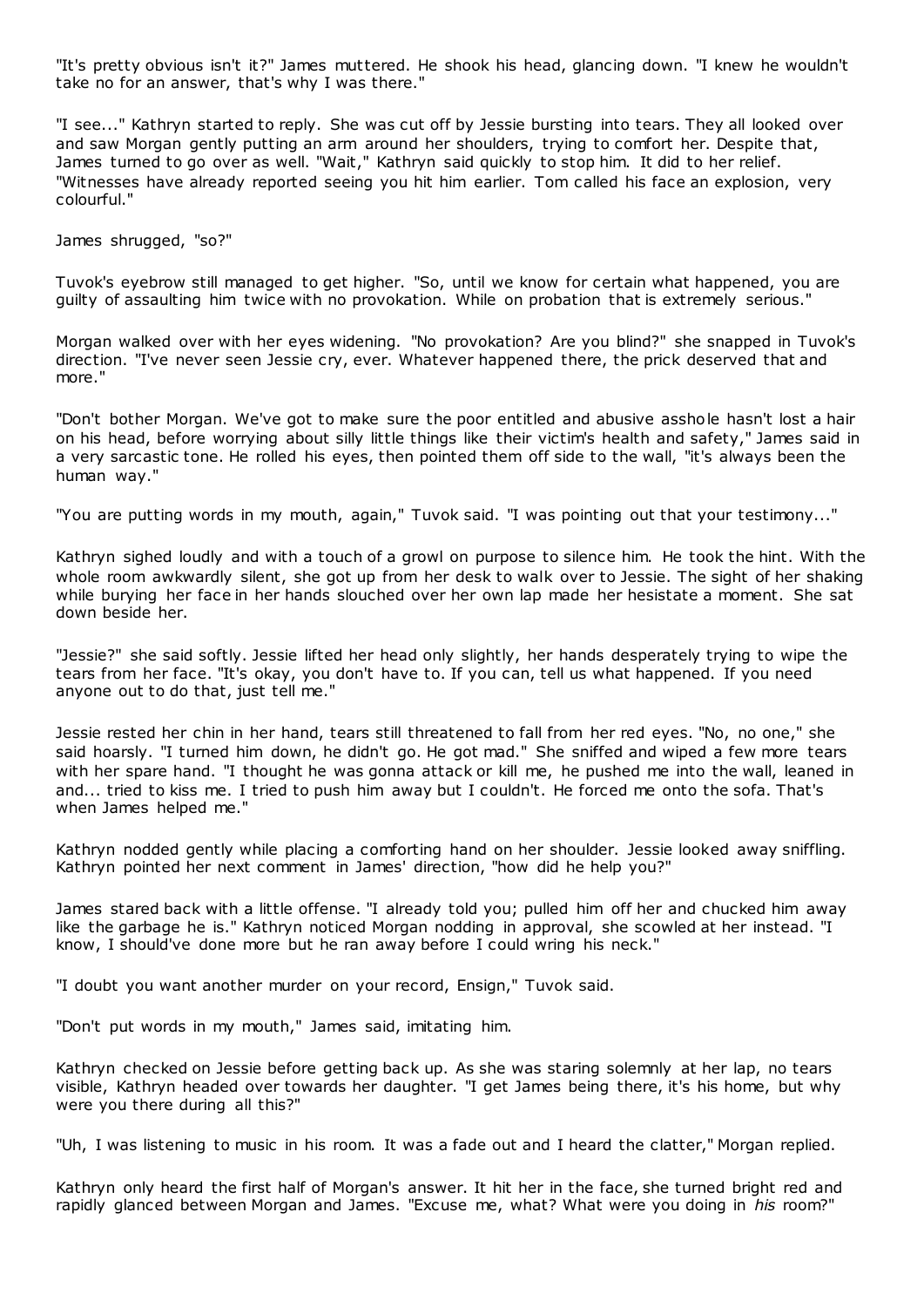Morgan rolled her eyes and smirked, "I told you. Listening to music ."

Kathryn groaned tiredly once more into her hand. "Give me strength."

"Captain, what should we do with Lieutenant Ellis?" Tuvok asked.

"Keep him in the Brig until further notice," Kathryn sighed in response. "We'll need to question him..."

*"Chakotay to Janeway."*

Kathryn tapped her commbadge. "Yes Commander."

*"Two ships are approaching. They wish to speak to you."*

"There isn't enough coffee in the universe," Kathryn muttered.

#### **The Bridge:**

"Have they threatened to kill us or board yet?" Kathryn asked flatly as she sat down in her seat.

Chakotay briefly smiled. "No. They seem friendly."

Kathryn nodded. "Get the red alert on standby," she whispered to him. "On screen."

The viewscreen changed from showing the two simple and pretty small ships, to two men standing in what looked like a control room. One stepped forward, staring at the bridge crew firmly and without blinking.

"I am Surantagen, leader of the Valarians," he said.

Tom glanced back at everyone, bemused. Everyone who noticed him doing it shook their heads.

"Captain Janeway, what can I do for you?" Kathryn said with a friendly smile.

"Our planet needs help. Our planet is in the middle of a heat wave and we cannot produce much food," Surantagen explained as if he were reading a shopping list. "Can you give us a few food supplies in exchange for some dilithium?"

Kathryn briefly exchanged a glance with Chakotay. He hoped it wasn't the hint for red alert. "A trade would be acceptable. When do you want to make the trade?"

Surantagen bowed his head. "Much thanks, Captain. We are grateful. Our mining fleet is in orbit of our world. I suggest we do the exchange there."

"Very well. Send us the co-ordinates and we'll follow you," Kathryn said.

Another head bow from both men and the viewscreen changed back to ship view.

"Captain, I suggest we proceed with caution," Tuvok said.

"Oh I'm way ahead of you, Commander. Keep the shields at max, scan the area. Just in case, have two transporter locks. One on a few rations and another on what's left of the Leola Root," Kathryn said, smiling darkly. Chakotay tried not to laugh.

Tuvok didn't have energy left to react as normal, "yes Captain."

The turbolift opened near him, letting somebody out. Morgan was about to go in instead, but Harry blurred by her to get there first. The door closed before she could even think.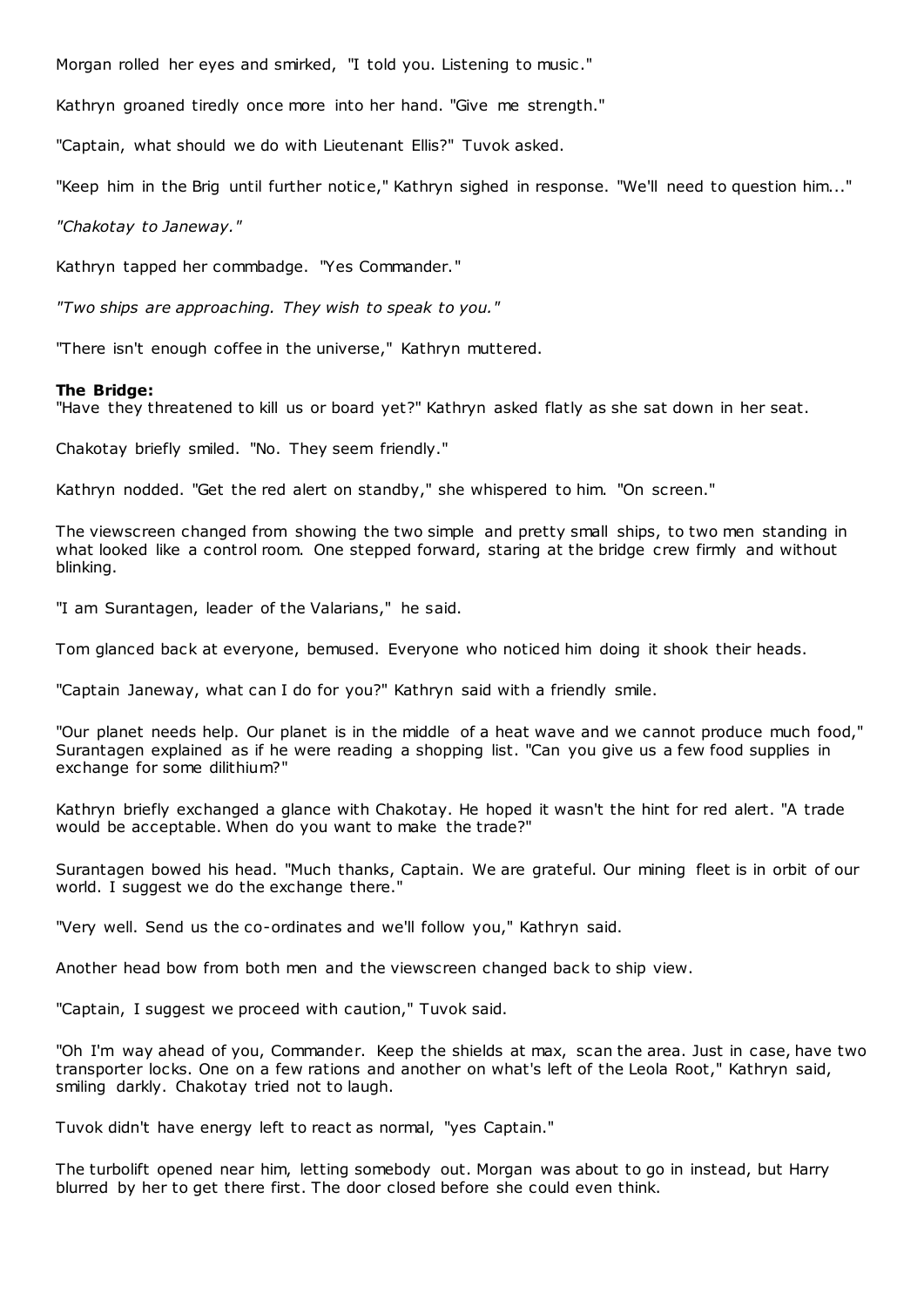"What's his problem? I'm only here to drop my CV off for the Captain's Assistant position," Naomi pouted, waving a PADD.

Morgan blinked, still mostly frozen from what happened. She shook it off and headed across the bridge to go wait for the other turbolift.

Tom snorted into laughter as soon as he thought it was safe to. Morgan's turbolift door closing cued him in. "I didn't realise Harry was such a chick magnet."

Kathryn's face hardened into stone. Unfortunately for Chakotay she first pointed it in his direction. He shuddered, but knew that a Tom thrashing was due any second. To his and everyone elses disappointment she instead walked over to Naomi.

"How many spoonfuls of instant coffee go into my order?" Kathryn asked.

Naomi's eyes widened in horror. Anyone nearby could see the wheels in her head desperately trying to turn, puffing smoke out occasionally. "Uh, twenty?"

Kathryn smiled, "you're hired."

Meanwhile in the corridor outside of the Ready Room, James and Jessie waited for a turbolift to arrive. Jessie kept her head down, slightly turned away from him, a hand cradling her stomach as if it were sore. James wanted to say something to help her but that clued him in to keep quiet.

When it finally arrived they stepped into it.

"Sorry," Jessie mumbled, taking him by surprise. "I didn't want to go out the bridge way. Too embarrassing."

"It's okay, I get it," James said as he tried to regain his bearings. "You've done nothing wrong though."

"Hmm," Jessie barely responded, still staring at the floor. James thought that was all she was going to say for now. She mumbled something he didn't make out, then shook her head. In a clearer volume she still mumbled, "haven't I?"

Her question had him recoiling and hoping that he misheard, or what she said before that he didn't hear made it make more sense. "No, no. Really, you did nothing..."

Jessie tilted her head back up to normal level. He could see her blotchy, cried out eyes looking ahead, distant. "He said he loved me." Her eyes drifted across briefly to check his reaction. He didn't, not visibily. "He gave me this rousing speech and..." she sighed angrily, "and I responded with a leave me alone, get out."

"Jess no. That doesn't excuse what he did," James said gently.

"Maybe," Jessie mumbled. "Some of the things he said, I can't stop thinking about them. That after a hundred or so kisses that are still special like the first, you've found your true love. Really stupid, I dunno why he said that. He and I never..." She cleared her throat, fidgeting slightly. "Dumb right?"

James glanced away for a moment, shoulders tensed slightly. "Um, yeah. It sounds like rubbish."

Jessie laughed very weakly, "yeah, and that he'd die for me and junk." She scoffed while her head turned in his direction, then back ahead again. "I mean, he's only known me for what, four days?"

"Right and he couldn't imagine life without you, huh?" James tried to force his own laugh.

"You got it," Jessie laughed, at least hers sounded genuine. "Weirdo, huh?"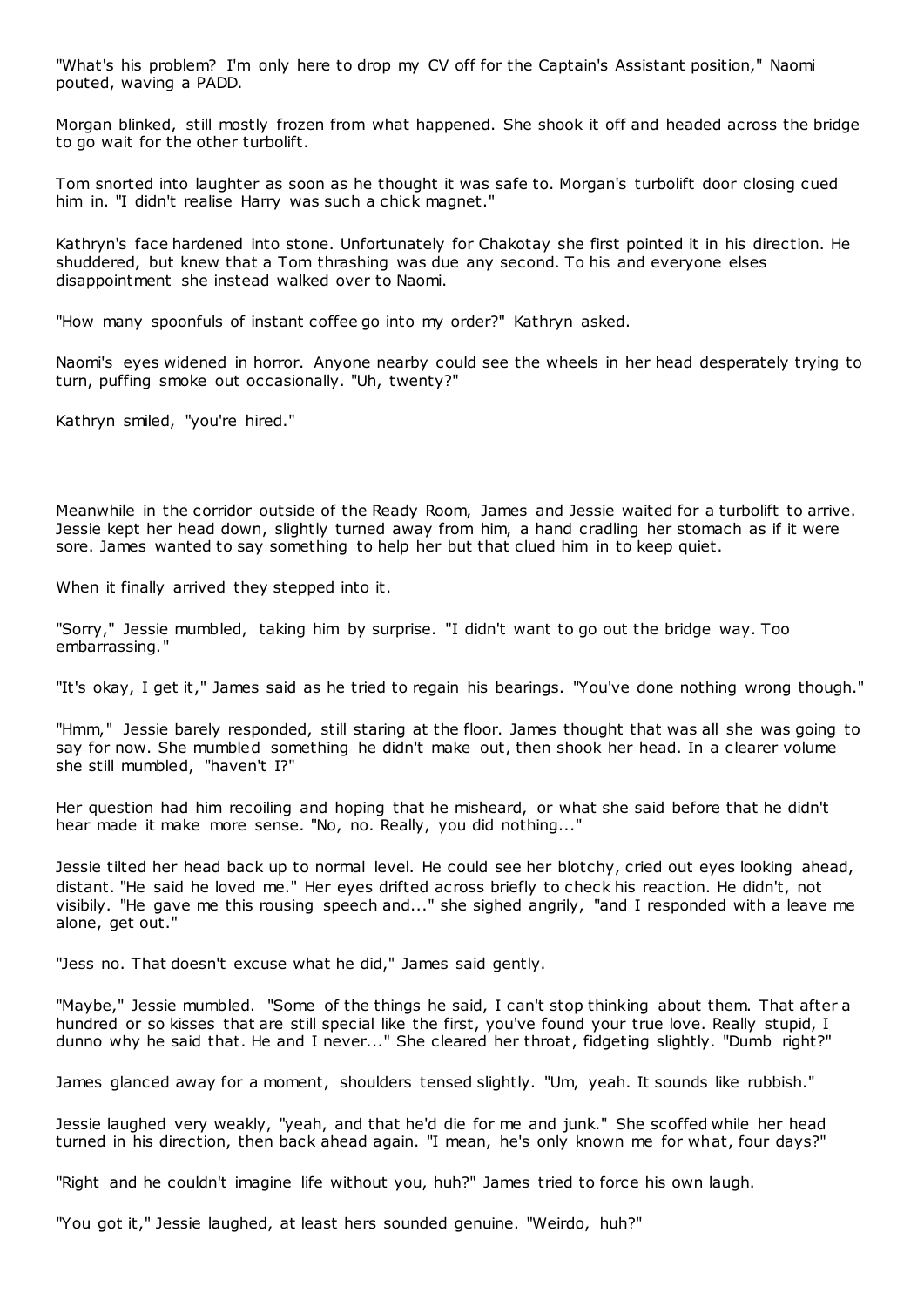The laughed fizzled out, leaving them in an awkward and complete silence for a minute.

"Er, how come we haven't arrived at the deck yet?" Jessie frowned.

James thought about it and quickly cringed. "Crap, we forgot to tell the lift where to go."

"This is getting silly," Jessie said inwardly. "Um, deck five."

"Deck nine," James said after her.

Jessie lightly flinched when the turbolift started to move down four decks. It went by so fast, the doors opened before she knew it.

"Wait," she abruptly said, pressing the panel to shut them again. James looked at her, not confused like she thought but worried. "I can't believe I didn't thank you for saving me. I'm sorry. Thank you."

"You don't need to thank me. I'm just glad you're ok," James said, giving her a smile that unlike the laughs earlier was sincere.

Jessie smiled weakly as she stepped closer, anxiously beginning to raise her arms, then down by her side twice as quickly. James thought he understood what she was doing. He closed the gap and put his arms around her. More than relieved, she held him tightly again, resting her head on his shoulder.

They were like that for a while until Jessie pulled back slightly so she could look him in the eye.

Morgan stepped out of another turbolift. She looked around very irritated. "Where is he, the little turbolift hogger?"

*"Please restate the question."*

"What?" Morgan snapped up at the wall panel. She gave the wall a little kick, leaving a massive dent where her foot was. While she walked off a realisation hit her. "Oooh, right. Computer, where's Harry Kim?"

*"Harry Kim is in his quarters."*

Morgan pulled all manner of disgusting faces. "I'll get him later," she muttered to herself.

Further down the corridor her stomach growled and she stopped with a frown. "Wait, where am I?" She peered at the panel which quickly showed her a deck plan of the ship. Her lifesign seemed to be slap bang in the middle of it with turbolift shafts at equal distance. "Damn it!"

Morgan continued in the same direction. Once there she pressed the call button.

She didn't have to wait long. From the sound of it, it was already there waiting for someone to use it.

As soon as the doors started to open she was greeted to the sight of James and Jessie in the middle of an intense kiss. She had to firmly bite her lip and hold her breath to stop from laughing out loud. Though she also thought the sound of the doors would've gotten their attention, but it was clear they hadn't heard it.

In the end she had to clear her throat. That did it. They both pulled away and stepped back from the other. Jessie's face flushed bright red as she started to stammer. "This is my stop, bye," she said very quickly and sped out of the lift.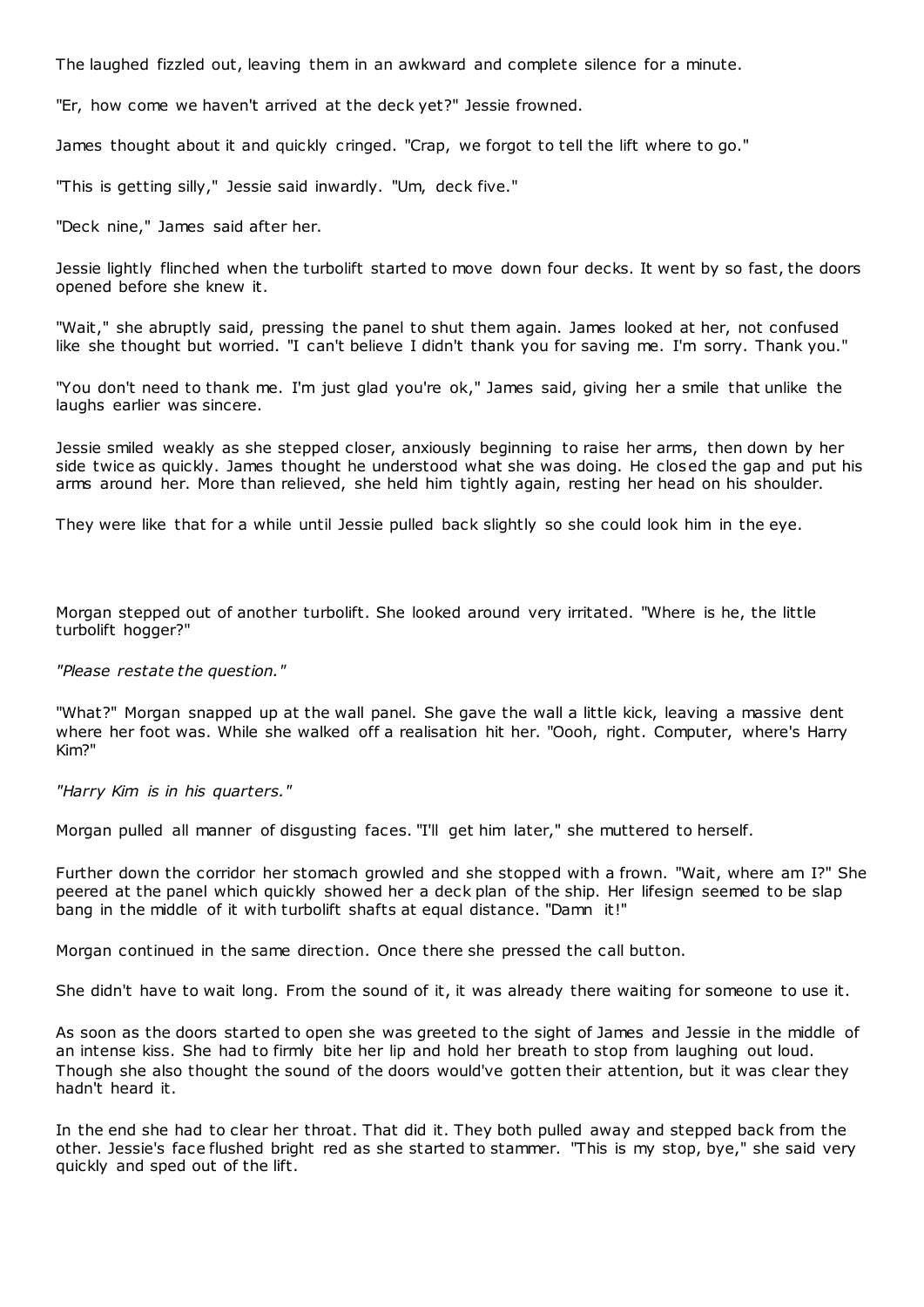Morgan almost lost her composure while stepping in instead. The smirk was threatening to turn into something more, a brief snort gave her away. James awkwardly tried to avert his gaze away from her, absent mindedly clearing his throat.

"Don't tell me that was a friend kiss," Morgan said, lips trembling.

"It started like that," James said quietly.

Morgan once again snorted, but it didn't stop her. She laughed behind her tightly closed lips.

"Aren't you in the turbolift for a reason?" James groaned.

"Oh yeah, I was going to eat but I'm no longer hungry," Morgan tried to say innocently but she was sniggering too much. She noticed James looking very unimpressed at her, that didn't help at all. "Fine, deck two," she laughed.

The ship shook violently and the turbolift stalled for a moment.

"Make that deck one," Morgan said.

## **The Bridge:**

"Who's firing on us?" Kathryn asked like she already knew.

"It's the Valarians," Tuvok replied. "Their mining convoy are armed."

Chakotay sighed not in surprise, he was wondering why they even fell for it. "How many?"

"Including the first two vessels, twenty one," Tuvok answered.

"Shields status?" Kathryn barked.

"91% and holding," Tuvok replied. The back part of his station started to fizzle loudly, cueing blank stares from the command team. Even he looked embarrassed. "Apologies, my display panel is damaged, it's showing everything upside down."

Kathryn rolled her eyes, "oh of course. Fire back, target the heavier hitters."

"Aye Captain," Tuvok said. Another ship shimy threw him off his targetting sensors, then he noticed something about the last hit.

Morgan and James arrived on the Bridge near Opps, James noticed it was empty and went to take it.

"What's going on?" Morgan asked.

"The robotic guys attacked us, to the surprise of no one," Tom replied.

"Captain, the weapons from the mining freighters are passing directly through our shields," Tuvok reported. Many stared at him in shock. "The only reason the shields are damaged is because the lead vessels are targetting the emitters. One more hit and they'll be down."

"What!" Kathryn roared.

Another phaser blast grazed the hull causing a few big explosions all around t he bridge. It didn't deter Kathryn's furious jump to her feet and glower at no one in particular. "They're the aliens our traitor was talking to."

Chakotay scoffed, again not surprised. "They gave them the shield frequencies. We need better Security around here."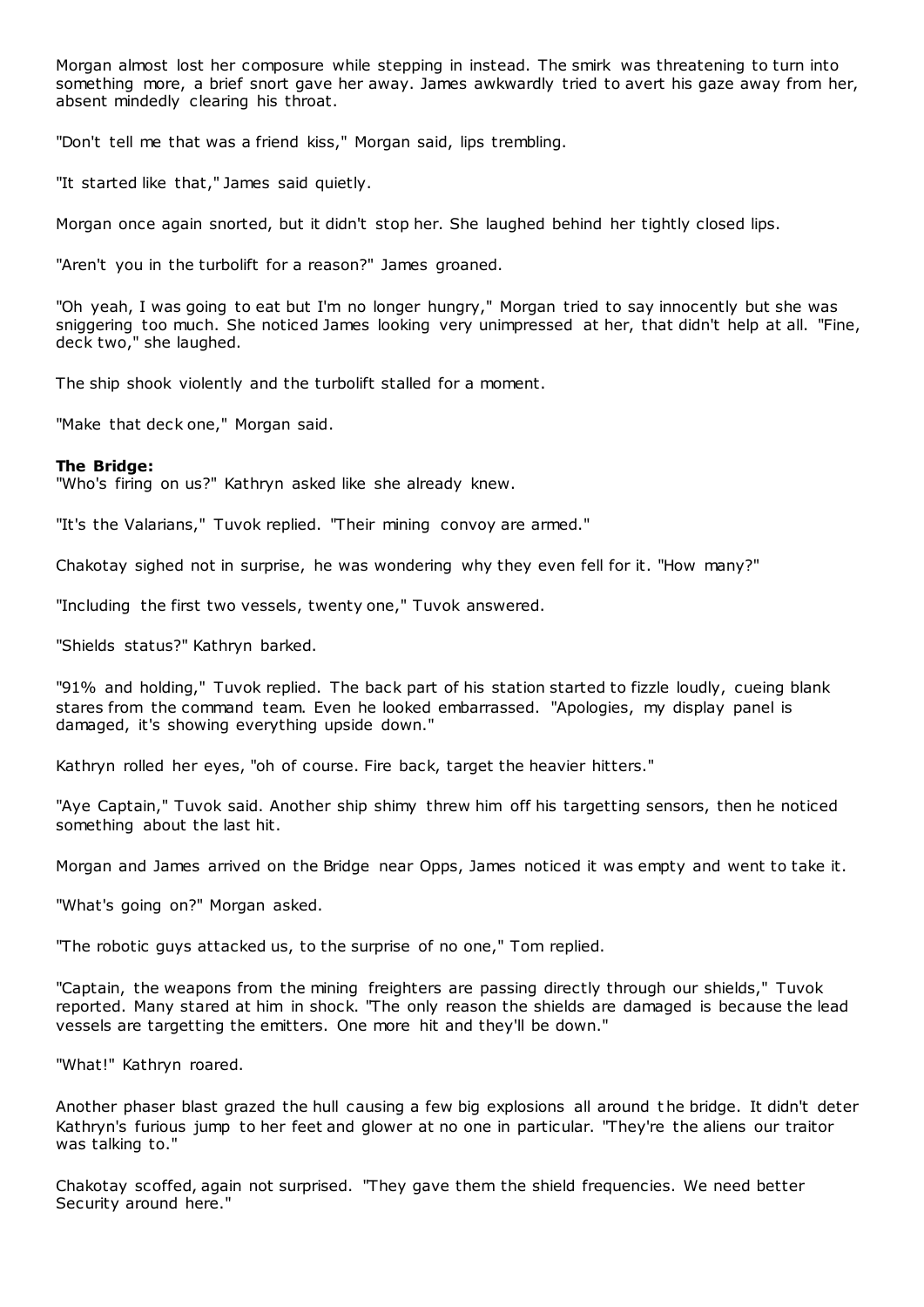"That's what I've been saying for years," James commented. Tuvok tried to stare at him with his usual stare but the ship trembled too much to keep focus. James was too busy frowning to notice, "wait, what traitor?"

"Whoever stole Jessie's laptop, duh," Morgan said as if it were obvious.

James' blank stare in her direction made her think twice. "No one told me."

*"O'Hara to Tuvok."*

Tuvok tapped his commbadge looking puzzled. "We're rather busy up here, Crewman."

*"Yeah er, I was just... passing by..."* a woman's voice nervously stuttered.

Thompson's whispered in the background, *"tell him about the forcefields dropping and how it's not my fault."*

*"What about the getting knocked out by a little shove into the wall?"* Foster's voice sniggered.

*"Um, it's not Thompson's fault. He was in the toilet,"* O'Hara's voice said.

Tuvok managed to look annoyed. He felt that was happening more often than late. "Some context, I insist."

*"That Simon guy's gone. We tracked him down to the shuttle bay,"* Foster's voice replied. *"He's in his shuttle but it's shielded."*

Kathryn angrily growled and loudly, even managing to overlap a console hissing and spitting fire sparks. "That's it. From now on, no more guests, especially those with sob stories."

Another phaser blast hit against the hull close by. The Bridge shook violently, it took everyone a while to get their balance back.

"Oh god, where has that guy gone this time?" Morgan moaned. A few of the bridge crew looked at her, then Opps beside her and noticed that James had gone.

"I think we've got much bigger problems than that," Tom said.

"Captain I've got the shields operating but only at 25%," Tuvok said.

"It's better than none," Kathryn said. "Something tells me they don't want to kill us. Someone or thing onboard is what they're after."

## **The shuttle bay:**

Foster, Thompson, their part time teammate Ivans, and O'Hara snuck into the bay. As far as they could see nothing looked out of the ordinary. They continued to look around.

They got to the Enterprise shuttle when they heard the bay doors open and close.

"Oh great, someone else is here now," Thompson stuttered.

"Would you be quiet," O'Hara hissed.

Foster groaned and approached the shuttle, tricorder in one hand scanning it. He pulled a confused frown at the results, then pushed his hand out towards the hull. Thompson smiled expectantly, O'Hara judged him silently. What neither of them expected was Foster's hand caressing the hull. They both stared, speechless.

"The shield's been taken down," Foster explained.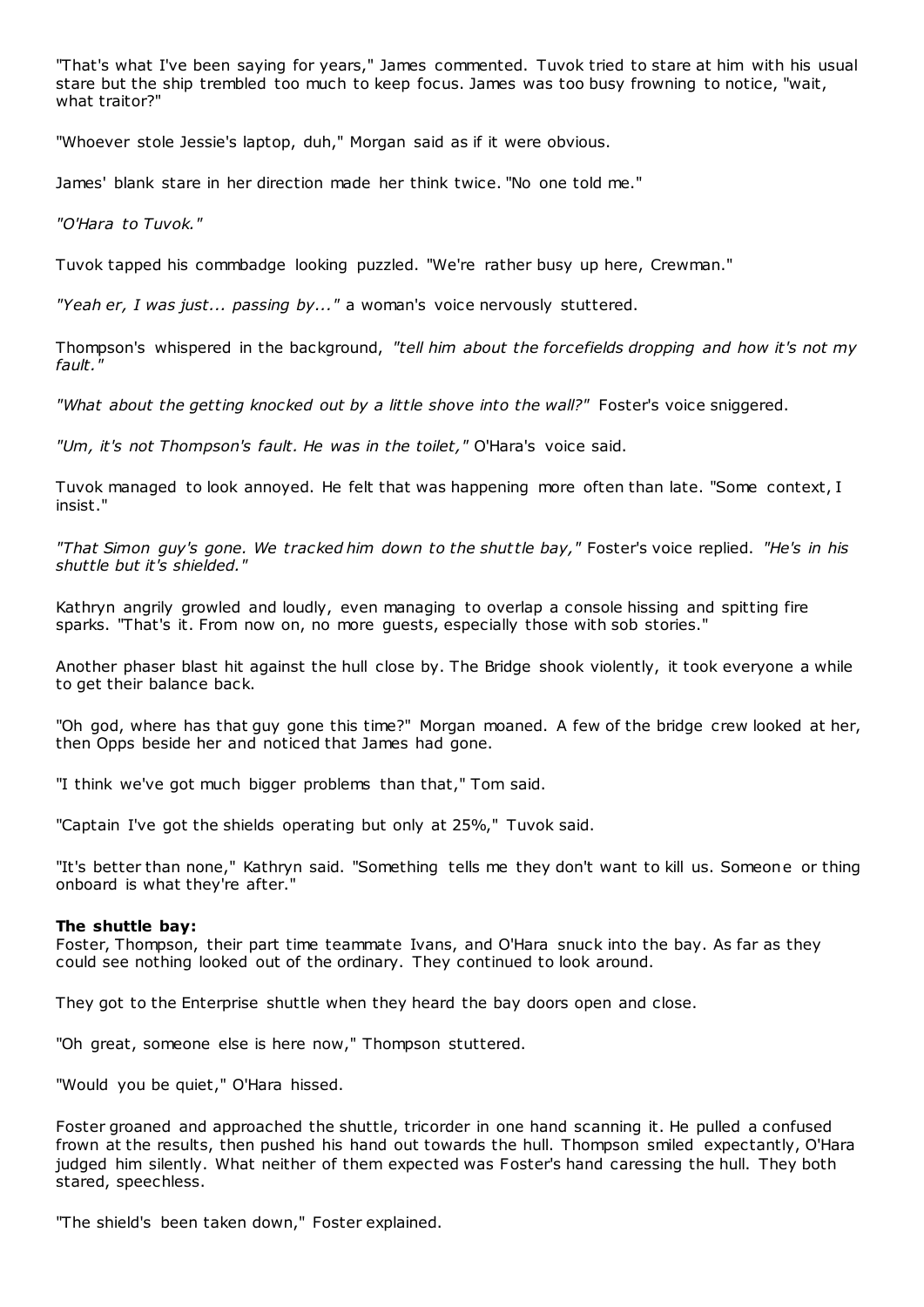Thompson tried to shake his rare speechlessness away. His gormless face remained though. "I knew that... first."

Foster opted to ignore him and open the shuttle doors, quickly dropping his tricorder for the phaser in his belt. Despite not having to do anything else, Thompson still pointed his own phaser after Foster and Ivans did.

Inside it, one of the chairs swung around. Simon stared at them, his eyes wider and cold. He got up to confront them. Foster and Ivans stepped back a bit, then fired at him. Foster winced, expecting more trouble but Simon stumbled backwards into his chair.

"That was anti-climactic ," Thompson muttered.

Ivans laughed nervously, "you're surprised?"

O'Hara tapped her commbadge. "Bridge, we've got him." She hurried into the shuttle to have a look at the console Simon had been using. Thompson mimed all sorts of don't do that signals which Foster got a good laugh out of. She clearly hadn't noticed with her back to him. "Looks like he was trying to send them a crew manifest. That's weird."

"Not really," she heard James say behind her. She jumped and swung around, just in time to see Thompson and Ivans clamber fearfully out of his way. James meanwhile sighed, disappointed. "Oh you already got him." He walked over to the slumped body anyway and knelt down, making O'Hara nearby tense up.

"Excuse me. He's already unconscious. What are you doing?" she asked, once more prompting Thompson's mime act.

James looked up at her in dismay, "he's not dead?"

Foster laughed very nervously, "no, we don't normally shoot to kill."

Thompson nudged him in the elbow, "he probably does, so shhh!" he whispered.

O'Hara scoffed, judgement in her tone and in her face. "So for hitting on the girl you like, he deserves to die huh?"

"Seriously Laura," Thompson squeaked desperately, holding his hands out and up right. "Don't poke him, he bites like a bull terrier."

"You might want to start taking your own advice," Foster muttered to him.

Several more tremors knocked anyone standing into the left side of the shuttle, James merely bumped into the console. Simon and his chair slammed into it, almost hitting him. He groaned as if it were a minor annoyance. "They're not going to stop until they get the shields down," James said as he turned to look at the console he landed on.

"Why though? They clearly have no reason to worry about them," Thompson stammered.

O'Hara straightened back up, "that's not our problem, let the Bridge handle it. We should get this guy to Sickbay." She didn't wait, she leaned across the consoles to key something in, unaware that James was accessing the same system as her.

### **The Bridge:**

Tuvok pulled himself up from his charred station, immediately greeted by Kathryn staring at him from the other side. It unnerved him for a second. "The shields are gone, Captain. I'll try..."

"First, alert Security to prepare for intruders," Kathryn snarled. Then she stomped off to his relief.

Morgan's eyes lit up, "oooh, can I join them?"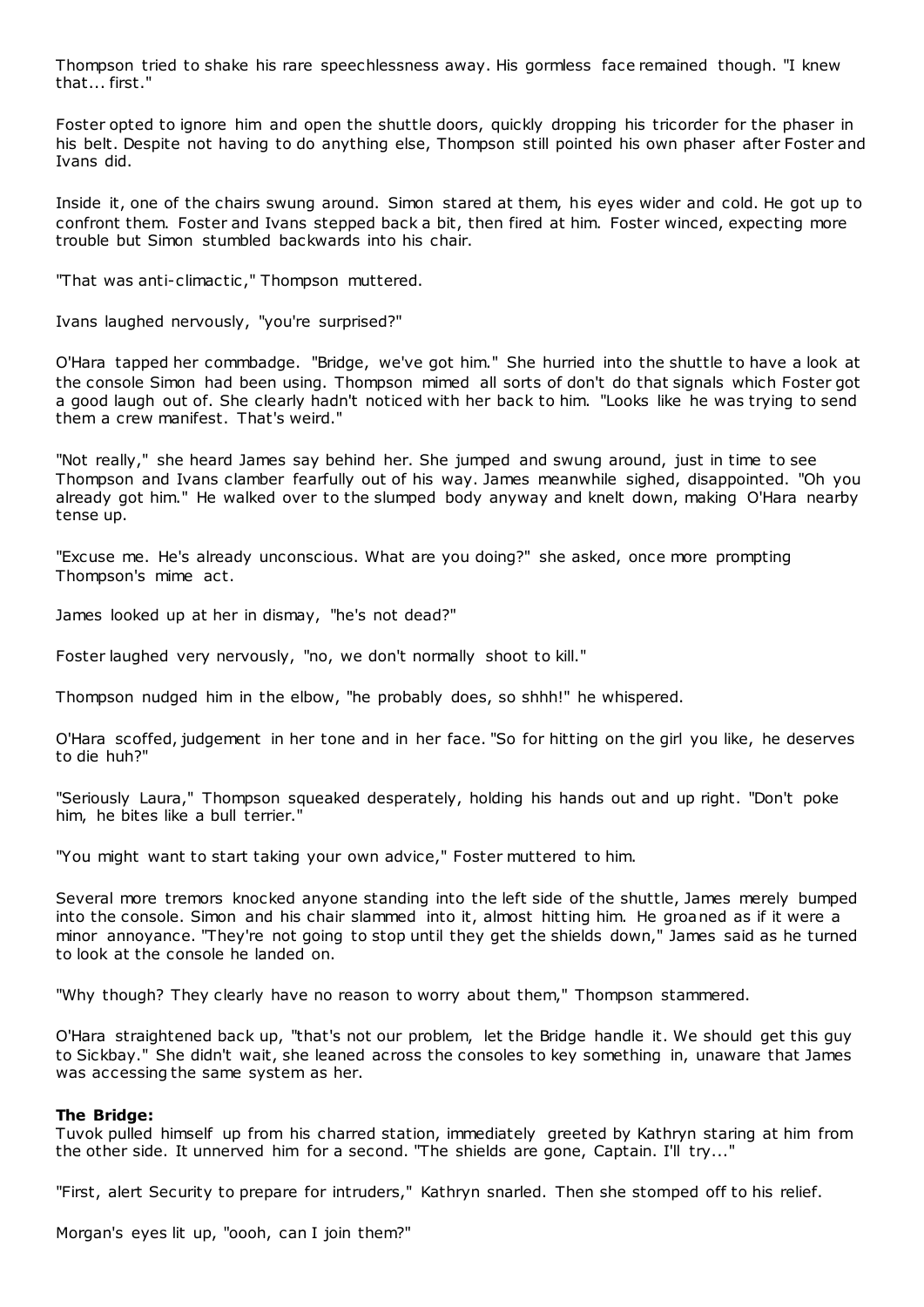Both Kathryn and Chakotay instinctually said no in perfect unison. Kathryn though reconsidered as a thought came to her. "Actually," she said to Chakotay's horror. "Sure, go ahead sweetie."

"Heh, awesome," Morgan giggled and ran into the nearest turbolift. She almost ran into Harry in the process, she pushed him into his own station and carried on her way.

Chakotay side stepped closer to Kathryn. "Kathryn, she's only sixt..." he whispered.

"I have a feeling from what we know and what she told me, we're going to need her," Kathryn whispered back with a glint in her eye, "nothing to worry about."

Harry clutched his stomach with a new console shaped dent in it, the other hand grasped the station. Something there made him forget all about that and look worried. "Er, Captain?"

Kathryn eyed him with a smirk, "have you finished hiding from a five year old, Mr Kim?"

Harry turned beetroot, "no, yes. Erm I'm detecting previous transporter activity, ours, on one of the bigger ships."

"What?" Chakotay snapped. He turned his attention to the viewscreen which showed one of the ships from before and little ones surround it. "Who?"

"Uh, the commbadge signal says it's the new Lieutenant guy. Ellis?" Harry stammered.

"You tell us!" Kathryn snapped. Harry whimpered. Kathryn groaned, "god damn it. That team told us they got him. Imbeciles."

Tuvok's station bleeped angrily at him, he showed some concern. "Mr Paris, move us out of their range. Full impulse."

Tom froze, worried that Kathryn would throttle him if he listened, or didn't for that matter. He chose to live and hurriedly typed in a course correction. The ship turned sharply.

"Commander?" Kathryn questioned in Tuvok's direction.

"The lead vessel and two freighters have activated their auto destruct. We have less than..." Tuvok began to answer but another tremor, this one light, cut him off. "Twenty seconds."

Harry checked behind him, and twice at the display at his fingers. "Two freighters self destruct cancelled. Some are retreating. The others are flying in circles." He cringed, "well two less are, they smashed into each other."

Tom sighed in relief, wiping sweat from his brow with his arm. "Tom saves the day, again."

He didn't have to look to know everyone were staring at him, and not nicely.

Kathryn was strangely the first to stop. Her hands flew up over her shoulders in frustration. "First get us out of here, overinflated ego. Then can somebody please tell me what the hell's going on?"

"I dunno, but it smells like bullcrap," Harry mumbled quietly. Still he was heard and blankly stared at, making him blush furiously. "What, Ellis beams over and they all go crazy like the Borg did. Hardly, was he that annoying or something?"

Kathryn stared into the back of Tom's head. This time he felt it for sure and started to shake. "Oh, I can understand that. But nevertheless, I want an investigation carried out. Tuvok, question Security Team One."

Tuvok nodded, "yes Captain."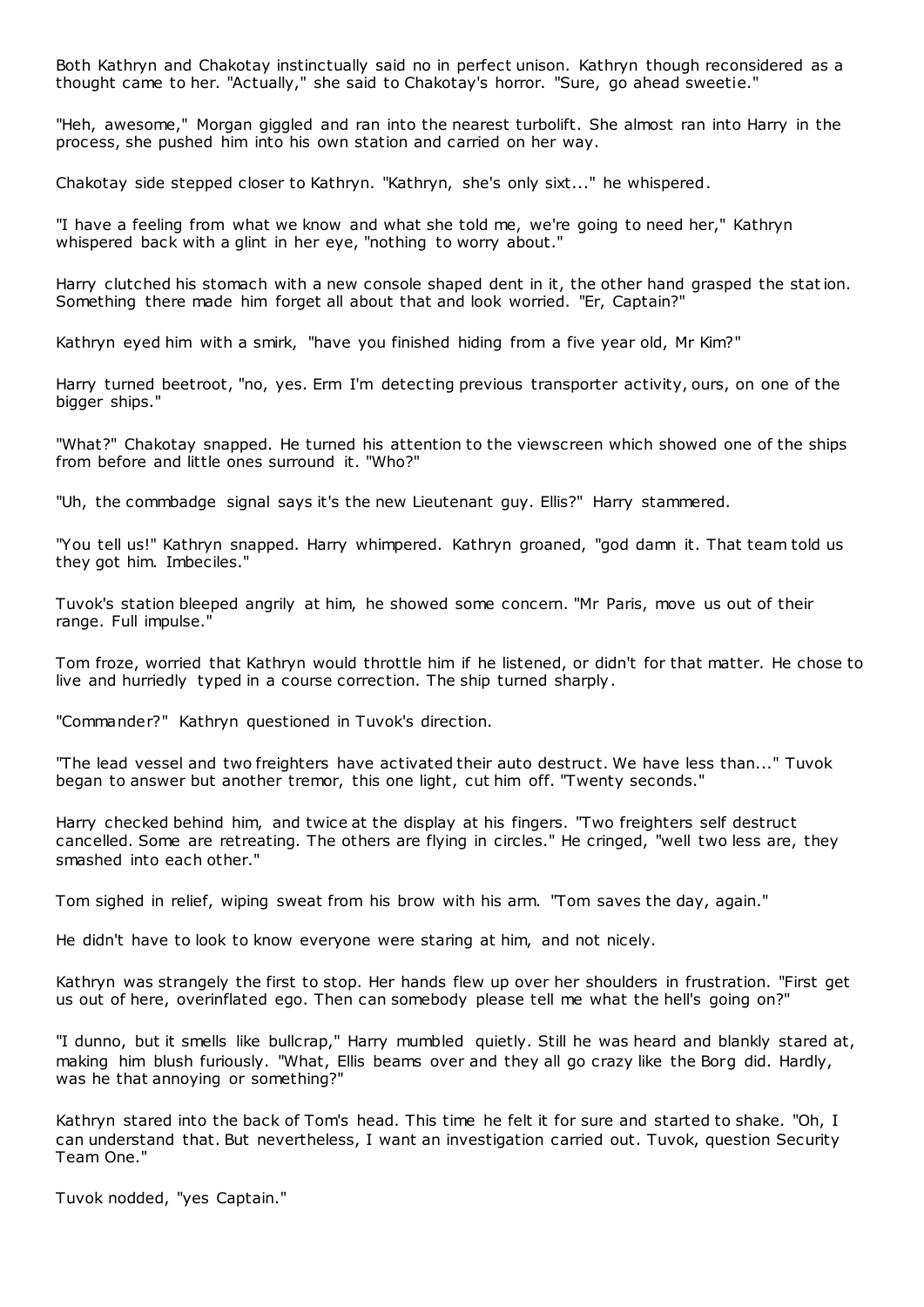*Captain's Log Stardate 12814.5... wait what? Oh god, are we time travelling again!?*

*"Um Captain, the display is still upside down,"* Tuvok's voice said.

*Jesus Chr... fine! Supplemental: I have no idea how to make sense of this. We rescue an Enterprise crewmember who ran into the Borg and he repays us by turning in our shield frequencies to the nearest Borg wannabes. When I get home, the first thing I'm going to do is give that entire ship's crew a slap. Pricks.*

*Anyhow. The aliens looks like they suffered from a similar glitch their idols did. Apparently the only theory about that isn't true, Neelix's Leola Root is still accounted for so that wasn't the cause. Mr Tuvok claims he has an explanation as to why. If it makes no bloody sense it's probably right. That's the theme lately.*

Kathryn impatiently tapped the PADD lying in front of her on the Conference Table. She then noticed each chair was occupied and staring at her. "Well?" she said sharply to cover her embarrassment.

"Mr Kim was correct that Simon Ellis transported to the lead vessel before the destruction. The evidence backs it up," Tuvok explained, though he noticed Kathryn's twitching eyebrow. He quickly handed her a PADD of his own. "We also found this in the shuttle."

Kathryn brought it in front of her to read. She immediately scoffed. "*I know you all confused with what's going on, I know I am. Just today I found out something disturbing. When my shuttle was being assimilated, their cube was attacked by a race called the Valarians*," she read aloud, clicking her tongue now and then. "Bloody moron, it's *you're all confused*! What a stupid ass typo."

Chakotay carefully took it out of her hands as she continued to rant. "*It turns out that they were the ones who disabled the Borg, stole drones including myself, to turn into their own collective*." He shuddered, "this sounds very Unity-esque."

Tom sat back in his chair, smiling contently, "that was a good one." He didn't notice B'Elanna rolled her eyes in disgust.

"You may as well toss that *evidence* into the bin, Commander. The pervert can't even write properly," Kathryn grumbled.

"It's a typo made by fast typers. It's very common," Harry said, immediately regretting it before Kathryn pointed her worst deathglare at him.

Chakotay chose to continue reading aloud, "*it didn't completely take to me. I'd hear their scattered voices sometimes, some stronger than others, confusing me into doing things I normally wouldn't. I am very sorry, especially to Jessie. I would never hurt her myself...* "

Jessie fidgeted in her seat and averted her eyes to the window. James noticed from the other side of the table, his shoulders hunched up slightly as he stared down at the table.

Chakotay cleared his throat awkwardly. "Skipping that bit. And that." He used his thumb to press to the next page. "*I realised that it was my doing that Voyager was attacked. In return I tried to go to their ship when our shields were down, hoping that...*" The PADD was snatched from his hands, "uh."

He noticed Kathryn walked over to Neelix and hand him a PADD, he assumed the same one. "Here's some unedible crap you can add to your breakfast menu tomorrow."

Neelix gasped in offense, "as if I'd do that."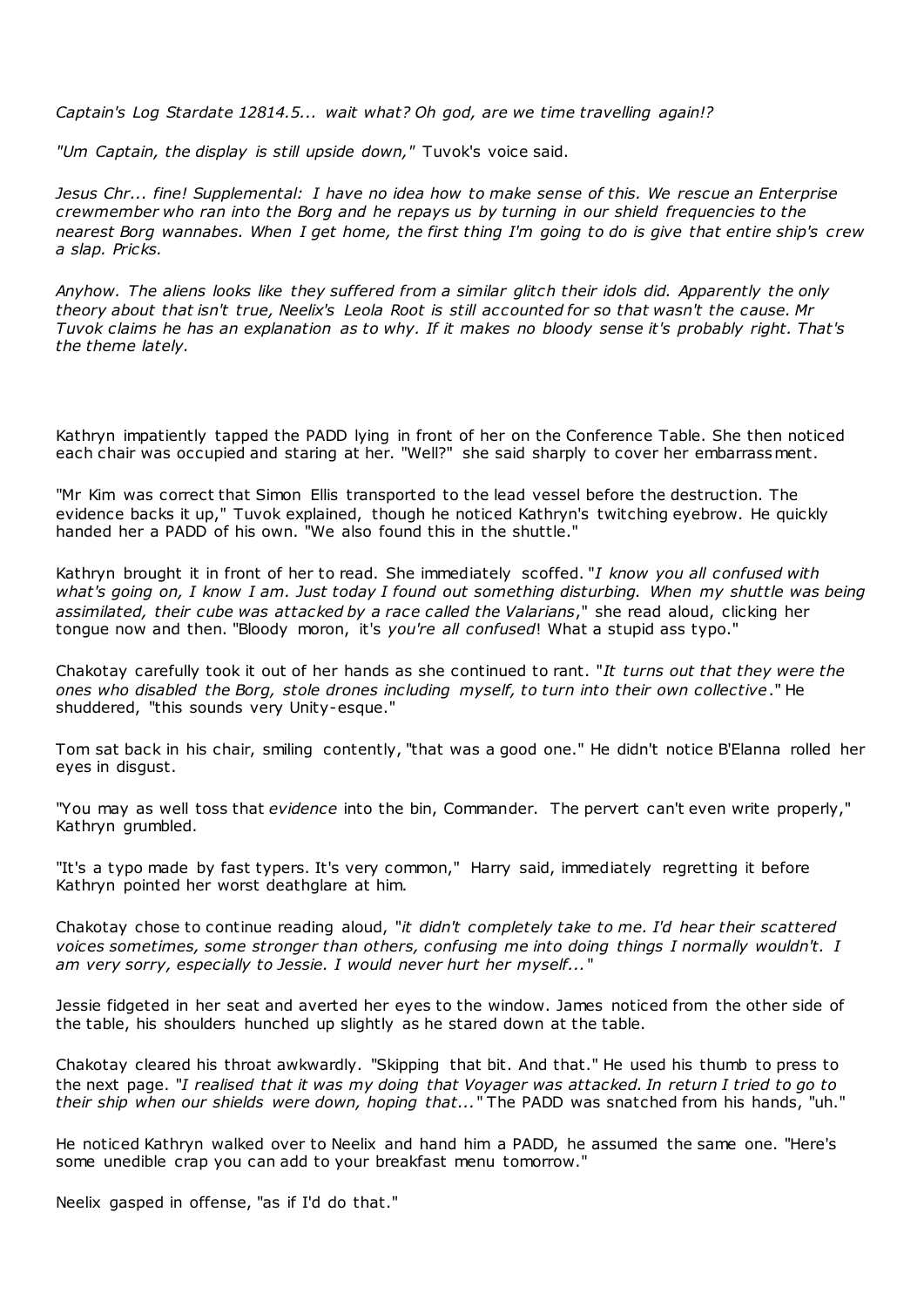James remembered the PADD on the grill the other day, smiled and shook his head.

"Um Captain, that was our only other ev..." Tuvok protested.

Kathryn exhaled sharply. "And I'm supposed to believe this garbage? Notice how he's not responsible for anything, except his heroic saving of the ship? I'm not buying the *Lovely Simon Is Innocent, Honest* series, you couldn't pay me to read it."

"But, what other explanation is there?" the Doctor wondered. "His body definitely had Borg like implants, his story there checked out. We saw the Valarians behave as the Borg did when they were confused."

"Correct. Security Team One all said the same thing; that Ellis' transporter signal to Sickbay looked like it was distrupted by a second signal. No contradictions in their story. Both signals came from the Enterprise's shuttle," Tuvok said.

B'Elanna nodded, "we assume he had a transport to the aliens ship on a timer or when Voyager's shields were down, and it was a really lucky coincidence it happened during his Sickbay transfer. But I can't find the algorithm for such a thing. If he did it, he hid it well."

Chakotay's face tightened as a particular comment replayed in his head. "When you said Team One said the same thing. That didn't strike you as odd? Did you include O'Hara in this?"

"Of course Commander," Tuvok said, eyeing him curiously. "I questioned Foster, Thompson, Ivans and O'Hara. They said O'Hara did the transport as normal, then they described the overlapping signal identically. Torres and I investigated the claim. It was conclusive."

Kathryn glanced toward Chakotay with a similar expression, "what are you getting at?"

Chakotay turned his head to look at the other side of the table in James' general direction. He didn't seem to be paying much attention, he looked even bored with his chin sitting in his palm. His neighbours; the Doctor and B'Elanna were confused as to why they were being stared at.

"Oh nothing, it's just..." Chakotay said hesitantly, turning his attention back to the head of the table. "Even Thompson described the scene the same? That idiot would've took the credit, or at least changed a few details to seem better than he is. And it still doesn't explain why they were beaming him to Sickbay instead of arresting him. If he were injured, then they'd still have to send him to the brig first. So why?"

Tuvok's eyebrow raised gently, "he was out of character, that is true, but I don't see any reason to doubt their explanation. O'Hara wasn't Security trained, hence the mistake. I can't think why they would feel the need to lie. As you say, Thompson would've took the chance to take credit for saving Voyager. Even make up a story to explain the glitch. He didn't and must've known the evidence Torres and I found would contradict him."

"I suppose," Chakotay said, sounding unsure.

James smiled behind his hand, nobody saw it.

Kathryn sighed in relief, "good, we can move on to more important things." Neelix's face lit up, his hand started to raise. "I didn't say more terrifying things. Nobody's interested in seeing your Romeo and Juliet knock off."

Neelix pouted and folded his arms huffily, "it's not. I was inspired by the Upendi events. Despite what she did then, Annika's relationship with the prince was so tragic and beautiful. I wanted to speak to her about it, but the computer says she's not here."

"Yeah right. We'd be so lucky," Kathryn scoffed.